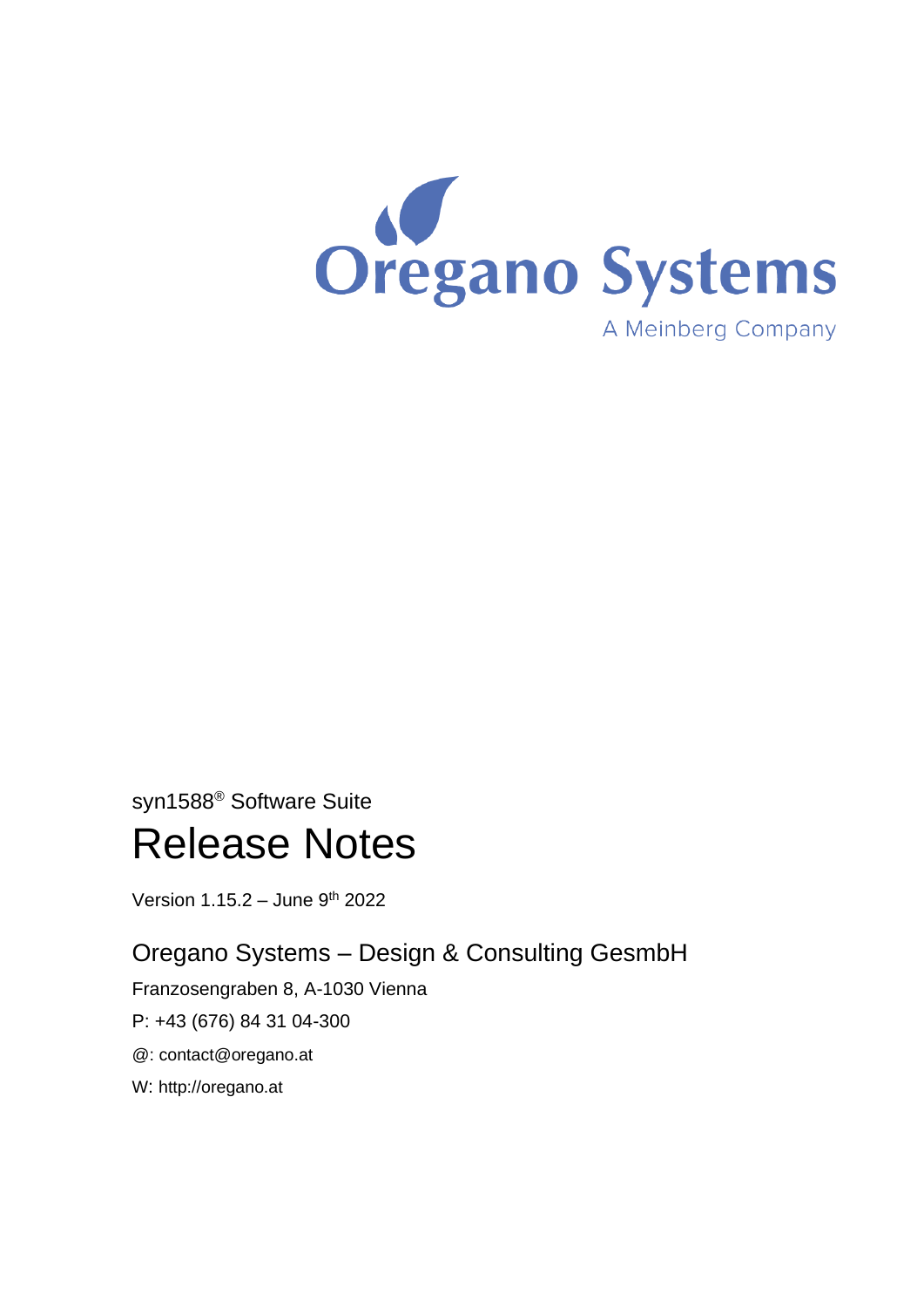

## 0.1 Legals

#### Copyright © 2022 Oregano Systems – Design & Consulting GesmbH

#### ALL RIGHTS RESERVED.

Oregano Systems does not assume any liability arising out of the application or use of any product described or shown herein nor does it convey any license under its patents, copyrights, or any rights of others.

Licenses or any other rights such as, but not limited to, patents, utility models, trademarks or tradenames, are neither granted nor conveyed by this document, nor does this document constitute any obligation of the disclosing party to grant or convey such rights to the receiving party.

Oregano Systems reserves the right to make changes, at any time without notice, in order to improve reliability, function or design. Oregano Systems will not assume responsibility for the use of any circuitry described herein.

All trademarks used in this document are the property of their respective owners.

#### 0.2 Contents

| 1  |  |
|----|--|
| 2  |  |
| 3  |  |
| 4  |  |
| 5  |  |
| 6  |  |
| 7  |  |
| 8  |  |
| 9  |  |
| 10 |  |
|    |  |
|    |  |
|    |  |
|    |  |
|    |  |
|    |  |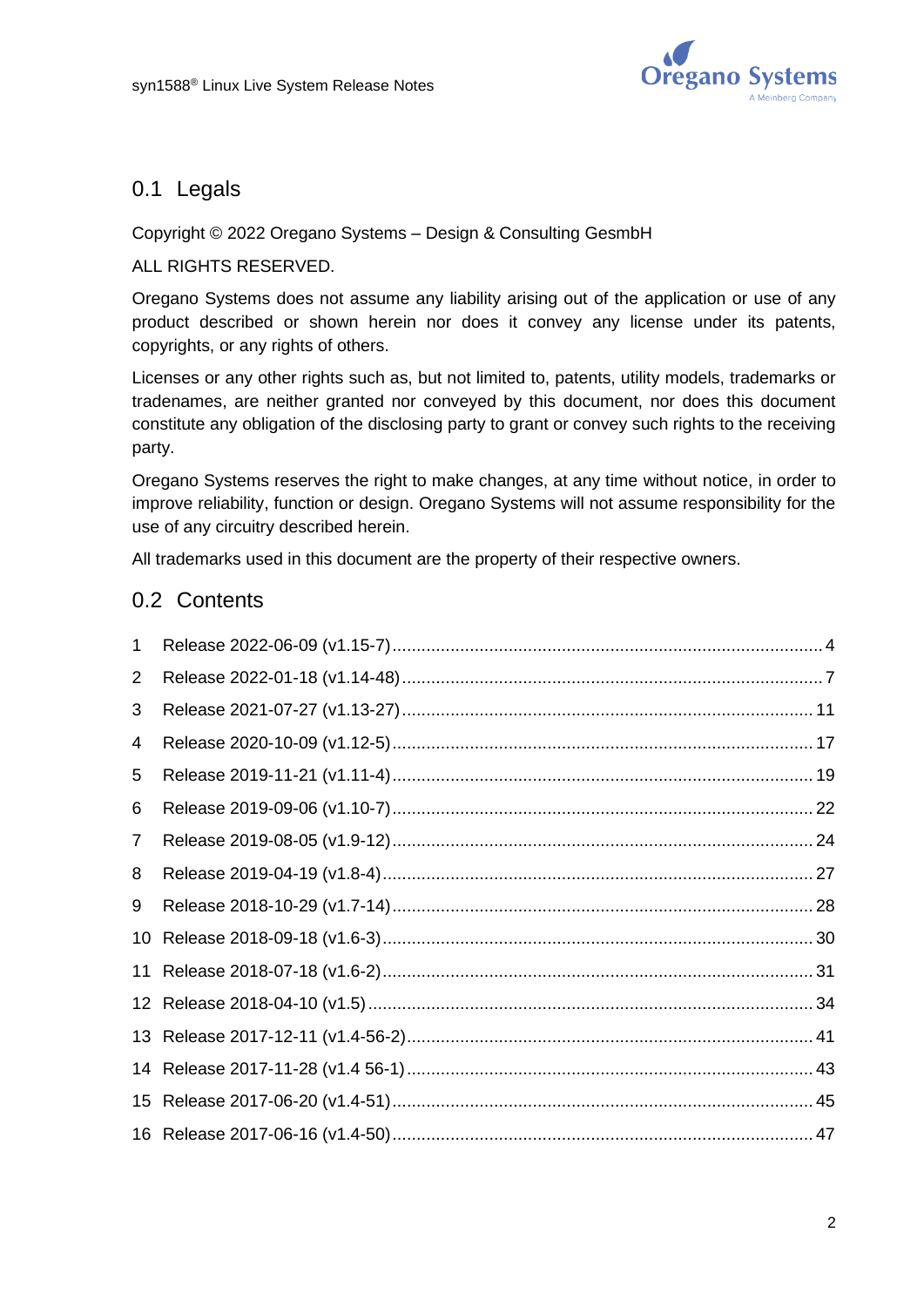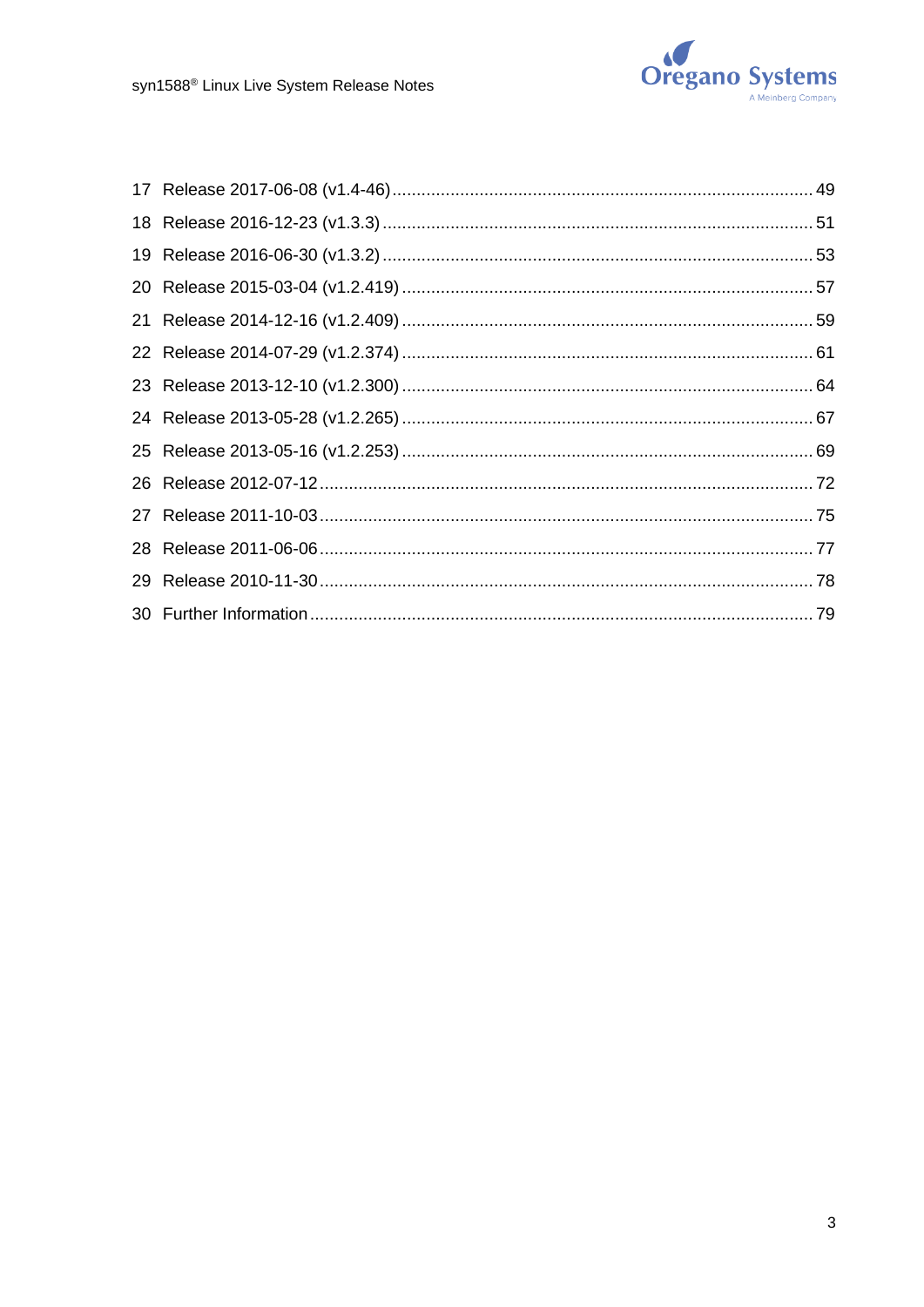

# <span id="page-3-0"></span>1 Release 2022-06-09 (v1.15-7)

## 1.1 Change log syn1588® PTP Stack

• e7bd83e31d7adfa82014b43008b5f8283c05c392 **New feature**

Added configuration file parameter to set the maximum timeout for waiting on SO\_TIMESTAMPING TX timestamps ("so\_timestamping\_tx\_timeout").

- 3ed2135c6f3cdcdcd2b4dd12ac0ebe6e84238ca9 **Improvement** Increased performance for PTP layer 2 operation.
- a7817c6dfb219bc606c9e8df6c6e17863783f1e8 **Bugfix**

Fixed error with long IPv6 addresses provided via the configuration file or command line.

• 679bcc8bc3da514aad0f12923f1436124eca4436 **Bugfix**

802.1as, disabled initial clock adjustment.

• 7817c6dfb219bc606c9e8df6c6e17863783f1e8 **Bugfix**

Fixed error with long IPv6 addresses provided via the configuration file or command line.

- 1.2 Change log for ptpmmm
- 1.3 Change log for lSync
- 1.4 Change log for eSync
- 1.5 Change log for fSync
- 1.6 Change log for vSync
- 1.7 Change log for syn1588 app
- 1.8 Change log for syn1588 API
- 1.9 Change log for shared memory API
	- bc004095d50f46284f3d2a87e488bddd746ae7ad **Bugfix** Fixed output of "sfpinfo" command.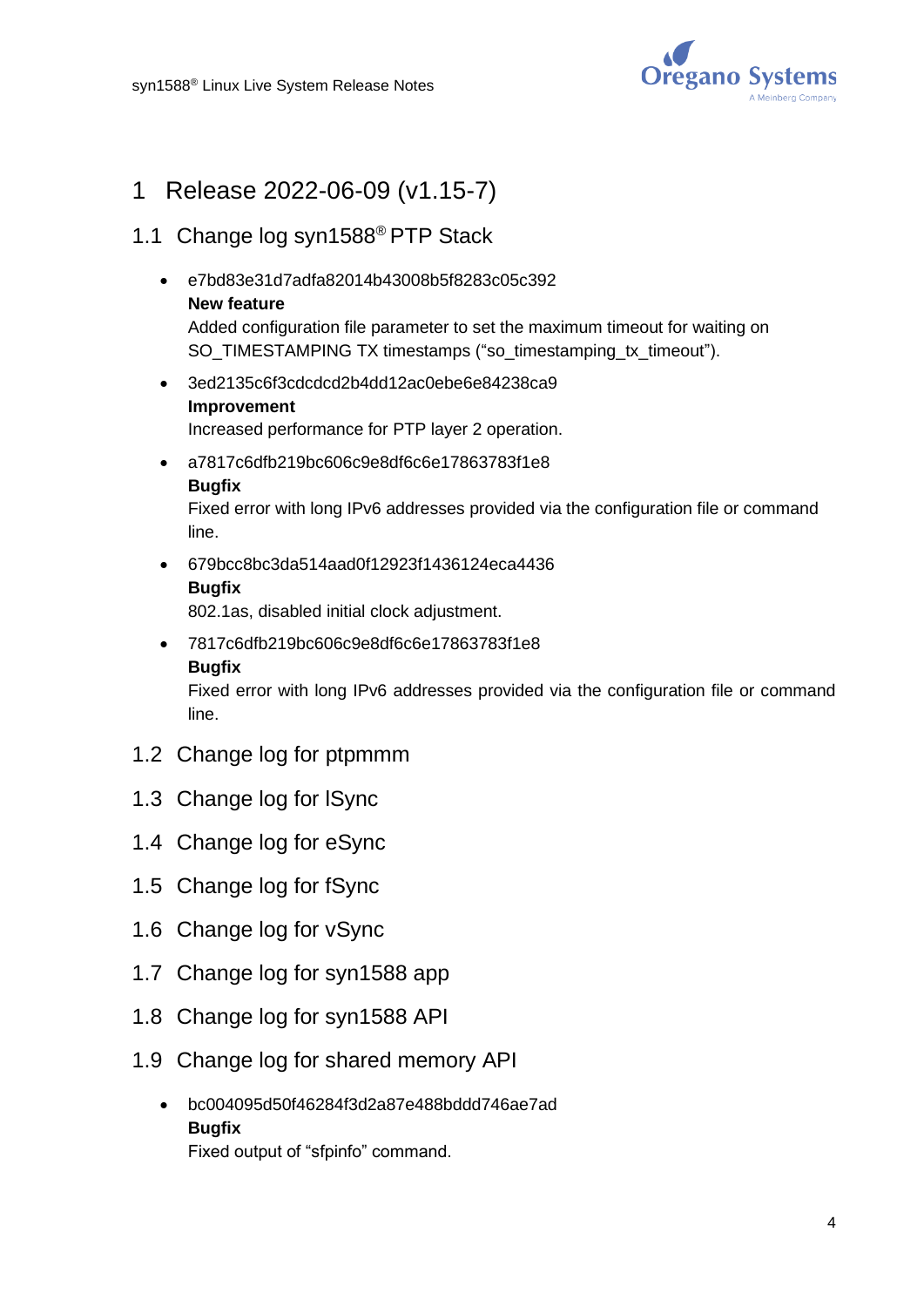

# 1.10Change log for syn1588® PTPMMM GUI

## 1.11Change log syn1588® PCIe and Dual NIC Linux driver (v1.15)

- d954163566c16e59ecb636386dae09fe800cca8f **Compatibility** Extended module support to Linux Kernel 5.15, added compatibility for SUSE (15.3), added compatibility for RHEL 9
- 00992ecf7d6c7143b688d871e68be7901d137df9 **Bugfix** Fixed problem with VLAN support that can cause issues when consecutively adding/removing VLAN interfaces

# 1.12Change log BETA syn1588® PCIe Windows driver (v1.15, NDIS 6.3)

• c9d326017f908494a71ff592bd5133b963e17316 **New feature**

BETA version of the new Windows driver based on NDIS 6.x. Please note that this driver has not been signed yet via the Microsoft process and is currently not intended for use in production systems.

- 1.13Change log for syn1588® PCIe NIC (Build 876)
- 1.14Change log for syn1588® Dual NIC (Build 2042)
- 1.15Change log for syn1588® NIC Updater
- 1.16Change log for redSync
- 1.17Change log General
	- 77f7be240f0e13b01a816280906bc0060a7d63d9 **Improvement**

General code cleanup and maintenance.

• 590ddb45e6a57ae916ddf2f66effee46f653a0ce **Improvement**

Finalized restructuring of log output according to the new logger description as provided in the document "syn1588\_upcoming\_changes, v1.15.1".

• 9f5d4f2dd6fb3185e9d4aaacd3ef5df1c16305c1

#### **New feature**

Added option to enable log line flushing after each line to a log file ("log\_flush\_always").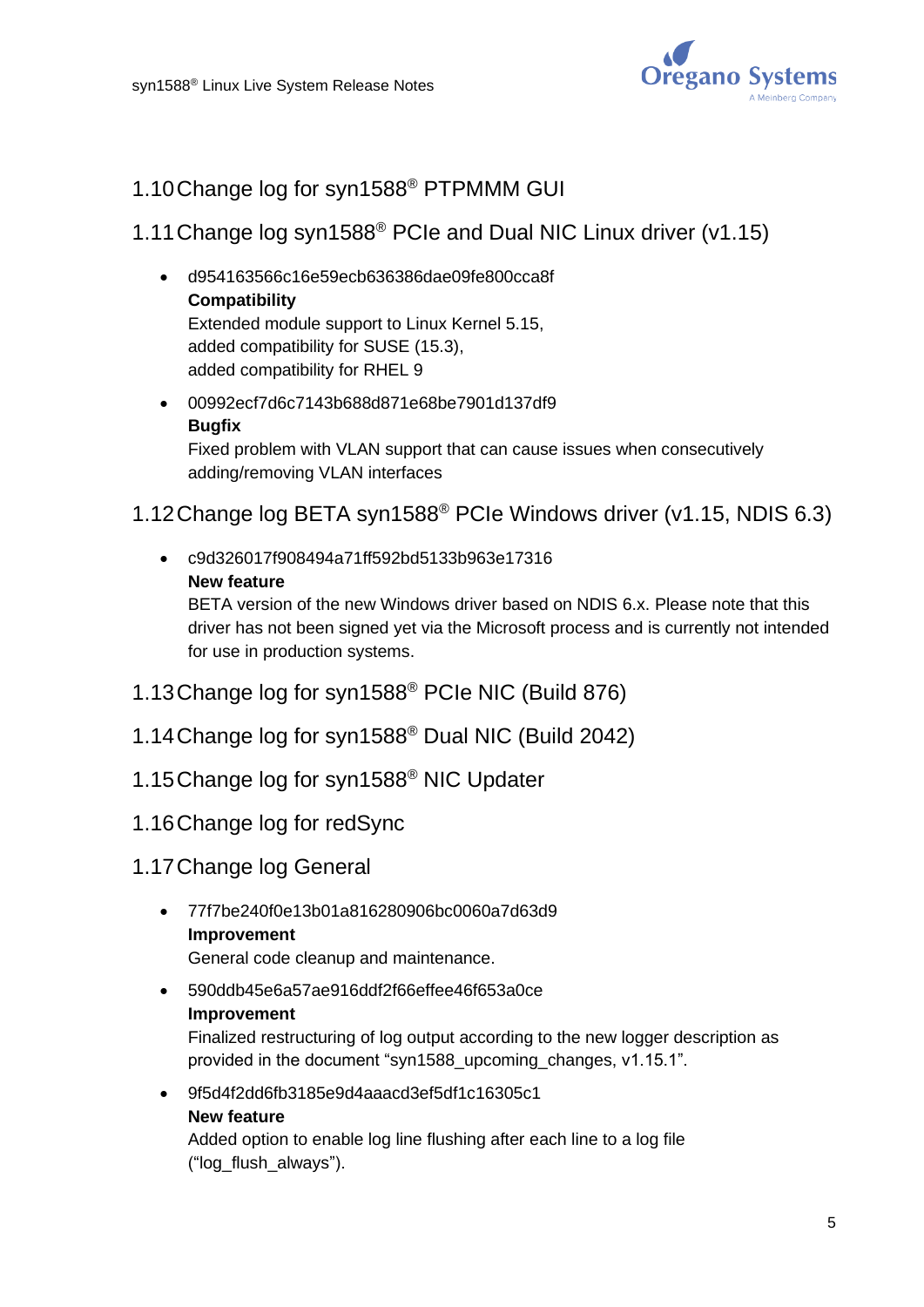

## 1.18 Known Issues

#### 1.18.1 Layer-2 with VLAN on Windows

- Using the syn1588<sup>®</sup> PTP Stack in Layer-2 mode in combination with VLAN is currently not supported on Windows platforms. This is a feature that will be made available in future releases.
- 1.18.2 lSync deprecated modes
	- The use of the auto mode (-O A) is currently deprecated. The auto mode (-O A) can cause the hardware clock to jump at the start of the synchronization. lSync will compensate this after a few seconds but this disturbance in the beginning may cause issues for certain applications. The auto mode (-O A) was removed from the command menu, it may still be used for legacy applications.
	- The operation to use the system clock as synchronization origin (-O L) has been deprecated and will not work with the current release. Please get in touch with Oregano support (support@oregano.at) if you require this operation mode.

#### 1.18.3 Windows 64-Bit access to the Event function of syn1588® PCIe NIC/Dual NIC

• Accessing the Event function provided by a syn1588<sup>®</sup> PCIe NIC or Dual NIC is not working for Windows 64-Bit builds using the syn1588 API. Workaround: If your application requires access to the Event function of a syn1588<sup>®</sup> PCIe NIC or Dual NIC, build your application as 32-Bit binary.

#### 1.18.4 syn1588® NIC Updater and Dual NIC

• The Updater GUI can currently not be used for updating syn1588<sup>®</sup> PCIe Dual NICs. Please use the command line utility "syn1588" to update a Dual NIC, follow the help instructions for the update command of this utility as provided by the syn1588 User guide, chapter 6.1.1.25.

#### 1.18.5 Windows and SFP Module Link Configuration

- SFP NIC functions only for 1 Gbps and full-duplex link configuration. Even though the link is still seen as active , there is no communication at other configurations. It is the same case for configuration changes at syn1588® NIC side as well as partner NIC side.
- If the link configuration is changed for any reason and is changed back to only working link configuration on syn1588® NIC , it remains stuck at previous state. To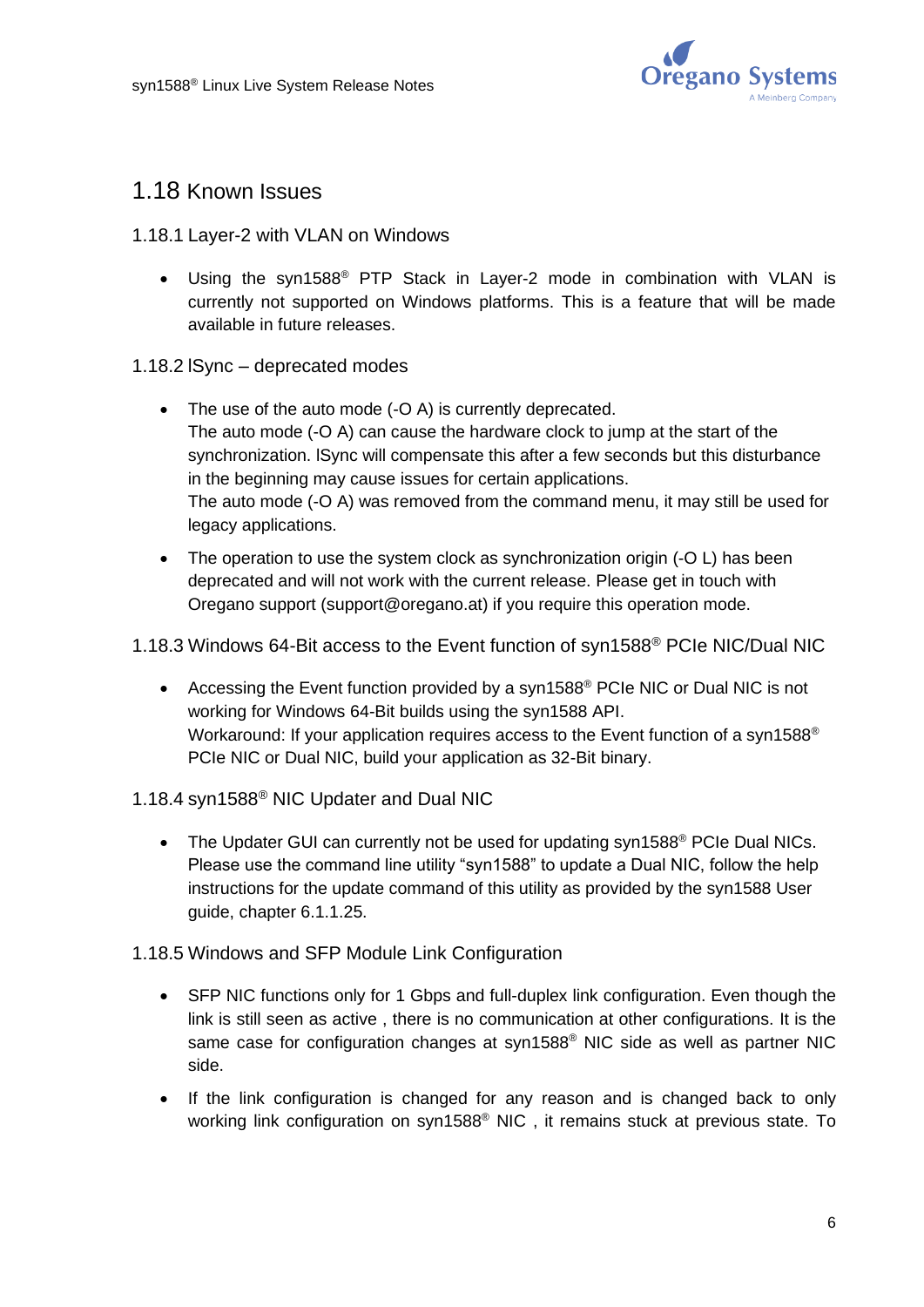

reset the link configuration unplug the cable and plug in again. This method can be used to reset the link settings if operation is stuck after any configuration changes.

# <span id="page-6-0"></span>2 Release 2022-01-18 (v1.14-48)

## 2.1 Change log syn1588® PTP Stack

- 281917ef5bd8cafd91aad62a80929d491c35efc9 **Improvement** Updated example PTP configuration for operation as PTP Follower in a SMPTE system
- b728cbca8ce2992c159696d66ef5a3e104bbd8b9 **Improvement** Added virtual interface support
- 37c6b3ad797642336cb7acce48eb68deabfcd242

#### **Critical bugfix**

Fixed a bug for leap second handling, that can apply a single leap second twice for the IRIG-B output generator in certain system configurations.

• a5a5633794ac19cbab2cd2b64ac9991e11beb244

#### **Bugfix**

Disentangled compile time switches for Spike Filter and Clock Statistic Calculation

• eda73d43b75e91ea511d0edf06f9622545f488cf **Bugfix**

Added support for old/new SO\_TIMESTAMPING for CentOS 6

• 937d3f799aabf536e1d78e8912587ca2ce53444b **Bugfix**

802.1as compatibility fix: implementation did not ignore twoStep flag on reception and ignored followUp if this flag was not set to TRUE by a PDelay Responder

- 2.2 Change log for ptpmmm
	- 11040ef0ae809f3f52ec636016d971e223fe3dab
		- **Improvement**

Output of this command line utility is no longer printed to the log but only to the command shell.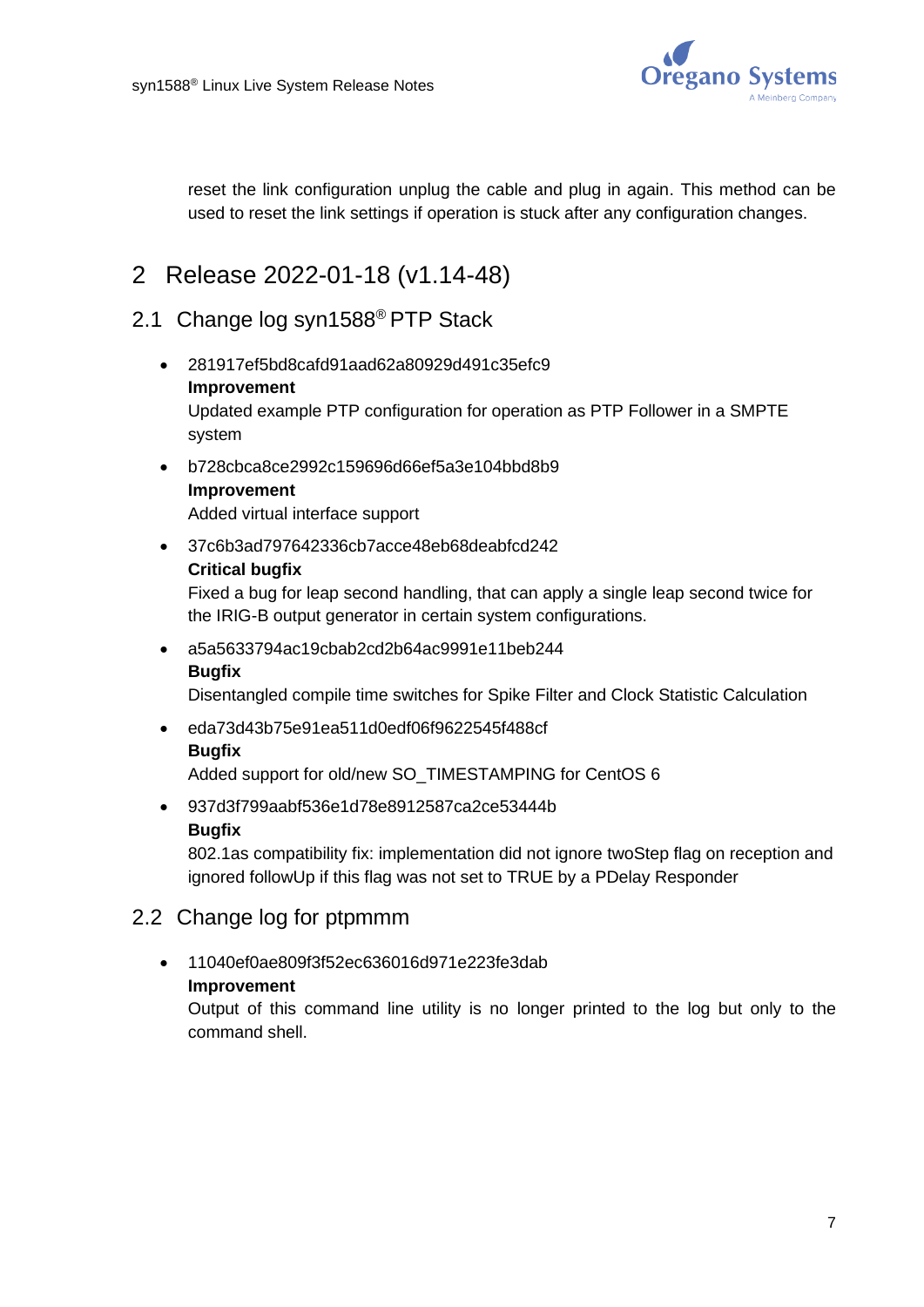

- 2.3 Change log for lSync
- 2.4 Change log for eSync
- 2.5 Change log for fSync
- 2.6 Change log for vSync
	- 1e82f1184cc2301c91c5cf7bfacd322b9ec566fc **Improvement** Further improvements to the SDI Next Alignment, Audio Next Alignment Point and SDI LTC Timecodeword generators (full use of these will require a hardware update for the syn1588® PCIe NIC)
- 2.7 Change log for syn1588 app
	- 11040ef0ae809f3f52ec636016d971e223fe3dab **Improvement** Output of this command line utility is no longer printed to the log but only to the command shell.
- 2.8 Change log for syn1588 API
- 2.9 Change log for shared memory API
	- 2c0d133f95c9408ca624d0f2cb10a9582a1765eb **New feature**

Support for Windows namespaces allows the access of the shared memory of a PTP Stack (or utility) running as service from a non-service user application. Refer to AN021 for a detailed description.

2.10Change log for syn1588® PTPMMM GUI

# 2.11Change log syn1588® PCIe and Dual NIC Linux driver (v1.14.1)

• 894a0eb8361c587ad0147609a736e6d5fc0e13ab **Improvement**

The new Linux module has been restructured to be provided as single module "syn1588.ko". This replaces the previous setup of two modules linked together, "SyncDriver.ko" and "syn1588nic.ko".

• 84abd7a49eb504b5a129c5e8fc8491e8c6d11239

#### **New feature**

Added rpm file for easier installation of the module in a RHEL/CentOS system.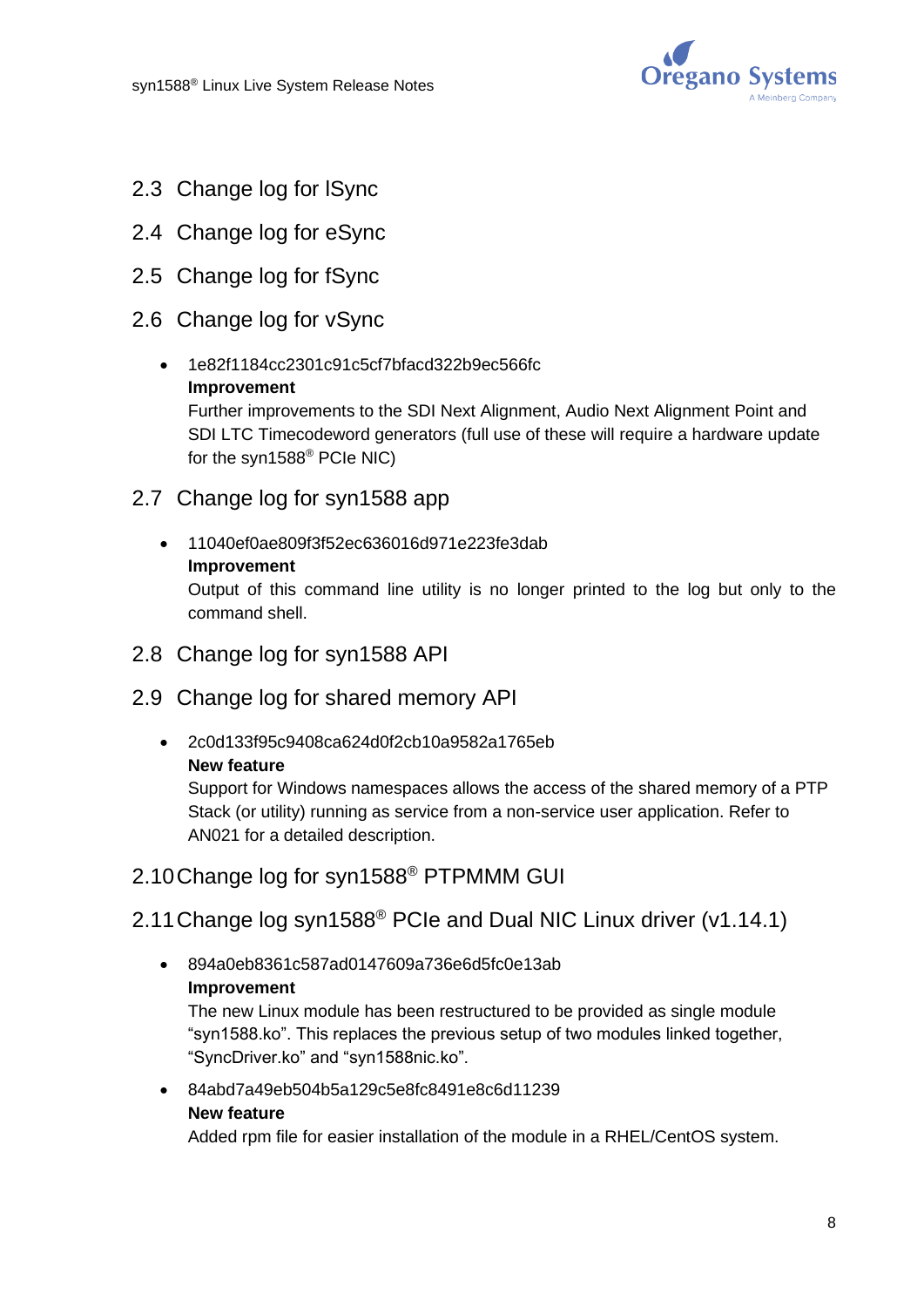

• b48d9ecf54d2f3c70e89dd4f0ac1850e4d4af1ff **New feature**

Add support for Dual NIC hardware clock selection via module parameter. Refer to redSync chapter and AN034 for more information. Refer to module README.md for usage.

• b48d9ecf54d2f3c70e89dd4f0ac1850e4d4af1ff **New feature**

Added module parameter to silence the SMA outputs. Refer to module README.md for usage.

• e4952cc5049d7b450e3f2508f08c641a8400ade0 **New feature**

Added basic PHC interface.

• 894a0eb8361c587ad0147609a736e6d5fc0e13ab **Compatibility**

Extended module support to Linux Kernel 5.13, compatibility to newer kernels may also apply but has not been tested.

- a38e6beb58e9a5dc1dba26e94643454324a2e70f **Compatibility** Fixed RHEL/CentOS 7.x compatibility
- 65f1051fe3603c8f0b86768599d38f9bd2673966 **Compatibility** Fixed RHEL/CentOS 8.x compatibility

# 2.12Change log for syn1588® PCIe NIC (Build 876)

• **Bugfix**

In rare circumstances, the EVENT1 timestamping delivered wrong timestamps.

• **Bugfix** In rare circumstances, the packet timestamping delivered wrong timestamps.

## 2.13Change log for syn1588® Dual NIC (Build 2042)

- **Improvements** Minor internal improvements
- **Bugfix** In rare circumstances, the packet timestamping delivered wrong timestamps.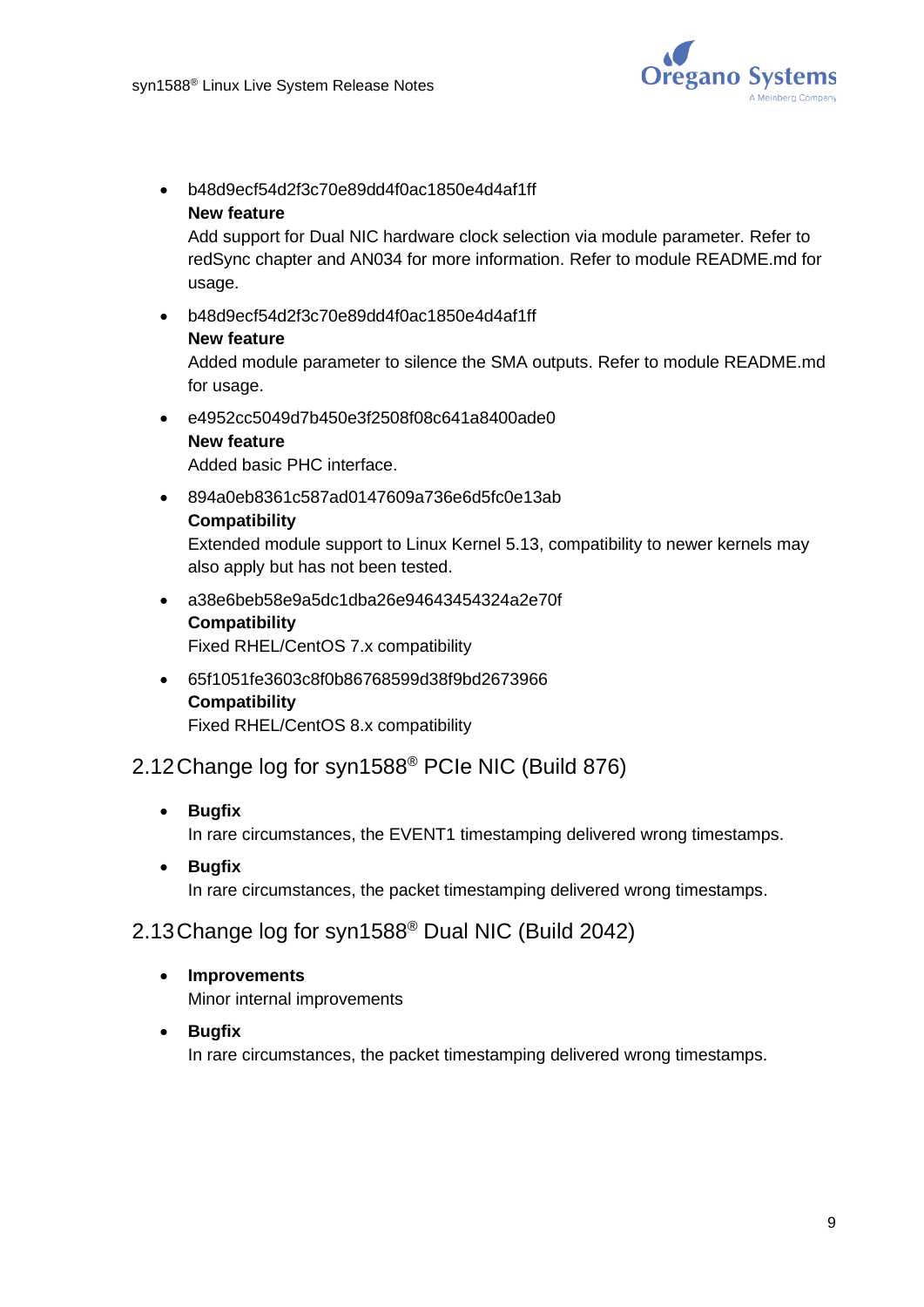

# 2.14Change log for syn1588® NIC Updater

## 2.15Change log for redSync

- 5075f52089f932ed000b451a8bfd31ff41a3d479 **New feature** redSync can now be used together with a syn1588 Dual NIC for increased redundancy. Refer to AN034 for a detailed description.
- 5075f52089f932ed000b451a8bfd31ff41a3d479 **Bugfix** Fixed memory issue

## 2.16Change log General

• ae50e77898ce12e4f679750fdbb6b07f2e3dad9f **New Feature**

Implementation of the new logger. This new feature has implications for the PTP Stack and all utilities. Refer to syn1588 Release Notes Upcoming Changes for a detailed overview.

- db50334c8f42b579cc48086b5590531c370ba062 **Improvement** Included the installation of the VS redistributable into the Windows installer
- 4ae22bddcdc216adcb7e31e7a9d433766bdc9a59 **Bugfix**

Fixed C Compiler Flags in the CMake build environment

## 2.17 Known Issues

#### 2.17.1 Layer-2 with VLAN on Windows

• Using the syn1588® PTP Stack in Layer-2 mode in combination with VLAN is currently not supported on Windows platforms. This is a feature that will be made available in future releases.

#### 2.17.2 lSync automated mode

• The use of the auto mode (-O A) is currently discouraged. The auto mode (-O A) can cause the hardware clock to jump at the start of the synchronization. lSync will compensate this after a few seconds but this disturbance in the beginning may cause issues for certain applications. The auto mode (-O A) was removed from the command menu, it may still be used for legacy applications.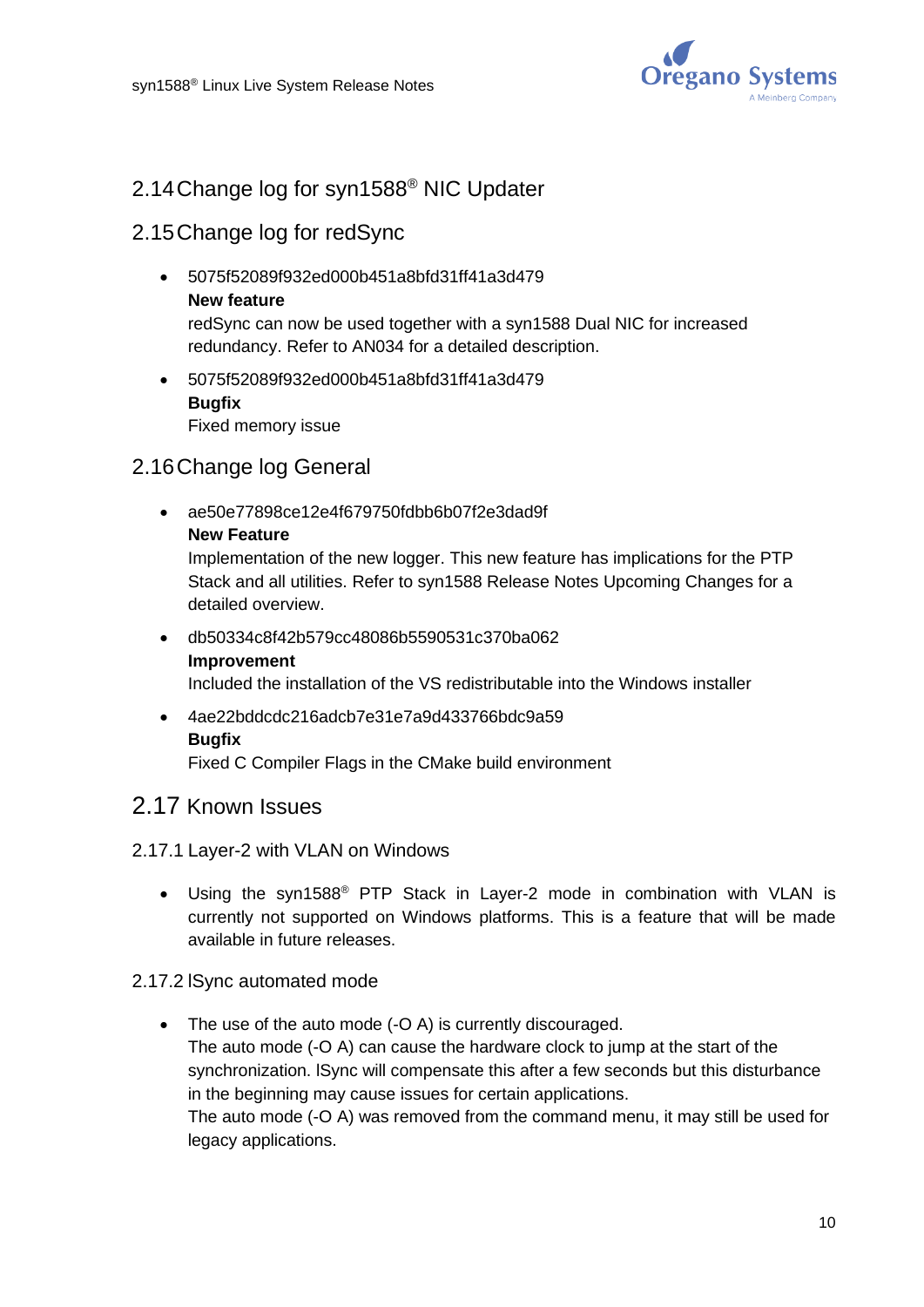

- 2.17.3 Windows 64-Bit access to the Event function of syn1588® PCIe NIC/Dual NIC
	- Accessing the Event function provided by a syn1588<sup>®</sup> PCIe NIC or Dual NIC is not working for Windows 64-Bit builds using the syn1588 API. Workaround: If your application requires access to the Event function of a syn1588<sup>®</sup> PCIe NIC or Dual NIC, build your application as 32-Bit binary.

#### 2.17.4 syn1588® NIC Updater and Dual NIC

- The Updater GUI can currently not be used for updating syn1588<sup>®</sup> PCIe Dual NICs. Please use the command line utility "syn1588" to update a Dual NIC, follow the help instructions for the update command of this utility as provided by the syn1588 Userguide, chapter 6.1.1.25.
- <span id="page-10-0"></span>3 Release 2021-07-27 (v1.13-27)
- 3.1 Change log syn1588® PTP Stack
	- 144caa02e098af65b95f54cc429a4823f5039ab5: **BETA operation of PTP v2.1**

This release includes a preliminary version of the full PTP v2.1 base operation. With this release you can test-drive PTP v2.1 in your environment but keep the following remarks in mind:

- $\circ$  Our internal tests have shown potential issue for operation in mixed systems (PTP v2.0 and PTP v2.1) that stem from intermediate network devices built for PTP v2.0 (TC or BC). These older devices may not detect v2.1 message properly, will not add residence time measurements (TC) and may degrade the synchronization accuracy.
- $\circ$  We are currently working on a firmware update for the syn1588<sup>®</sup> GBIT Switch as it is optimized for PTP v2.0 operation and will not measure residence time for PTP v2.1 messages with the current Firmware (121).
- o The syn1588 PTP Stack v1.12 and older will only accept PTP v2.1 messages when PTP Security is enabled. If you want to test PTP v2.0 and PTP v2.1 cross operation, use the current or future release (v1.13+) for both sides.

# • 6836df3a44e2352b0ea47179b8aac799c8709d4c: **New feature**

Decouple selection of network interface and syn1588 hardware clock. A new command line "-I" and configuration file parameter ("clockID") parameter allows to select the syn1588<sup>®</sup> hardware clock by the PTP clockID that should be controlled by the PTP Stack, instead of automatically using the syn1588 hardware clock connected to the selected interface ("-i" or "interface").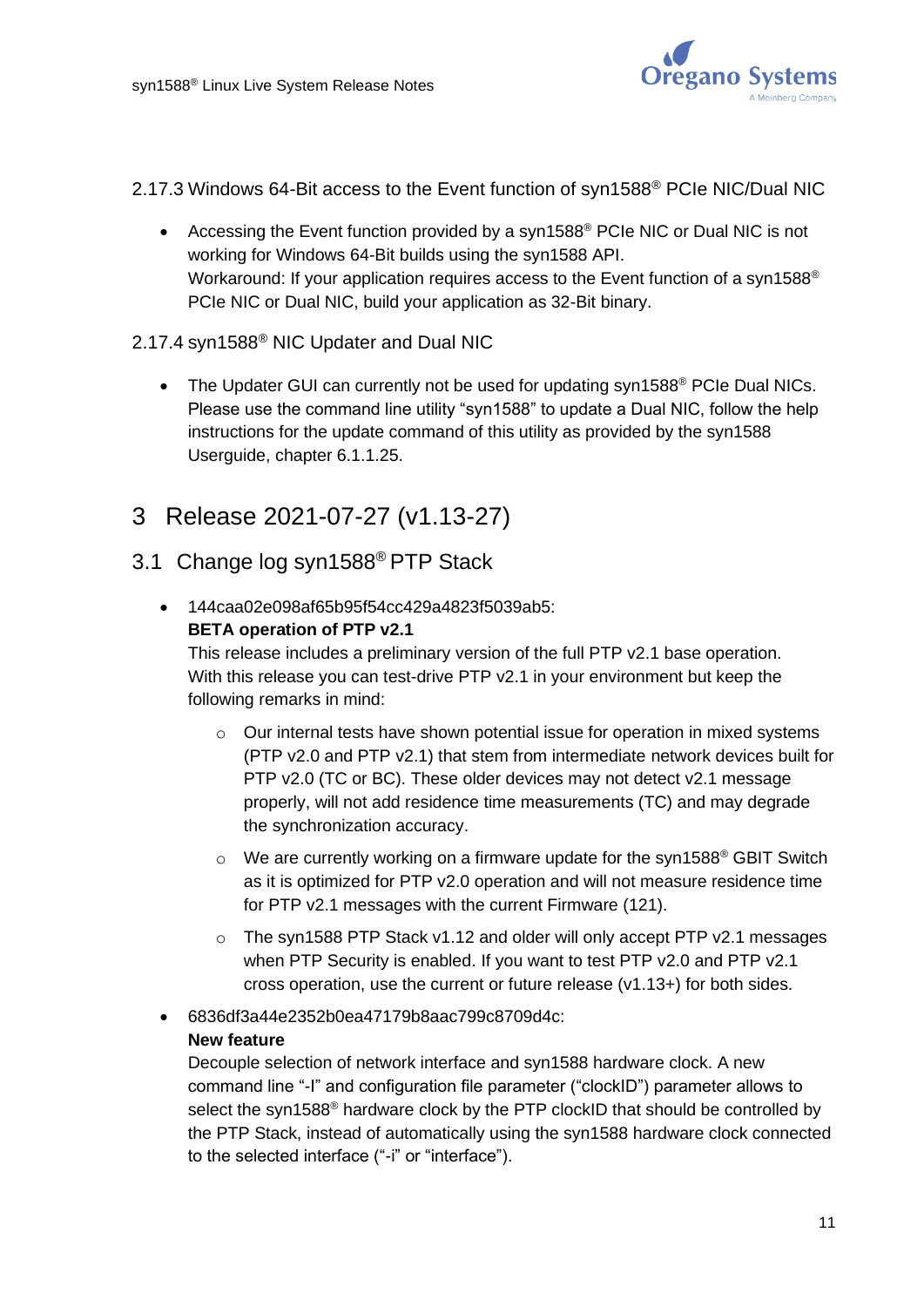

• 2e58fff2bf3051db6622c3f191b6a03f02c8b2b6:

#### **Compatibility**

Added support for old/new SO\_TIMESTAMPING style support, this is handled in the background when the PTP Stack is started on an older Linux distribution (older Linux kernel)

#### • 2e58fff2bf3051db6622c3f191b6a03f02c8b2b6:

#### **New feature**

A dedicated selection of the timestamper that is to be used for the PTP Stack operation is now possible via the configuration file of the PTP Stack.  $\rightarrow$  see "timestamper" config file parameter description in the generalConfiguration.cfg example that is delivered together with the binaries/source files

• 34e800d819c5220104ea041424bc0a2665000720:

#### **Improvement**

Added more accurate PTP profile selection switches for the "power" profiles

- $\circ$  DEPRECATED: "power"/"power s": They can still be used to operate the PTP Stack with C37.238-2011 Power Profile version BUT without enforcing the use of default VLAN tagging
- $\circ$  "c37\_238\_2011"/"c37\_238\_2011\_s": The PTP Stack will enforce default VLAN tagging (ID: 0) as specified by the Power Profile Standard C37.238-2011
- o DEPRECATED: "c37\_238"/"c37\_238\_s": This was the former PTP profile selection switch for C37.238-2017 PTP Profile operation
- $\circ$  "c37\_238\_2017"/"c37\_238\_2017\_s": The PTP Stack will activate the PTP profile as specified by the Power Profile Standard C37.238-2017. This is a direct replacement of the deprecated PTP profile selection switch "c37\_238" or "c37\_238\_s"
- 34e800d819c5220104ea041424bc0a2665000720:

#### **Cleanup**

Removed previously deprecated PTP profile selection switches for the "telecom2" profiles

o REMOVED: "telecom2"/"telecom2 s": These PTP profile selection switches (command line and config file parameters) will no longer be accepted -> direct replacements are:

"telecom2"→"g8275\_1" and "telecom2\_s" $\rightarrow$ "g8275\_1\_s"

• 186c67d2063855bfd88ca963e08c8936c8cdeb6d:

#### **Bugfix**

UTC offset can now be explicitly set to 0 via the command line parameter -U  $\rightarrow$  "-U 0"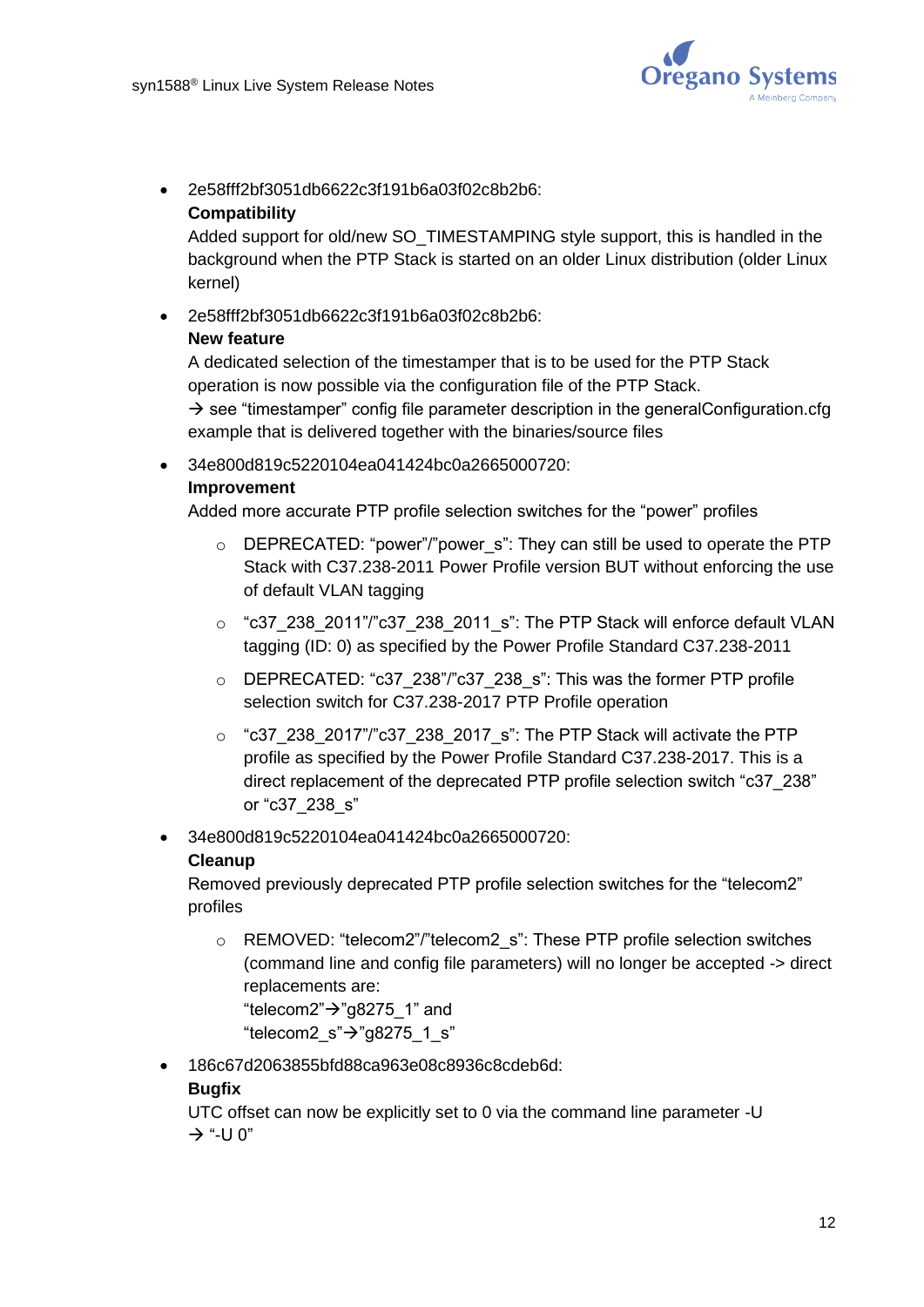

• 35022206590845c8a6ba09775567107925ddbe4c:

#### **Bugfix**

Unicast Signaling response messages now correctly use the seqId of the received Signaling request message.

## 3.2 Change log for ptpmmm

• No changes

## 3.3 Change log for lSync

• b5d8e8db54c214c489c0e904e7019b134face44f:

#### **New feature**

Added tandem operation with redSync (command line parameter "-l"/"useLSync true" for redSync and "-r"/"useRedsync true" for lSync). In this mode lSync can select between two PTP instances operating on two different physical interfaces synchronized to different PTP Masters.

lSync will use the better Port for synchronization of the System clock. The comparison of the port quality is handled by redSync.

• bc4ce4bbec011e3b0c544c821123cfbe47314323:

#### **Workaround**

The use of the auto mode (-O A) is currently discouraged.

A bug in the auto mode (-O A) can cause the hardware clock to jump at the start of the synchronization. lSync will regulate this fine but this disturbance in the beginning may cause issues for certain applications.

Removed the auto mode (-O A) from the command menu, it can still be used for legacy applications.

## 3.4 Change log for eSync

• 6836df3a44e2352b0ea47179b8aac799c8709d4c:

#### **New feature**

Decouple selection of network interface and syn1588 hardware clock. A new command line "-I" and configuration file parameter ("clockID") parameter allows to select the syn1588<sup>®</sup> hardware clock by the PTP clockID that should be controlled by the eSync utility, instead of using the card index.

## • 34e800d819c5220104ea041424bc0a2665000720: **Improvement**

Added operation for PTP profile G8275.2 Selectable via command line parameter switch "-O g8275\_2" and config file parameter "ptp\_profile g8275\_2"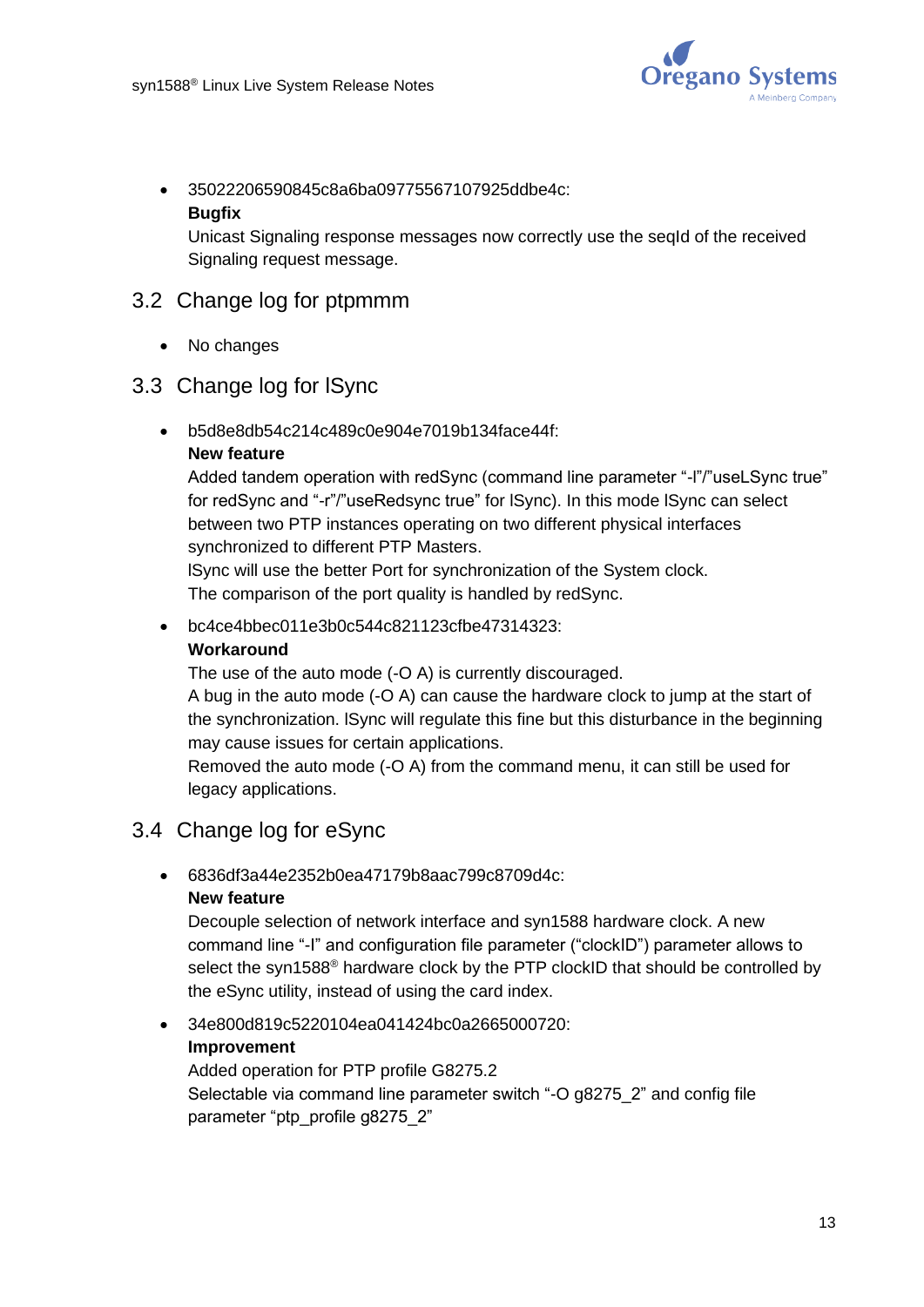

• 34e800d819c5220104ea041424bc0a2665000720: **Cleanup**

Removed previously deprecated PTP profile selection switches for the "telecom2" profiles

- o REMOVED: "telecom2"/"telecom2 s": These switches will no longer be accepted -> direct replacements are: "telecom2"→"g8275\_1" and "telecom2\_s" $\rightarrow$ "g8275\_1\_s"
- 3.5 Change log for fSync
	- No changes
- 3.6 Change log for vSync
	- 6836df3a44e2352b0ea47179b8aac799c8709d4c: **Improvement** Re-work of the vSync application for future applications in the Broadcasting sector
	- 6836df3a44e2352b0ea47179b8aac799c8709d4c: **Improvement**

SDI Next Alignment, Audio Next Alignment Point and SDI LTC Timecodeword generators (full use of these will require a hardware update for the syn1588® PCIe NIC)

## 3.7 Change log for syn1588 app

• 6836df3a44e2352b0ea47179b8aac799c8709d4c:

#### **New feature**

Decouple selection of network interface and syn1588 hardware clock. A new command line "-I" and configuration file parameter ("clockID") parameter allows to select the syn1588<sup>®</sup> device by the PTP clockID that should be accessed by the syn1588 utility, instead of using the card index.

• ba1834b2ebeac51e6e360d30ecd58e3c7fdba7e9: **Improvement**

Improved Bitstream detection and handling for syn1588® PCIe and syn1588® Dual NIC update

## 3.8 Change log for syn1588 API

- 4649ed7bb91301aa13e50a82ab65b461eb43fa50:
	- **Bugfix**

Fixed issues for accessing Timestamper FIFOs when not operating with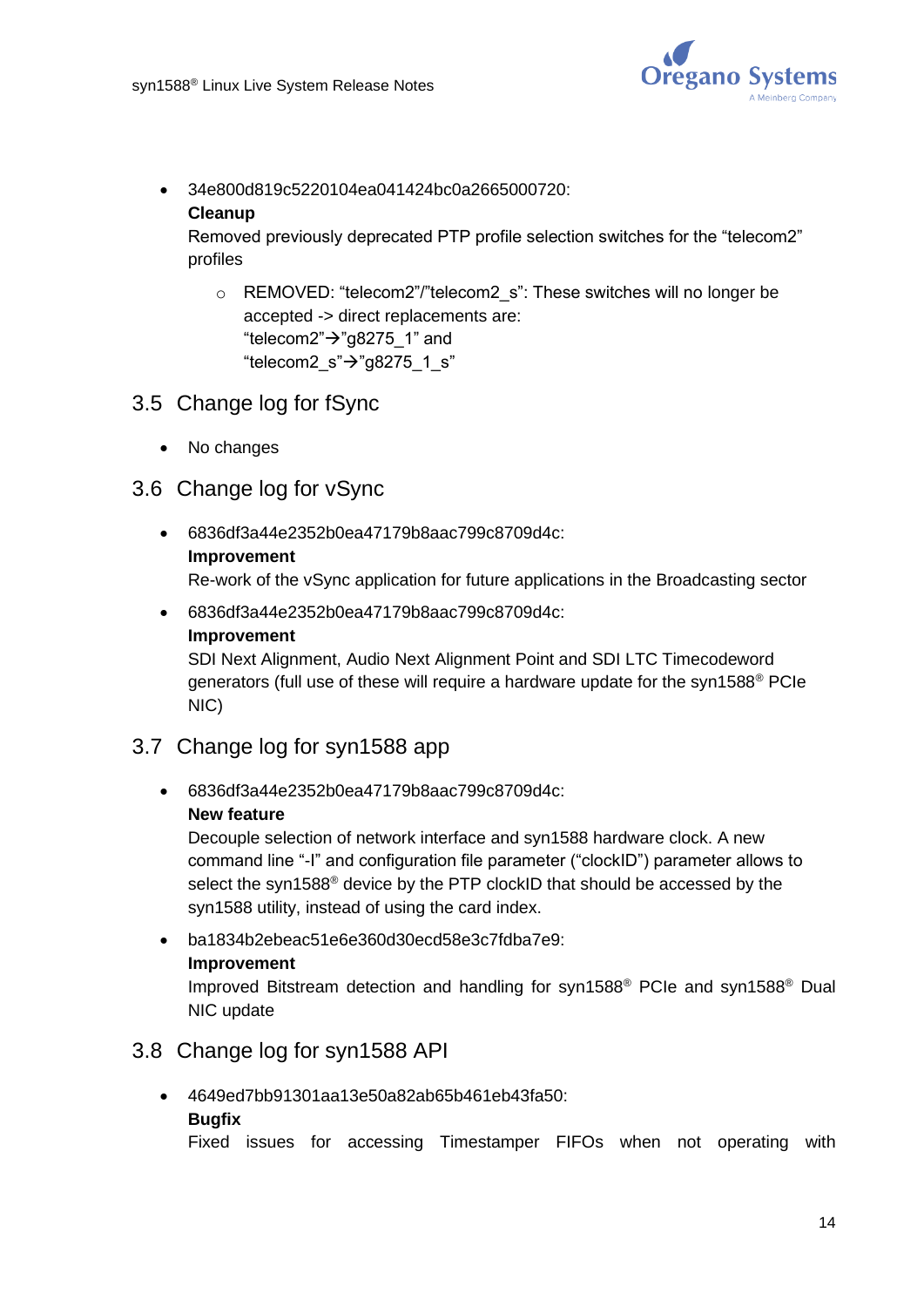

SO TIMESTMAPING support and high message rates (Windows OS or user Timestamper)

- 3.9 Change log for shared memory API
	- a48100275d16b6e8d5795fcafc8092579d572da8: **Improvement** Name of the shared memory will now contain the full port number.

## 3.10Change log for syn1588® PTPMMM GUI

• f94c49c71f6b9bf3b8a73ac6227f034e2fa57627: **Improvement** Updated build for Linux and Windows

## 3.11Change log syn1588® PCIe and Dual NIC Linux driver (v1.13.1)

- 03a843a9bec96f24e412b6d77a6282e3263766f4: **New feature** The driver is provided as debian package for easier installation and system maintenance • 26d43f05834239e71d925b3f7cd8f61e44909b5f:
- **Compatibility** Extended support for up-to Linux Kernel 5.8
- 7409b16110ea0f50e85d5e5bb617a40ec4d70eb0: **Compatibility** Improved support for old Linux Kernel Version used by RHEL 6.0
- 1900999b724a8bffb44714f1c344cc4ae40021f9: **Improvement** Multiple syn1588® Dual NIC can be used in a system in parallel
- 1900999b724a8bffb44714f1c344cc4ae40021f9: **Bugfix** DMA Buffer pool initialization for syn1588® Dual NIC
- 6eff8e422564d88b481f48ce7901538030b64b08 **Bugfix** Fixed rare race condition in the transmit path

3.12Change log for syn1588® PCIe NIC (Build 865)

• **Improvement** Improved internal structure for increased network throughput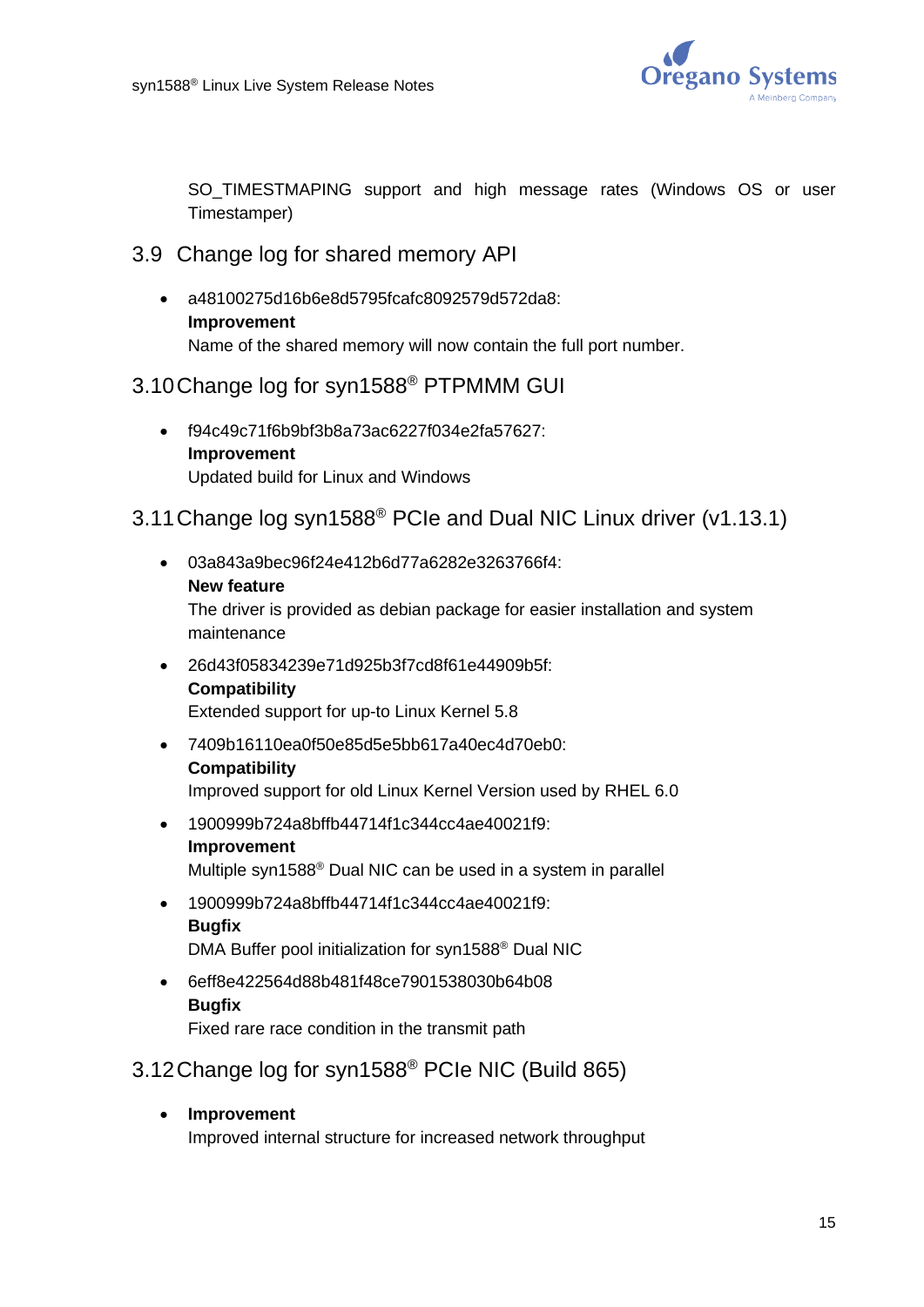

#### • **Improvement**

Enhanced initial FPGA configuration to improve compatibility with certain PC chip sets

#### • **New Feature** Added Period2 Light and Period3 Light outputs available now via IOMATRIX register

## 3.13Change log for syn1588® Dual NIC (Build 2039)

• **Initial version**

## 3.14Change log for syn1588® NIC Updater

- f94c49c71f6b9bf3b8a73ac6227f034e2fa57627: **Improvement** Updated build for Linux and Windows
- ba1834b2ebeac51e6e360d30ecd58e3c7fdba7e9: **Improvement** Improved Bitstream detection and handling for syn1588® PCIe and syn1588® Dual NIC update

## 3.15Change log for redSync

• b5d8e8db54c214c489c0e904e7019b134face44f:

#### **New feature**

Added tandem operation with redSync (command line parameter "-l"/"useLSync true" for redSync and "-r"/"useRedsync true" for lSync). In this mode lSync can select between two PTP instances operating on two different physical interfaces synchronized to different PTP Masters.

lSync will use the better Port for synchronization of the System clock. The comparison of the port quality is handled by redSync.

## 3.16 Known Issues

#### 3.16.1 Layer-2 with VLAN on Windows

- Using the syn1588® PTP Stack in Layer-2 mode in combination with VLAN is currently not supported on Windows platforms. This is a feature that will be made available in future releases.
- 3.16.2 lSync automated mode
	- The use of the auto mode (-O A) is currently discouraged. The auto mode (-O A) can cause the hardware clock to jump at the start of the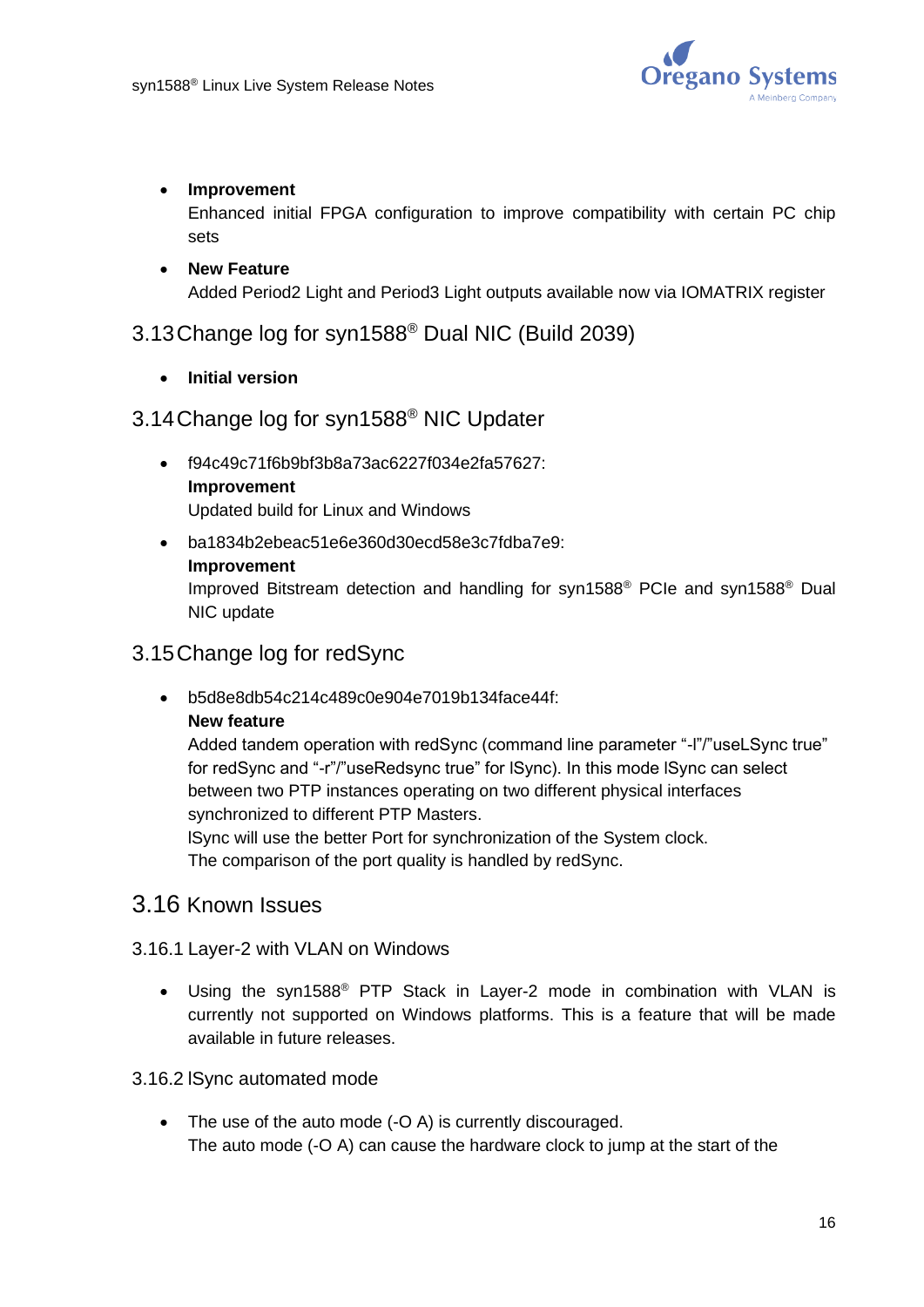

synchronization. lSync will compensate this after a few seconds but this disturbance in the beginning may cause issues for certain applications.

The auto mode (-O A) was removed from the command menu, it may still be used for legacy applications.

- 3.16.3 Windows 64-Bit access to the Event function of syn1588® PCIe NIC/Dual NIC
	- Accessing the Event function provided by a syn1588<sup>®</sup> PCIe NIC or Dual NIC is not working for Windows 64-Bit builds using the syn1588 API. Workaround: If your application requires access to the Event function of a syn1588<sup>®</sup> PCIe NIC or Dual NIC, build your application as 32-Bit binary.

# <span id="page-16-0"></span>4 Release 2020-10-09 (v1.12-5)

## 4.1 Change log syn1588® PTP Stack

- 39488d5aaf5e2422759720a4c9fa24101dc08cd0: Modified build environment to dynamically link to external libraries per default
- 41468329c522a3467892f40226f83effab775d2b: Added example PTP profile configuration files for Telecom Profile G8275.2, updated example PTP profile configuration files
- b45dde0fbb869960c9a3f45aee1079d5c684de24: Inform user when an invalid configuration is set (1-step + P2P delay)
- 9fc483c8926caca686fee65bb4b1f3912d27ddc3: Increased length of PTPv2 evaluation from 1 hour to 24 hours
- b3b4858827afd58ef50cd8bb5b9cdaca38c6c09a: Fixed Windows/Linux timing of shared memory access
- bda4499120495001bc0fb567f8e15fd60d1929a2: Fixed potential loss of synchronization when handling PTP management messages
- 6be481938516e7032646eae79c9b8cb52fe8d8b0: First release of the redSync utility, added mechanism to check for PTP stack health

## 4.2 Change log for ptpmmm

• No changes

## 4.3 Change log for lSync

• 160a3fdef0b44c9b764f2d6ca69851cf9078fe60: Removed deprecated XMA port indices from lSync and eSync utilities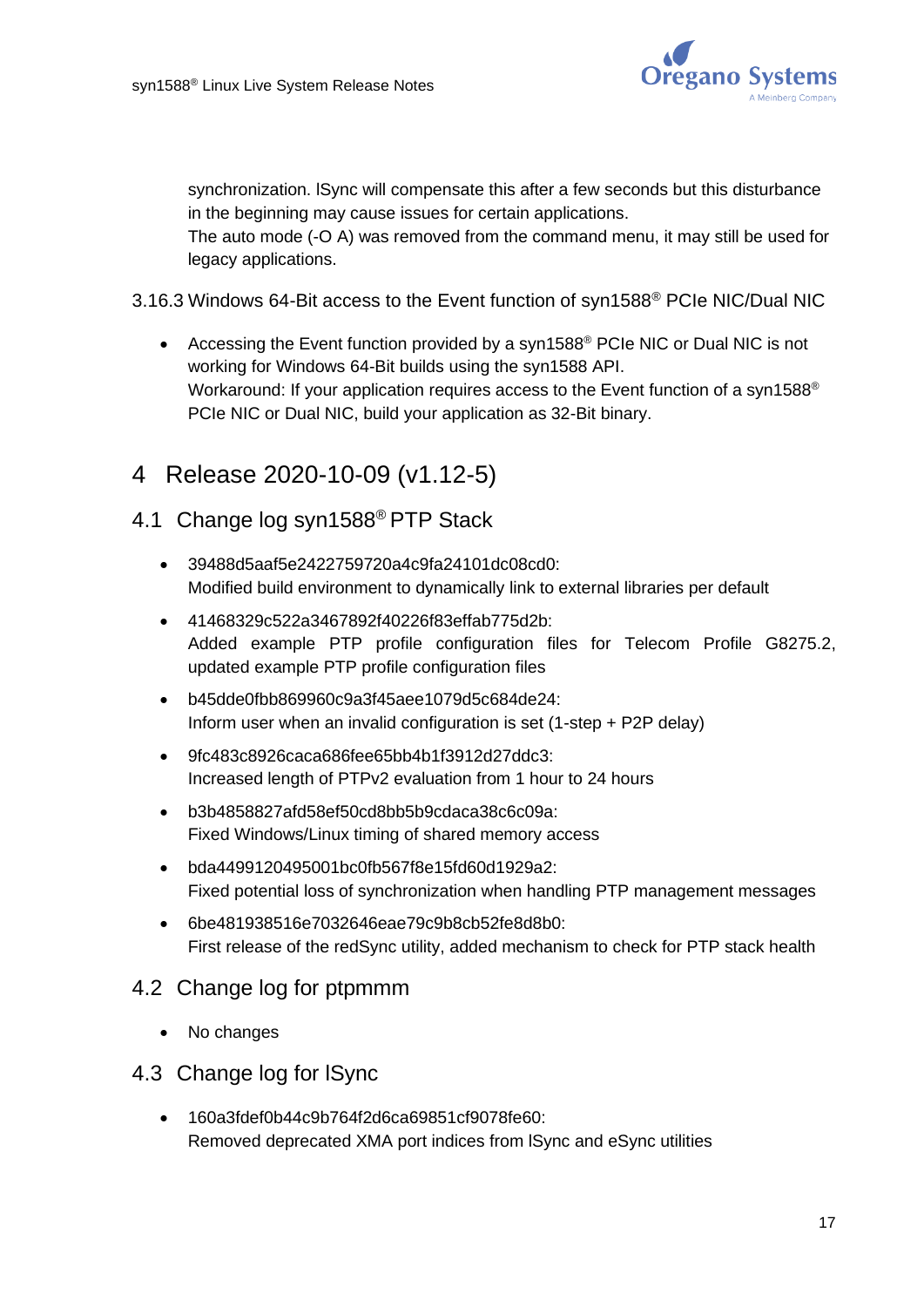

- 4.4 Change log for eSync
	- 160a3fdef0b44c9b764f2d6ca69851cf9078fe60: Removed deprecated XMA port indices from lSync and eSync utilities
- 4.5 Change log for fSync
	- No changes
- 4.6 Change log for vSync
	- 03e1b73110496240fd93e3ca4f23c71501a92cce: Fixed bug introduced with v1.11 that caused problems for generating video signals
- 4.7 Change log for syn1588 app
	- 9d9d4f2b31f014d0f8c1f800d23d78852cc346d7: Added support for syn1588® Dual NIC firmware update via the syn1588 command line utility
- 4.8 Change log for syn1588 API
	- a0431d39a7d6e971252b59ce7332017b257b9b52: Added basic identification of systems using only a syn1588<sup>®</sup>Clock M IP core and no **MAC**
- 4.9 Change log for shared memory API
	- b3b4858827afd58ef50cd8bb5b9cdaca38c6c09a: Fixed Windows/Linux timing of shared memory access
	- 6be481938516e7032646eae79c9b8cb52fe8d8b0: First release of the redSync utility, added mechanism to check for syn1588®PTP Stack health
- 4.10Change log for syn1588® PTPMMM GUI
	- No changes
- 4.11Change log syn1588® PCIe NIC Linux driver
	- 547a935fdb40bdae1924e28401e61e886213ba79: Rework of syn1588 Linux driver as preparation for the syn1588® Dual NIC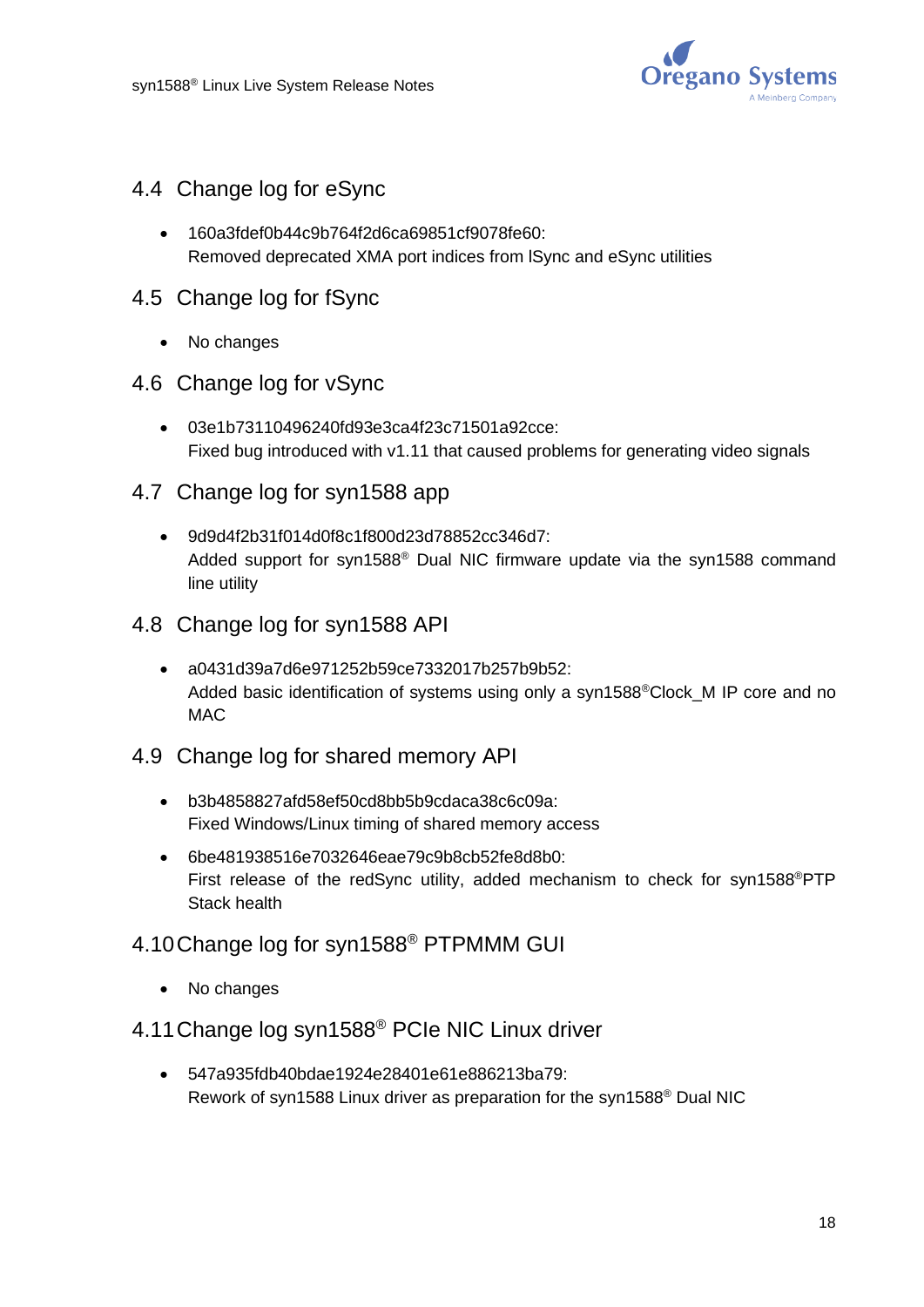

- 4.12Change log for syn1588® PCIe NIC (Build 840)
	- SVN 5016: Preparations for additional Period (Period light 2/3) functions
- 4.13Change log for syn1588 ® NIC Updater (Build 8)
	- No changes
- 4.14Change log for redSync
	- 6be481938516e7032646eae79c9b8cb52fe8d8b0: First release of the redSync utility

## 4.15 Known Issues

- 4.15.1 Layer-2 with VLAN on Windows
	- Using the syn1588® PTP Stack in Layer-2 mode in combination with VLAN is currently not supported on Windows platforms. This is a feature that will be made available in future releases.

# <span id="page-18-0"></span>5 Release 2019-11-21 (v1.11-4)

## 5.1 Change log syn1588® PTP Stack (V1.11-4 gd4650f2)

- a9766f9b8d: Fixed a bug in command line parser, which lead to a segfault when Stack was started with argument '--'
- 01f154aaf4: Add option to configure a user timestamper via config file
- 18772e241d: Fixed compile errors in packet generator
- 433a95d821: New Feature: optional Slave Monitoring (IEEE1588-2019 16.11)
- 1f95746549: Removed constraint that the lower limit for the adjustRate = syncRate applies only for non-UC network operation modes
- 018d4ddb10: Fixed a bug where first received Sync message would be discarded
- ba8ed52e0d: Fixed incorrect data collection time calculation if Master sync rate higher than Slave adjust rate
- 5.2 Change log for ptpmmm (V1.11-4 gd4650f2)
	- 6c39c7b68d: Fixed a bug that lead to messages being sent multiple times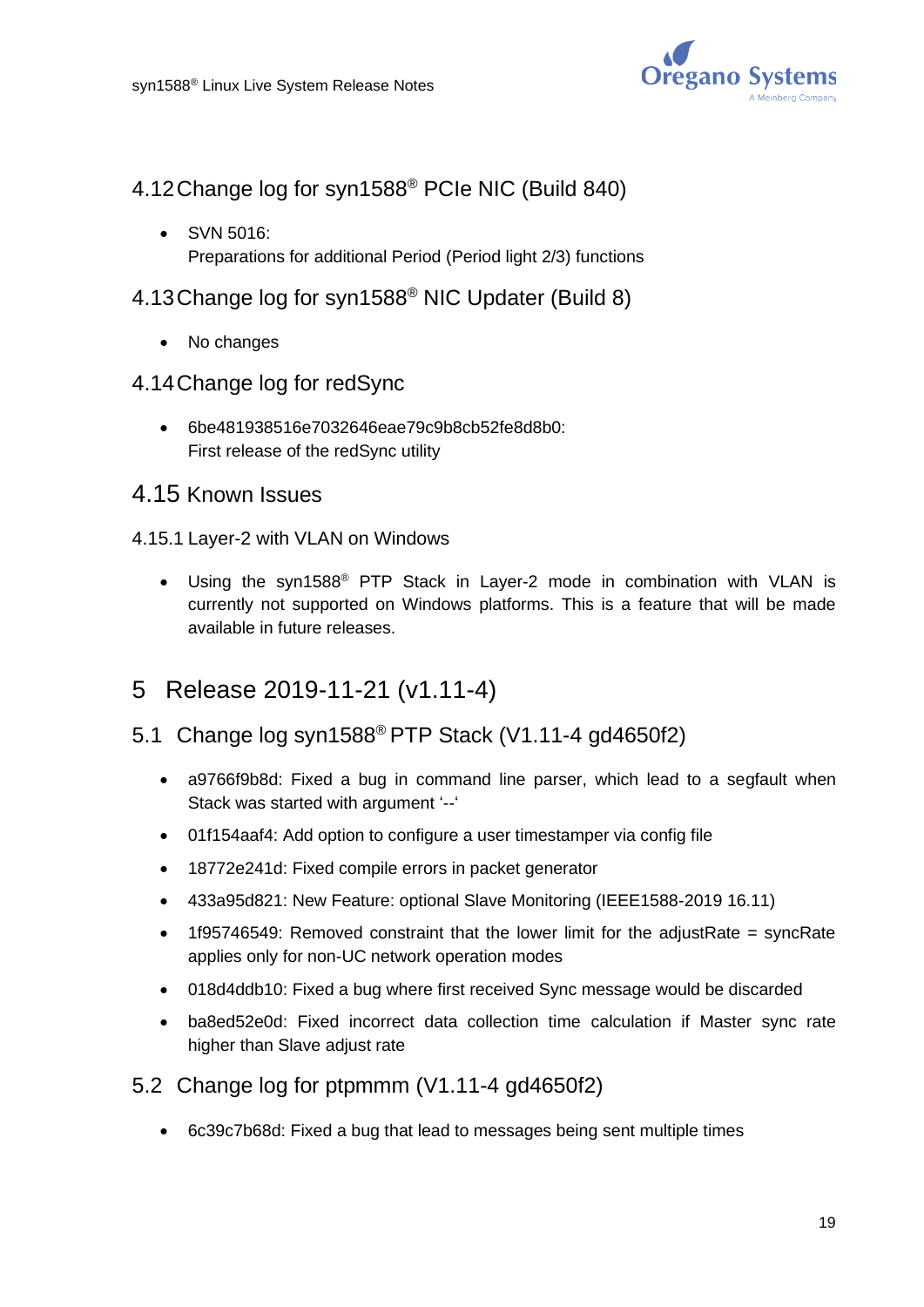

- 5.3 Change log for lSync (V1.11-4 gd4650f2)
	- No changes
- 5.4 Change log for eSync (V1.11-4 gd4650f2)
	- No changes
- 5.5 Change log for fSync (V1.11-4 gd4650f2)
	- No changes
- 5.6 Change log for vSync (V1.11-4 gd4650f2)
	- No changes
- 5.7 Change log for syn1588 app (V1.11-4 gd4650f2)
	- e2a6bdb093: Fixed a memory leak on NIC firmware update
- 5.8 Change log for syn1588 API (V1.11-4 gd4650f2)
	- ab49f51cf9: Added extensive doxygen documentation
- 5.9 Change log for shared memory API (V1.11-4 gd4650f2)
	- fc4c8224fa: Improved documentation of example programs
	- 6356cca834: Fixed broken export of security example program
	- ab49f51cf9: Added extensive doxygen documentation
	- b02afef21b: Add possibility to adjust the noClockAdjustment config parameter during runtime
- 5.10Change log for syn1588® PTPMMM GUI (V1.11-4 gd4650f2)
	- 0ef2f33023: Fixed a bug where Clocks might not be found on startup
	- 5b92eec67f: Fixed a bug that lead to an unresponsive VIP Parameter window
- 5.11Change log syn1588® PCIe NIC Linux driver (V1.11-0 gba29ad0)
	- fd8a62e91e: Added support for Linux Kernel 5.0+
- 5.12Change log for syn1588® PCIe NIC (Build 838)
	- No changes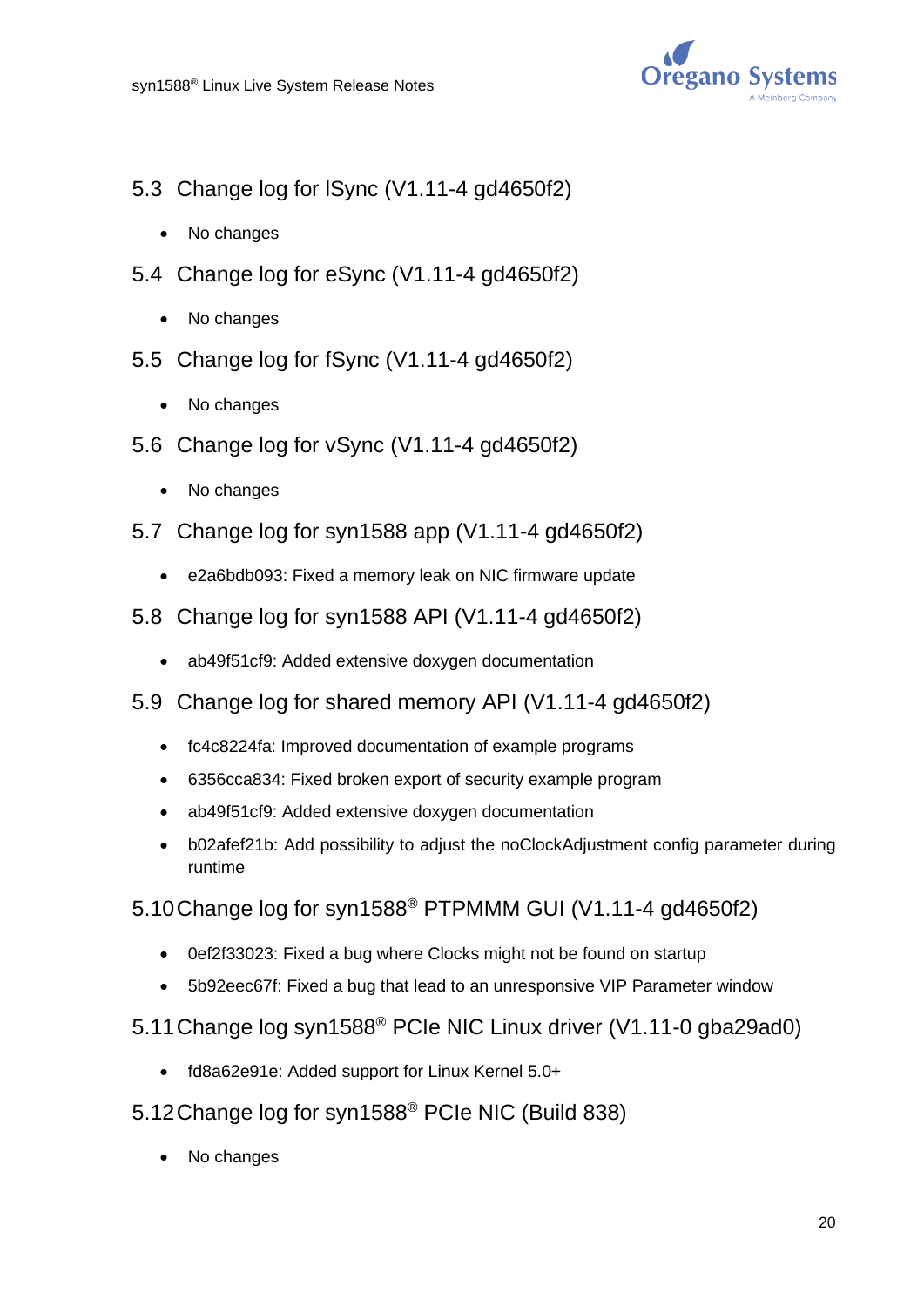

# 5.13Change log for syn1588® NIC Updater (Build 8)

• e2a6bdb093: Fixed a memory leak on NIC firmware update

## 5.14 Known Issues

5.14.1 Layer-2 with VLAN on Windows

Using the syn1588® PTP-Stack in Layer-2 mode in combination with VLAN is currently not supported on Windows platforms. This is a feature that will be made available in future releases.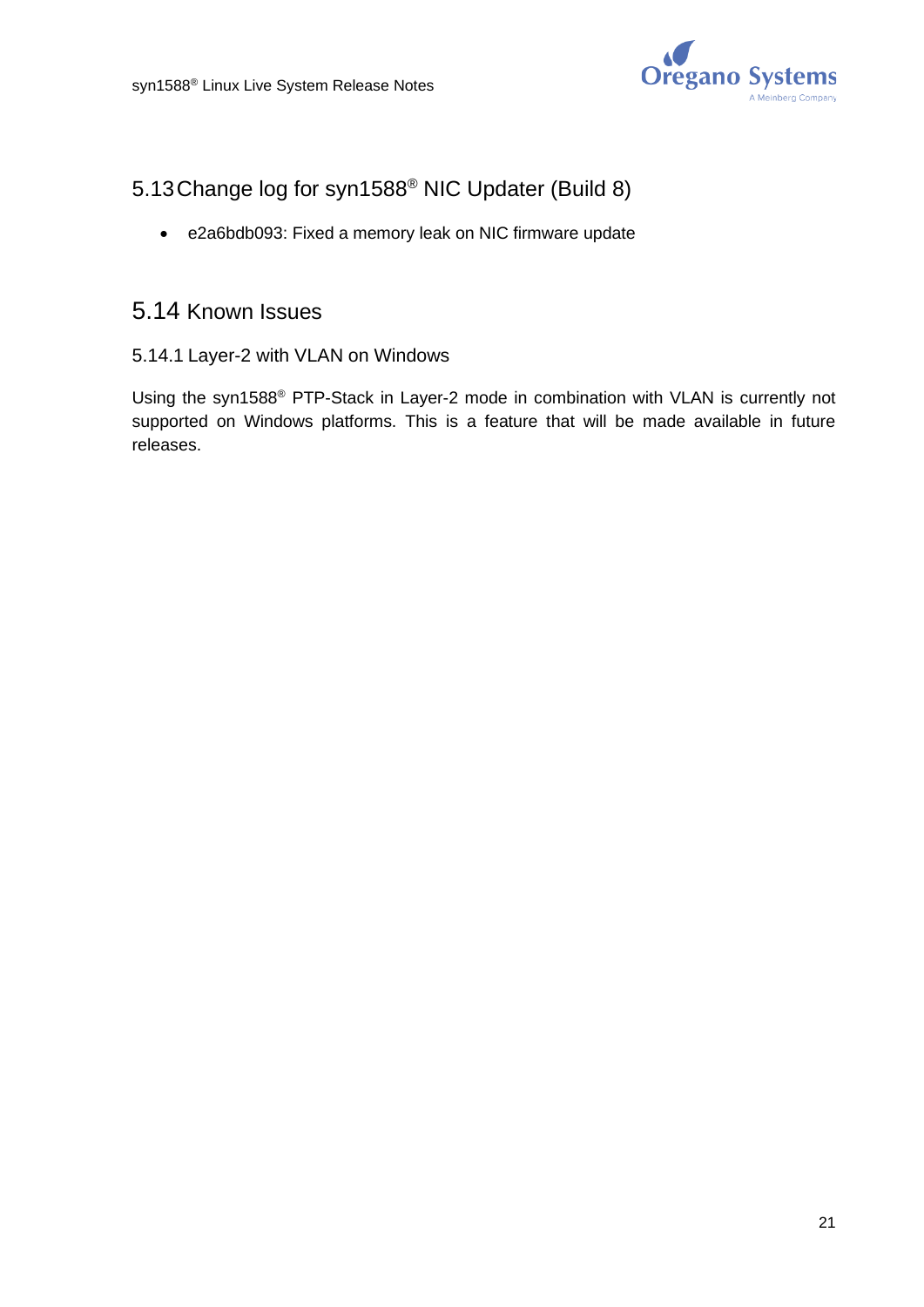![](_page_21_Picture_1.jpeg)

# <span id="page-21-0"></span>6 Release 2019-09-06 (v1.10-7)

- 6.1 Change log syn1588® PTP Stack (V1.10-7 g5756774)
	- 0bfb89702d: Fixed compilation error on disabled PTP Security
	- 987735b708: Removed a memory leak in relation to drift calculation
	- d4163eb853: Fixed compilation error on missing PROTECT define
	- eefbc83e56: Allow 'allowmutable' parameter to be set via configuration file
	- 82f1a0c57f: Added support for x64 compilation in Linux and Windows
- 6.2 Change log for ptpmmm (V1.10-7 g5756774)
	- 19fea2ad4e: Improved usability and robustness
- 6.3 Change log for lSync (V1.10-7 g5756774)
	- 7a8a65a424: Improved calculation of CPU frequency in Linux
- 6.4 Change log for eSync (V1.10-7 g5756774)
	- No changes
- 6.5 Change log for fSync (V1.10-7 g5756774)
	- No changes
- 6.6 Change log for vSync (V1.10-7 g5756774)
	- No changes
- 6.7 Change log for syn1588 app (V1.10-7 g5756774)
	- ca67967cb6: Removed (undefined) low-level jitter cleaner PLL access commands
- 6.8 Change log for syn1588 API (V1.10-7 g5756774)
	- e3a1c9bd66: Improved error checking on instantiation of Syn1588 objects
- 6.9 Change log for shared memory API (V1.10-7 g5756774)
	- 82f1a0c57f: Added support for x64 compilation in Linux and Windows (This fixes the x86/x64 Incompatibility, see [7.14.1\)](#page-25-0)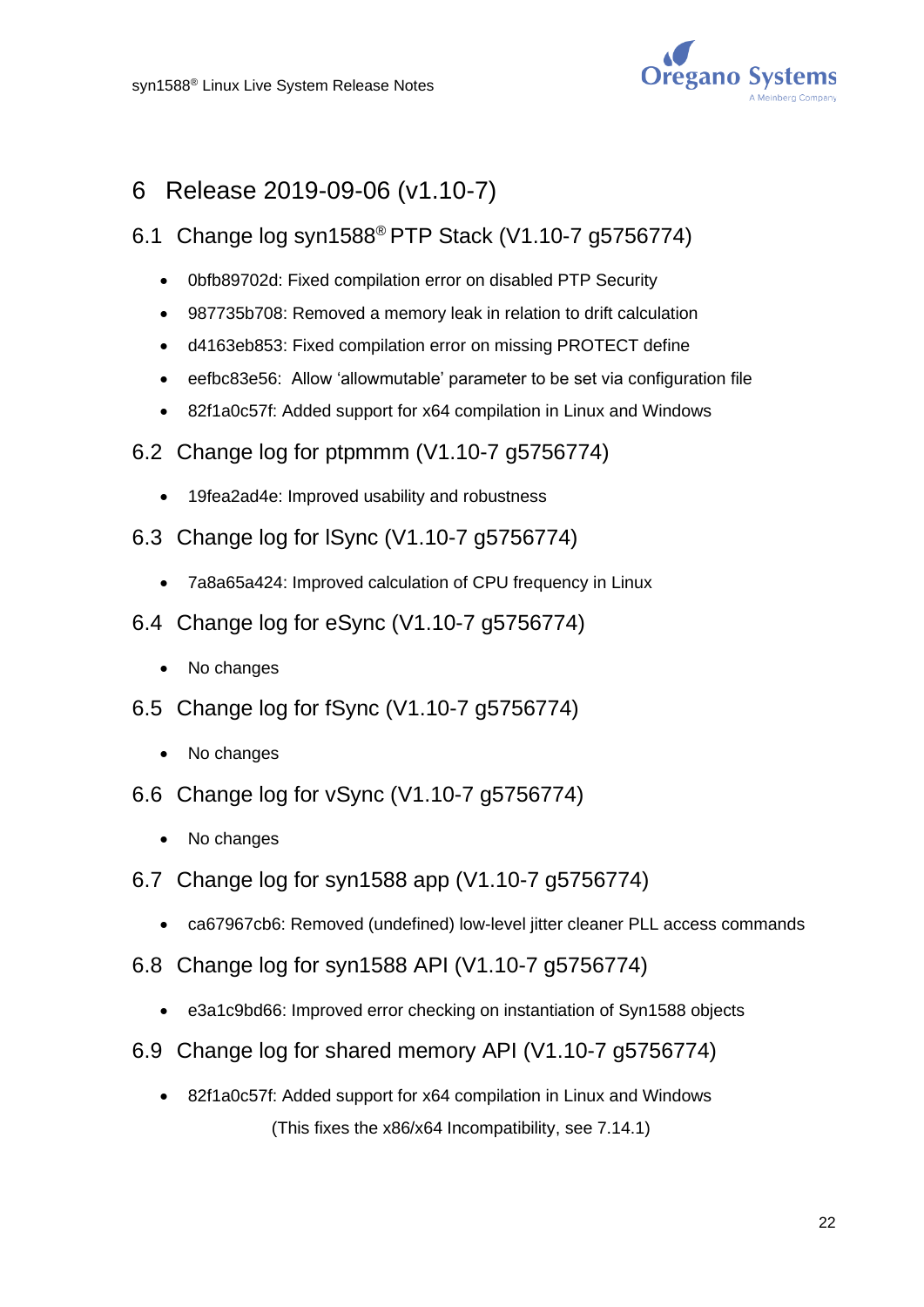![](_page_22_Picture_1.jpeg)

- 6.10Change log for syn1588® PTPMMM GUI (V1.10-7 g5756774)
	- No changes
- 6.11Change log syn1588® PCIe NIC Linux driver (V1.10-0 g362f1bb)
	- 362f1bbd17: Change permissions to allow regular users to access the device
- 6.12Change log for syn1588® PCIe NIC (Build 838)
	- Activate autonegotiation during initialization phase of a 1000BASE-T SFP transceiver module
- 6.13Change log for syn1588® NIC Updater (Build 7)
	- No changes
- 6.14 Known Issues
- 6.14.1 Layer-2 with VLAN on Windows

Using the syn1588® PTP-Stack in Layer-2 mode in combination with VLAN is currently not supported on Windows platforms. This is a feature that will be made available in future releases.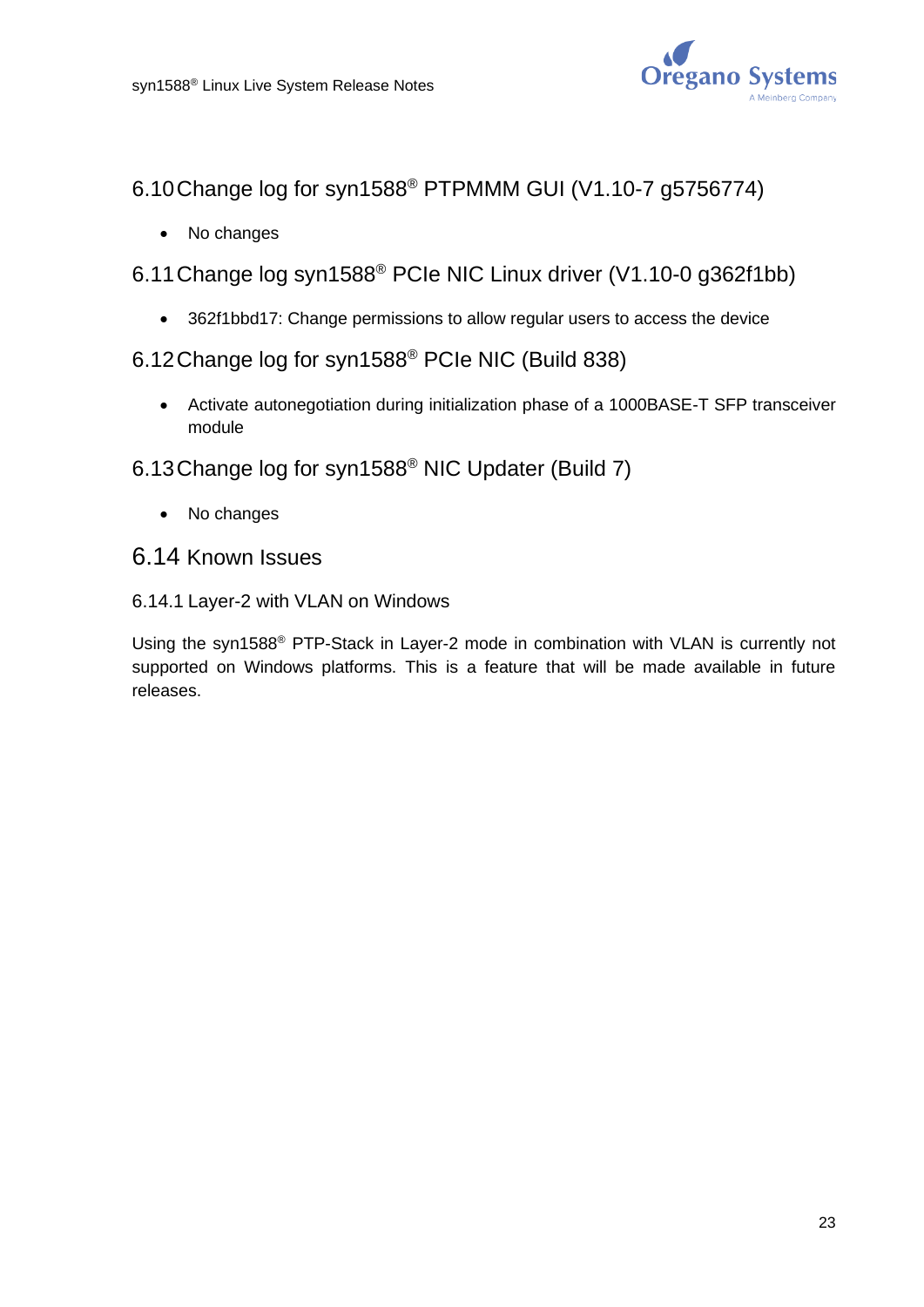![](_page_23_Picture_1.jpeg)

# <span id="page-23-0"></span>7 Release 2019-08-05 (v1.9-12)

# 7.1 Change log syn1588® PTP Stack (V 1.9-12 gf592864)

- 5d0b8b08eb: New feature: PTP Security v2.1
- 9b892c1f02: Fixed bug in leap second handling of Slaves in software mode (This fixes the Leap Seconds Regression, see [9.10.1\)](#page-29-1)
- 125753f2de: Changes required for clean compilation using gcc8
- 08a60b79b2: Improved implementation of Outlier Filter
- 4b41672f4a: Improvements to the implementation of PHC clock
- c741b46b49: Fixed a build warning in Transparent Clocks
- 2032fec3b5: Moved large data types to heap to decrease stack size
- eb83d64bb1: Decreased stack size for better portability to embedded platforms
- 897d31628a: Performance improvements in PTP\_Timestamp implementation
- 7fb3bd34fb: Fixed incorrect severity of some log messages
- 7.2 Change log for ptpmmm (V 1.9-12 gf592864)
	- No changes
- 7.3 Change log for lSync (V 1.9-12 gf592864)
	- No changes
- 7.4 Change log for eSync (V 1.9-12 gf592864)
	- 28fa930f9a: Fix '-l' parameter parsing in eSync
	- 59a08f2a22: Improved documentation of '-s' parameter
	- c6ed0b2291: Remove deprecated parameter '-o' and update documentation
- 7.5 Change log for fSync (V 1.9-12 gf592864)
	- No changes
- 7.6 Change log for vSync (V 1.9-12 gf592864)
	- No changes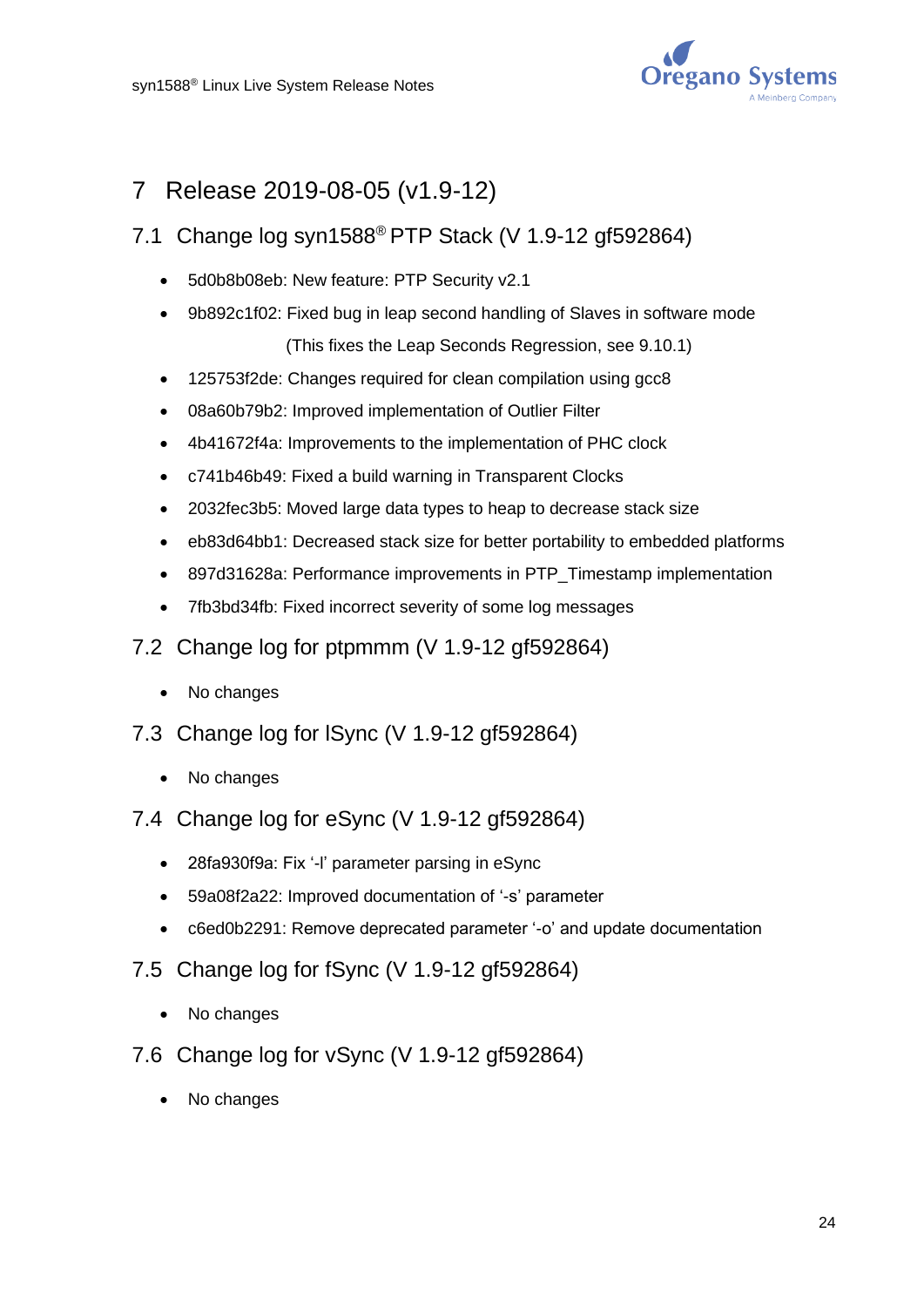![](_page_24_Picture_1.jpeg)

- 7.7 Change log for syn1588 app (V 1.9-12 gf592864)
	- fdee4e184d: Increased numbers of registers read for sfpinfo command
- 7.8 Change for syn1588 API (V 1.9-12 gf592864)
	- d73fc32524: Improvements of the syn1588 API examples
- 7.9 Change log for shared memory API (V 1.9-12 gf592864)
	- ef254c0c00: Improvements of the Shared Memory API example
- 7.10Change log for syn1588® PTPMMM GUI (V 1.9-12 gf592864)
	- 0e6d01ad25: Fix incorrect values being shown in register window
- 7.11Change log syn1588® PCIe NIC Linux driver (V 1.9-12 gf592864)
	- 12cc178d2a: Added timestamping capabilities API to ethtool interface
- 7.12Change log for syn1588® PCIe NIC (Build 837)
	- Added a pull-up resistor on-chip onto the clk ocxo i input signal to make the OCXO detection more robust
- 7.13Change log for syn1588® NIC Updater (Build 7)
	- 56dfec562d: Fixed an issue leading to segmentation faults on startup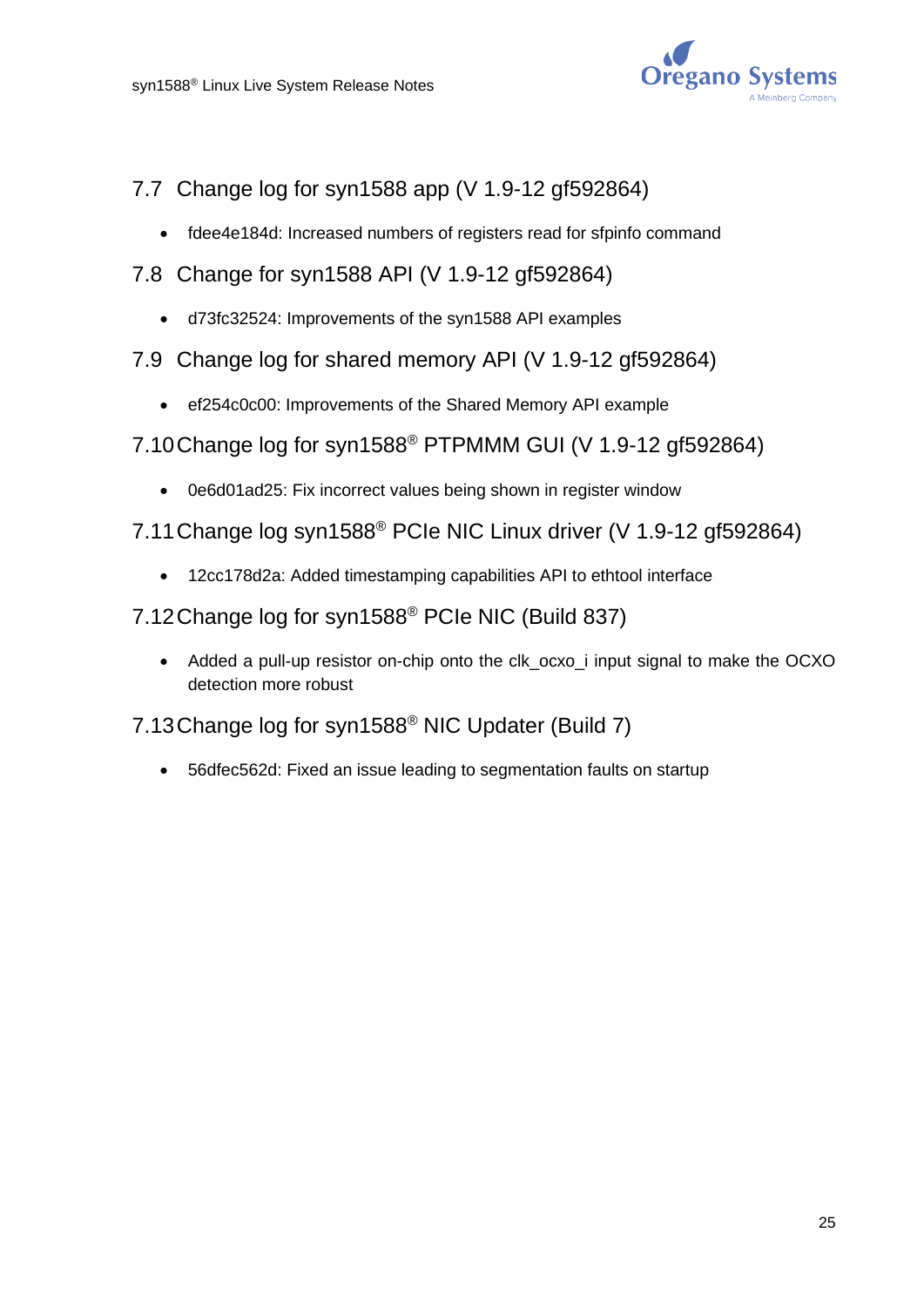![](_page_25_Picture_1.jpeg)

# 7.14 Known Issues

#### <span id="page-25-0"></span>7.14.1 x86/x64 Incompatibility

Due to changes in the structure of the Shared Memory, current PTP Stack binaries are no longer compatible with the Shared Memory API when compiled for a 64-bit architecture. This issue will be addressed in an upcoming release.

#### 7.14.2 Layer-2 with VLAN on Windows

Using the syn1588® PTP-Stack in Layer-2 mode in combination with VLAN is currently not supported on Windows platforms. This is a feature that will be made available in future releases.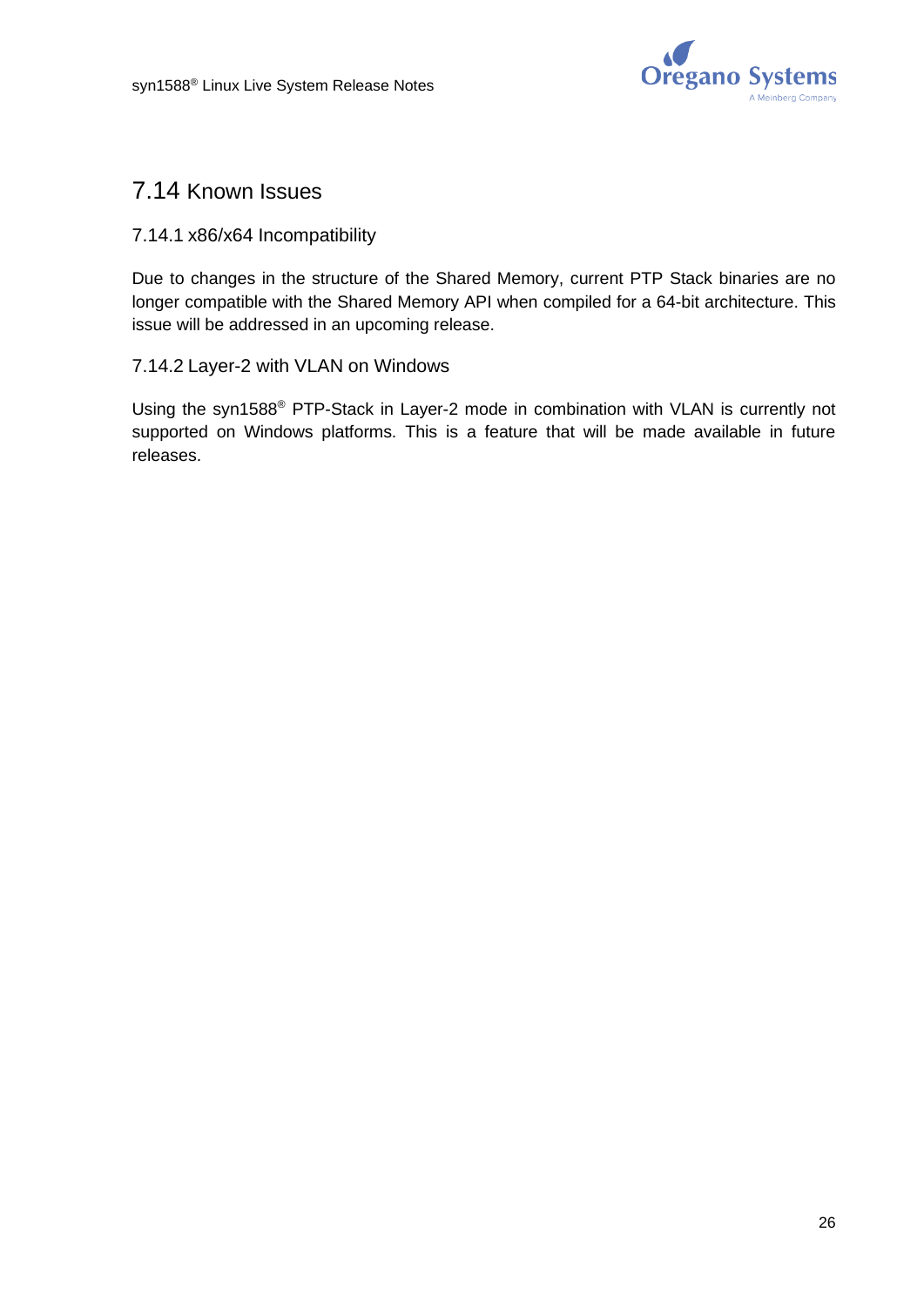![](_page_26_Picture_1.jpeg)

# <span id="page-26-0"></span>8 Release 2019-04-19 (v1.8-4)

## 8.1 Change log syn1588® PTP Stack (V 1.8-4 Rev g274ca2e)

- c540e884c2: Increase range of announceRecptTout to 2 ... 255
- 8c9ca9bb9a: Optimized internal handling of Syn1588::getType()
- 75fd000d6a: Increased robustness in handling of illegal PTP management Ids
- c95e5c5a9f: Added timestamper patch needed for 10G hardware
- c51cdf15ed: Fixed config file parsing issues
- 18f13e7be3: Disabled retrieving of sync timestamp in onestep mode in layer2
- 22d7f180df: Fixed occasional incorrect offset compensation on startup
- f37c40b084: New feature: Dynamic Port Re-configuration
- 8.2 Change log for ptpmmm (V 1.8-4 Rev g274ca2e)
	- 0e8c81001a: Fixed internal timeout for parameter update command to VIP Rev3
- 8.3 Change log for lSync (V 1.8-4 Rev g274ca2e)
	- No changes
- 8.4 Change log for eSync (V 1.8-4 Rev g274ca2e)
	- c40acf5c39: Fixed a bug where IOMATRIX would change value of X4 when selecting X7 as input
- 8.5 Change log for fSync (V 1.8-4 Rev g274ca2e)
	- No changes
- 8.6 Change log for vSync (V 1.8-4 Rev g274ca2e)
	- No changes
- 8.7 Change log for syn1588 app (V 1.8-4 Rev g274ca2e)
	- No changes
- 8.8 Change for syn1588 API (V 1.8-4 Rev g274ca2e)
	- 5e55f1e0ce: Fixed an error in API export script that would lead to broken project files for msvc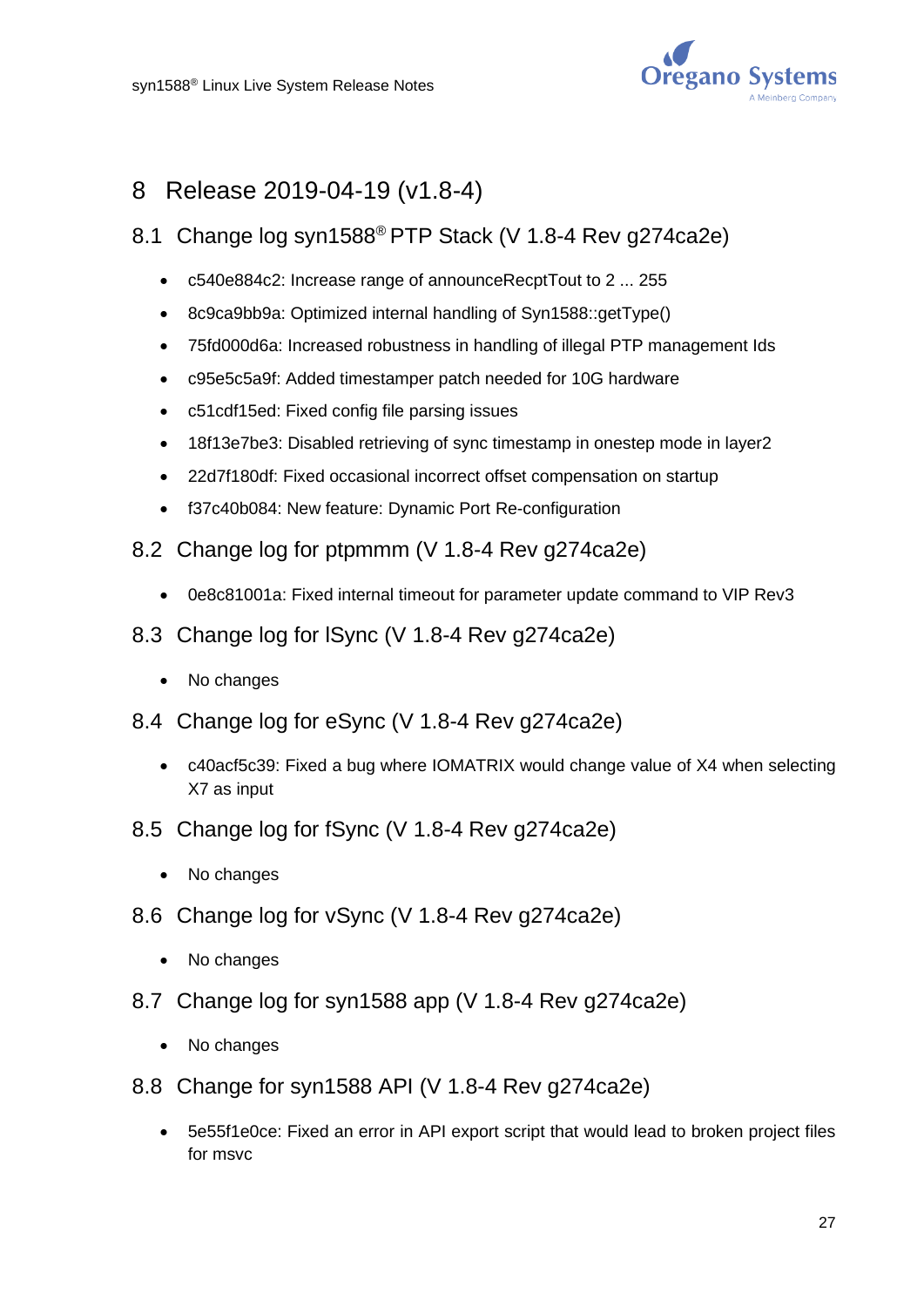![](_page_27_Picture_1.jpeg)

- 7fba2544fd: Changed Syn1588::waitForEvent() to return 0 on timeout
- ede87460f0: Fixed a bug in the syn1588 event example
- 8.9 Change log for shared memory API (V 1.8-4 Rev g274ca2e)
	- 5d56381d0a: Added an example for Dynamic Port Re-configuration
- 8.10Change log for syn1588® PTPMMM GUI (V 1.8-4 Rev g274ca2e)
	- 00d79f1ce6: Changed design to new Oregano Systems logos
- 8.11Change log syn1588® PCIe NIC Linux driver (V 1.8 Rev g357da87)
	- 80fa49ca3a: Fixed inst\_cur target in driver Makefile
- 8.12Change log for syn1588® PCIe NIC (Build 825)
	- No changes
- 8.13Change log for syn1588® NIC Updater (Build 5)
	- 00d79f1ce6: Changed design to new Oregano Systems logos

# 8.14 Known Issues

#### 8.14.1 Layer-2 with VLAN on Windows

Using the syn1588® PTP-Stack in Layer-2 mode in combination with VLAN is currently not supported on Windows platforms. This is a feature that will be made available in future releases.

# <span id="page-27-0"></span>9 Release 2018-10-29 (v1.7-14)

## 9.1 Change log syn1588<sup>®</sup> PTP Stack (V 1.7-14 Rev gc10fa03)

- 86eb2f5a9d: Added support for G8275\_1 and G8275\_2 profiles for Windows
- 850c48664e: Implement layer 2 mode for Windows
- 5253479dae: Fix lucky packet filter
- a37846e04c: Fix offset compensation in P2P mode
- abc785453c: Fix parser error message when domain is out of range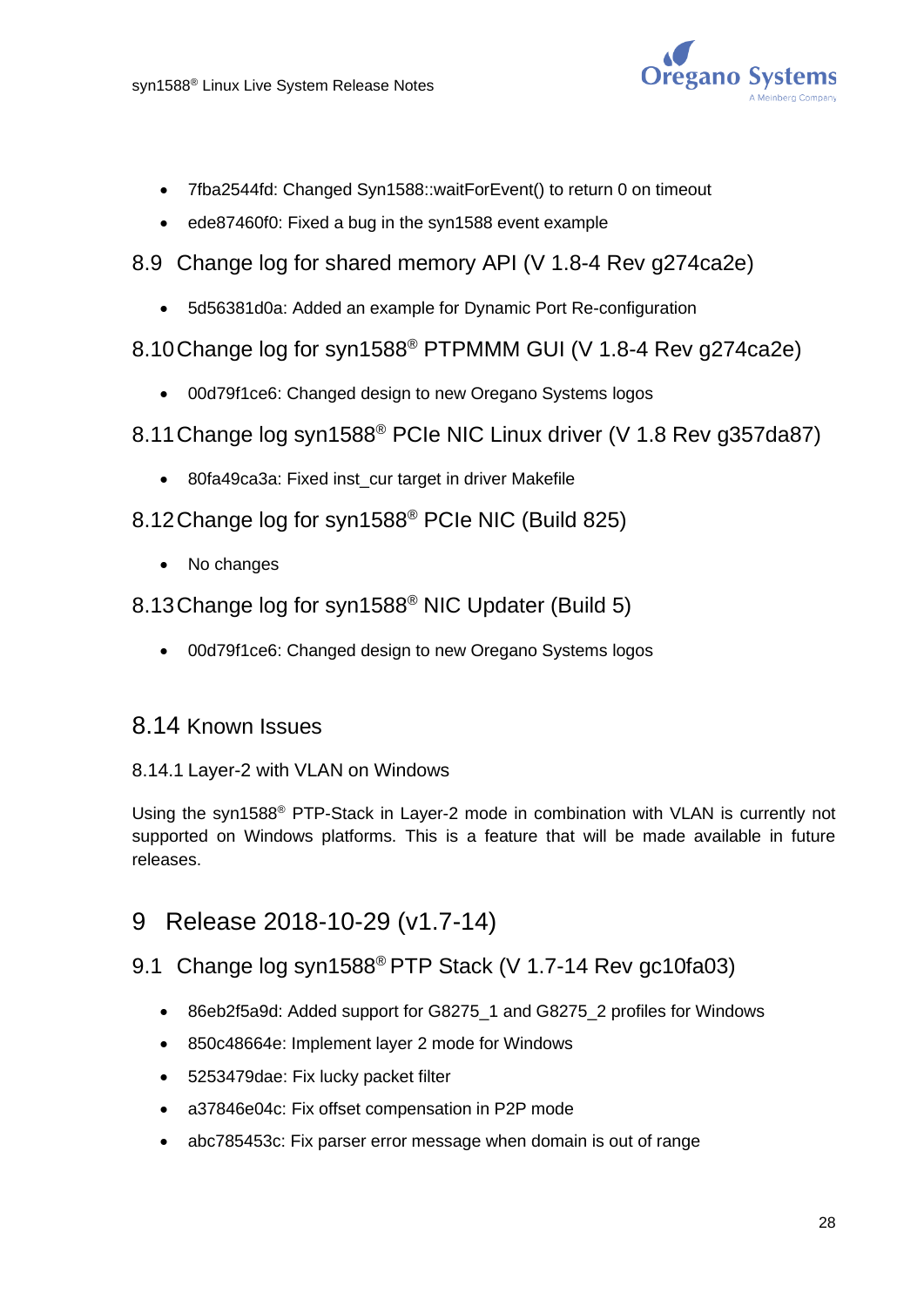![](_page_28_Picture_1.jpeg)

- 4ce4b83a9b: Fix segmentation fault in layer 2 mode for Linux
- d6d39e21d: Fix BMCA failure
- 5d836ada3e: Update parser testcase reference
- F21aa64c59: Add support to handle CTRL-BREAK signal for Windows
- 3ec4db0d04: Fix bug in Management Handler
- bb8d79e6b: Finished implementation of profile C37.238-2017
- 887573b90e: Remove internal management port
- 9.2 Change log for ptpmmm (V 1.7-14 Rev gc10fa03)
	- 3ec4db0d04: Fix bug in Management Handler
- 9.3 Change log for lSync (V 1.7-14 Rev gc10fa03)
	- Dbfbaca954: Fix issue when handing event inputs
- 9.4 Change log for eSync (V 1.7-14 Rev gc10fa03)
	- Dbfbaca954: Fix issue when handing event inputs
- 9.5 Change log for fSync (V 1.7-14 Rev gc10fa03)
	- No changes
- 9.6 Change log for vSync (V 1.7-14 Rev gc10fa03)
	- No changes
- 9.7 Change log for syn1588 app (V 1.7-14 Rev gc10fa03)
	- No changes
- 9.8 Change log for syn1588® PTPMMM GUI (v1.6-206-ga026da8)
	- a026da86a8: Fix parsing of time properties dataset
	- 37b304bb11: Fix issue: PTPMMM GUI stops working after midnight
- 9.9 Change log syn1588® PCIe NIC Linux driver (1.7-0-g1293164)
	- 1e5ad520c4: add "blacklist altera cvp.sh" to blacklist the altera cvp kernel module
	- 391d58695d: Update driver to support kernel version 4.15+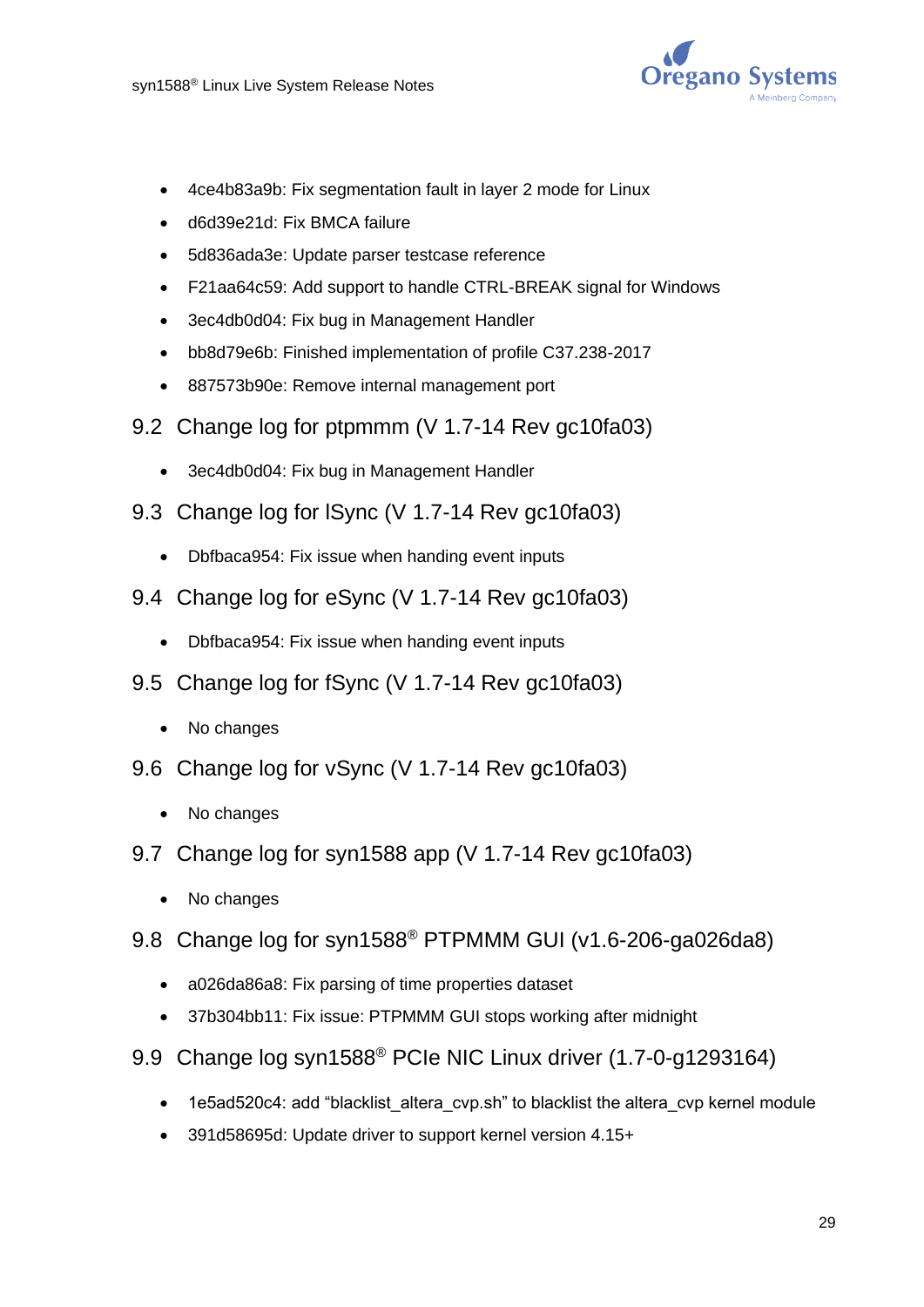![](_page_29_Picture_1.jpeg)

## 9.10Known Issues

<span id="page-29-1"></span>9.10.1 Leap Seconds Regression:

During our current release tests, we detected a regression in our Leap Seconds handling code.

#### 9.10.1.1 Affected products:

The issue only affects the syn1588® PTP-Stack when it is running in software mode.

If you are running our syn1588® PTP-Stack in combination with our syn1588® PCIe NIC or one of our syn1588<sup>®</sup> IP cores you are not affected by this regression.

9.10.1.2 Known effects of this regression:

The premonition phase of a leap second starts 24 hours before the leap second and ends with the leap second event itself.

If a syn1588<sup>®</sup> PTP-Stack is started in Slave mode during the premonition phase of an upcoming leap second, the syn1588® PTP-Stack will fail to properly respond to the leap second.

This will lead to a discontinuity in the offset of the syn1588® PTP-Stack of about one second at the time of the leap second.

The control loop of the syn1588® PTP-Stack will readjust itself after this event.

If the syn1588<sup>®</sup> PTP-Stack running in Slave mode was started before the premonition phase, the syn1588® PTP-Stack will properly respond to the leap second and there will be no discontinuity.

If you have any further questions related to this issue, please contact us at [support@oreganosystems.at](mailto:support@oreganosystems.at)

# <span id="page-29-0"></span>10 Release 2018-09-18 (v1.6-3)

## 10.1Change log syn1588® PTP Stack (V 1.6-3 Rev ge913c1f5)

• Optimized default parameters of our PI controller

## 10.2Change log for ptpmmm (V 1.6-3 Rev ge913c1f5)

• No changes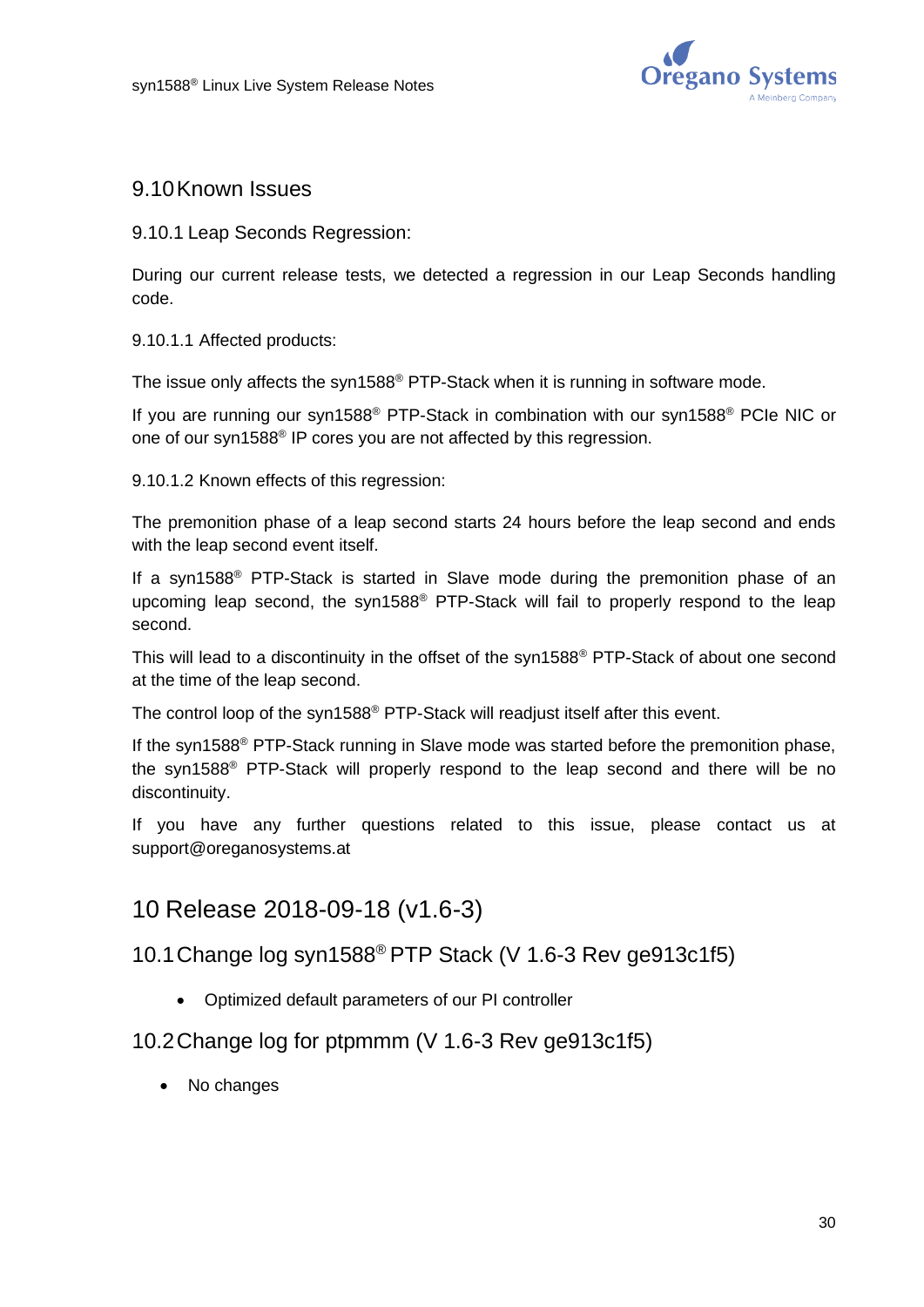![](_page_30_Picture_1.jpeg)

10.3Change log for lSync (V 1.6-3 Rev ge913c1f5)

- No changes
- 10.4Change log for eSync (V 1.6-3 Rev ge913c1f5)
	- No changes
- 10.5Change log for fSync (V 1.6-3 Rev ge913c1f5)
	- No changes
- 10.6Change log for vSync (V 1.6-3 Rev ge913c1f5)
	- No changes
- 10.7Change log for syn1588 app (V 1.6-3 Rev ge913c1f5)
	- No changes
- <span id="page-30-0"></span>11 Release 2018-07-18 (v1.6-2)
- 11.1Change log syn1588® PCIe NIC Windows driver (Rev g1ded90b)
	- 1ded90bbea: Signed driver for use in Windows 10.
- 11.2Change log syn1588® PCIe NIC Linux driver (Rev g1ded90b)
	- cbd7598f00: Added support for SFP registers
	- 71e6d3cc61: Do not write to dev->last rx anymore to avoid a driver compilation issue with recent kernels.
	- 8da43ba3a8: Move initialization of fake fifo from nic dev open to nic dev init

## 11.3Change log syn1588® PTP Stack (V 1.6-2 Rev g4939b2b)

- bf3174828f: Apply correct IPv6 multicast scope to packet generator
- a7cc928fb9: Fixed IPv6 multicast mac address
- 7028e12fe4: Added slew locking support
- 8ecb1b9e9f: Added implementation of an Acceptable Master Table
- 775dd73797: Updated PTP Stack to use the new parser
- c73aff59c4: Fixed bugs in 802.1AS implementation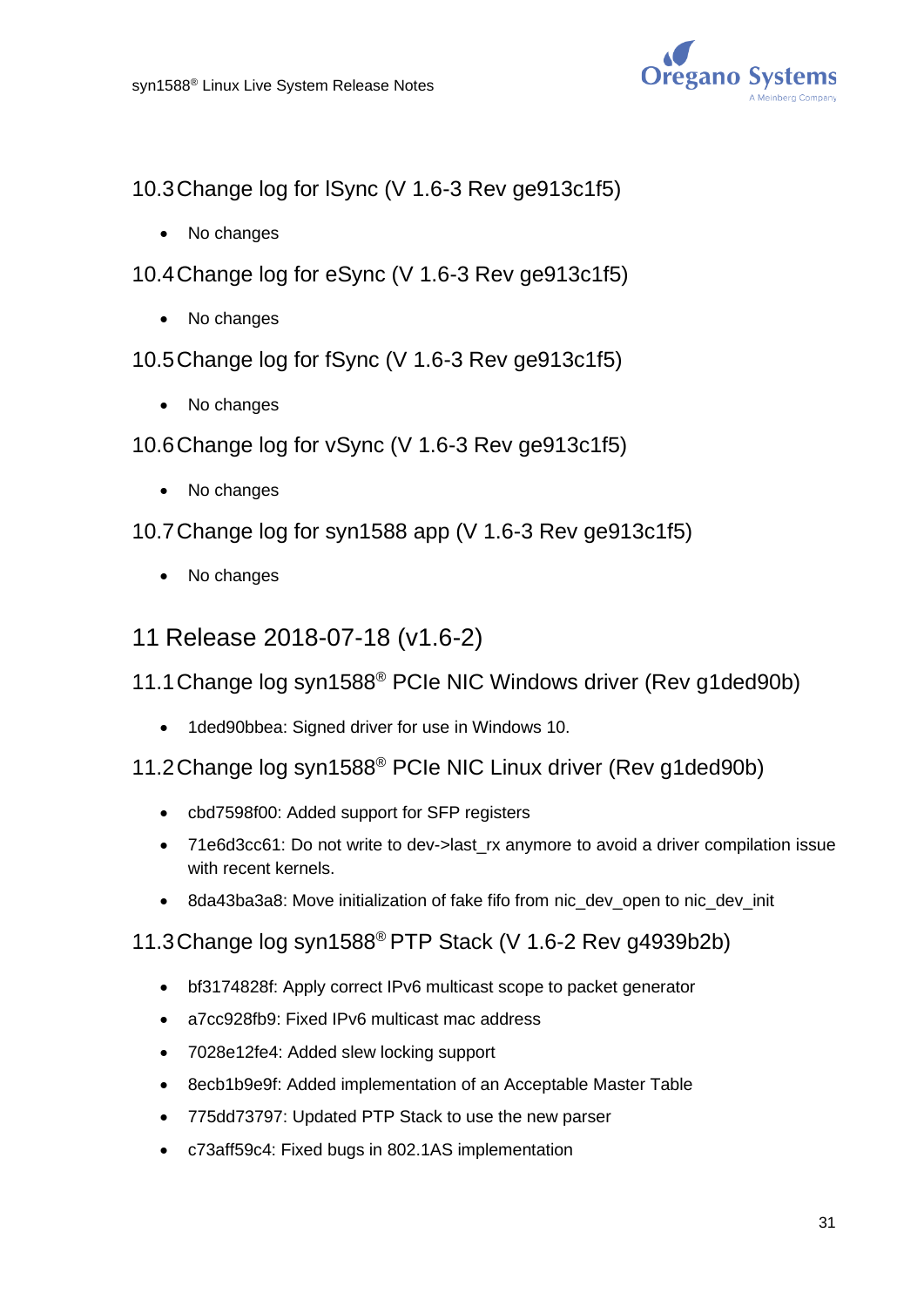![](_page_31_Picture_1.jpeg)

- 267388a1f0: Change UDP payload padding for IPv6 mode of PKTGEN to be compliant with IEEE1588-2008 ANNEX E
- 7b36364d65: Added a readout && logging of board revision and board serial number at startup
- 5bfe9f6d20: Implemented single log file descriptor per logfile
- eac4a0d1b6: Added logrotate support for output files
- fcaea3bb29: Fixed issue in encodeParam()/decodeParam() on disabled luckyPacket filter
- bc985c385b: Changed logoutput of SpikeFilter statistics to print signed values

#### 11.4Change log for ptpmmm (V 1.6-2 Rev g4939b2b)

- 8e4dd0c5d8: Updated ptpmmm to use the new parser
- f02bf8d845: Added frequency and extclk command improvements

#### 11.5Change log for lSync (V 1.6-2 Rev g4939b2b)

- 6d6282db90: Updated lSync to use the new parser
- 11.6Change log for eSync (V 1.6-2 Rev g4939b2b)
	- 841a426d2e: Updated eSync to use the new parser
	- 66d8da6b42: Added error message on missing com port if sync source is NMEA+PPS

#### 11.7Change log for fSync (V 1.6-2 Rev g4939b2b)

- 813f4636ce: Updated fSync to use the new parser
- 22d6f93ebf: Added initial version

## 11.8Change log for vSync (V 1.6-2 Rev g4939b2b)

- 4c69e23347: Fixed some vSync bugs
- 953b6095f8: Updated vSync to use the new parser

## 11.9Change log for syn1588 app (V 1.6-2 Rev g4939b2b)

- 71240766f2: Added missing phase alignment of frequency generation to syn1588 app
- a44effd8c8: Updated syn1588 app to use the new parser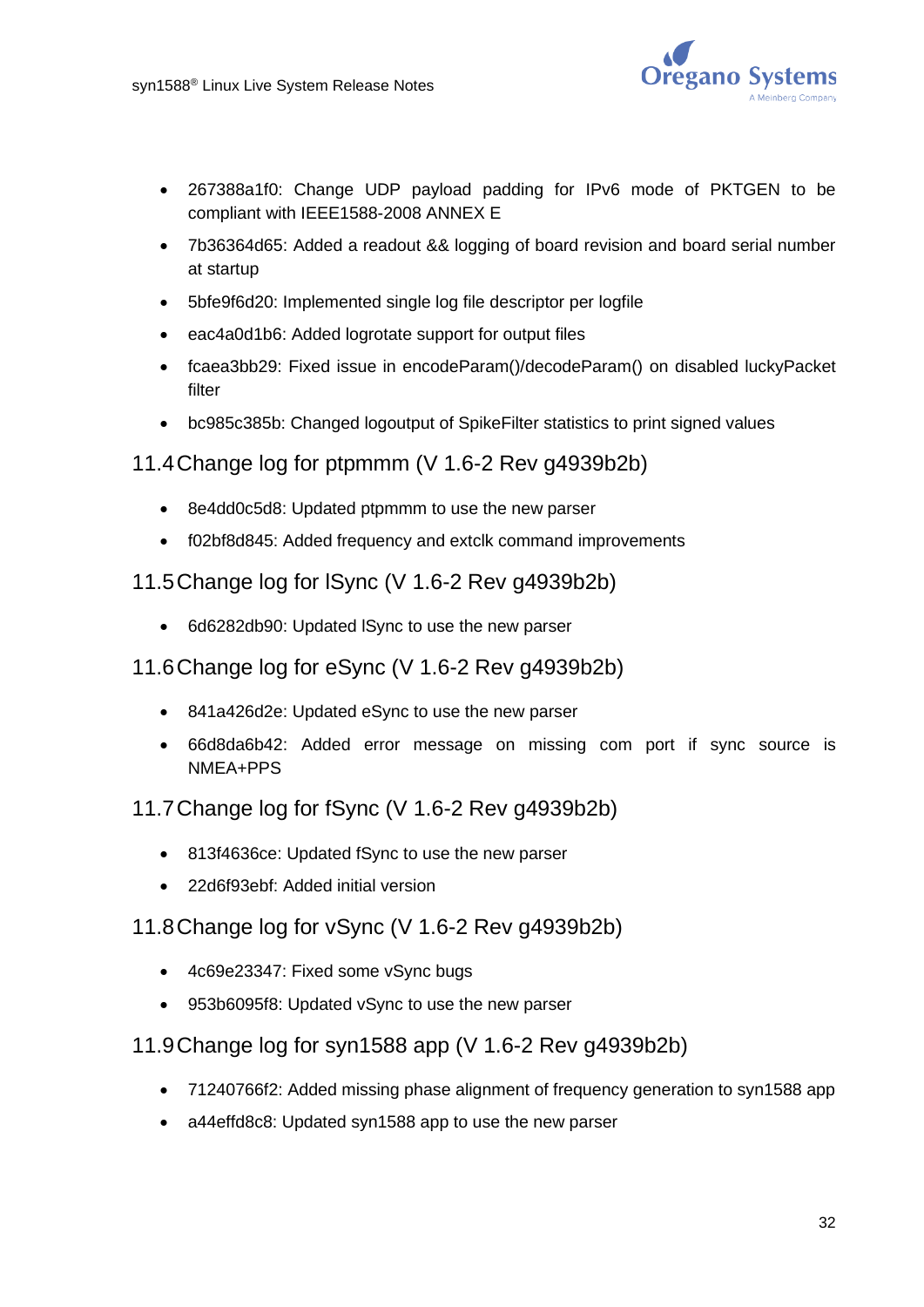![](_page_32_Picture_1.jpeg)

- d6759164d1: Fixed Error message string (when the config file for extclk cannot be found) to point to the correct file name
- f02bf8d845: Added frequency and extclk command improvements

### 11.10Change for syn1588 API (V 1.6-2 Rev g4939b2b)

- 36fc77e02b: Added virtual registers VR\_ETH\_MIICOMMAND && VR\_ETH\_SFP\_EEPROM to Syn1588Ifc
- 5bfe9f6d20: Implemented single log file descriptor per logfile
- 60d2fdfb70: Enable access to event16 registers when CAP1\_MEASURE is present
- 11.11Change log for shared memory API (V 1.6-2 Rev g4939b2b)
	- 5bfe9f6d20: Implemented single log file descriptor per logfile

# 11.12Change log for syn1588® PCIe NIC (Build 825)

- Improved support for all types of SFP transceiver modules including copper modules
- Corrected boot time of factory default bitstream. It is now 100ms as required by the PCI/PCIe standard

## 11.13Change log for syn1588® PTPMMM GUI (Rev g0ceb417)

- 0ceb417a32: Added firmware update duration message
- 0e439de6bb: Reworked the PTPMMM GUI to be more user-friendly

## 11.14Change log for syn1588® NIC Updater (Build 5)

• No changes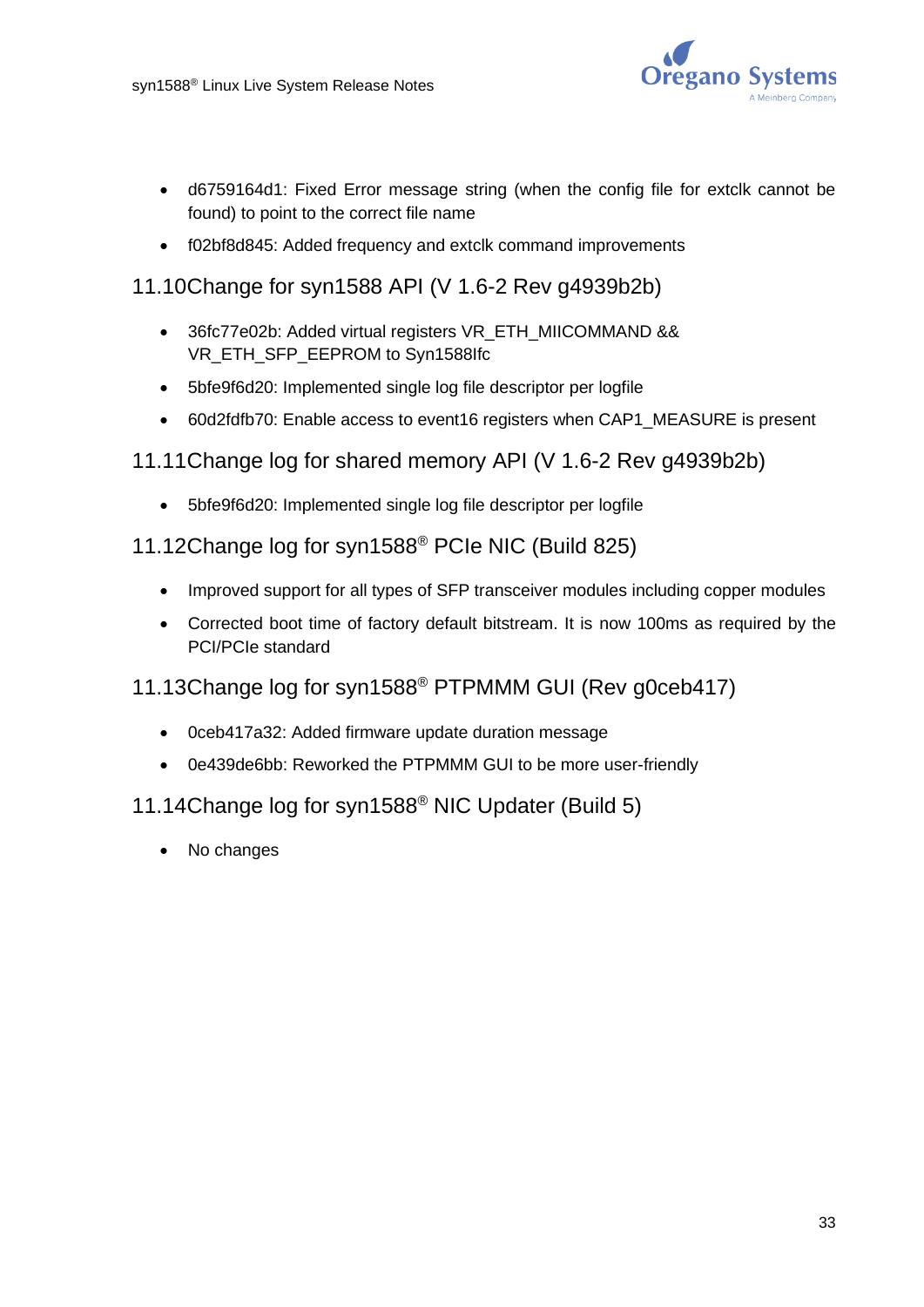![](_page_33_Picture_1.jpeg)

# <span id="page-33-0"></span>12 Release 2018-04-10 (v1.5)

For the current release significant changes and improvements have been applied to most of the source files. Please note that the directory structure has been modified for better partitioning of the various functions.

General remarks: For all tools and utilities the following changes /updates were made

- The Makefiles under Linux were restructured and improved
- The MSVC projects were updated to MSVC 2017
- For all platforms the respective compile options for source code analysis were improved to enable a more stringent checking.

#### 12.1Change log syn1588® PCIe NIC Windows driver (Rev g2dcf873)

- 6f6f49177e: Added virtual MAC\_CAPABILITIES\_0 register (VR\_ETH\_CAPABILITIES\_0)
- 0575935aea: Removed the usage of deprecated registers and adjusted behavior according to current hardware layout of the syn1588® PCIe NIC.
- 124849d47a: Removed obsolete call of NDIS\_PAGEABLE\_FUNCTION macro.

# 12.2Change log syn1588® PCIe NIC Linux driver (Rev g2dcf873)

- 70b642d10c: Added support for Linux kernel versions greater or equal to 4.7.0
- 4f818fd17b: Added support for Linux kernel versions greater or equal to 4.10.0
- 8c4afe79cc: Added MAC\_CAPABILITIES\_0 register to virtual registers.
- fff4c0c3e3: Fixed small issue in Linux driver which could cause incorrect TX timestamps.
- eabc7a1ec1: Fixed compilation issue with kernel version 3.10.0-693
- 0575935aea: Removed the usage of deprecated registers and adjusted behavior according to current hardware layout of the syn1588® PCIe NIC.

#### 12.3Change log syn1588® PTP Stack (V 1.5-19 Rev gfc59fa3)

- edd2aec087: Fixed build warnings
- 73030df0ff: Added fixed 37 second leap seconds
- 4d75fefb8a: Implemented shared memory update semaphore for Windows and Linux
- 3abb6c2dd6: Implemented improved handling of leap seconds when PTPv2 is running in software mode.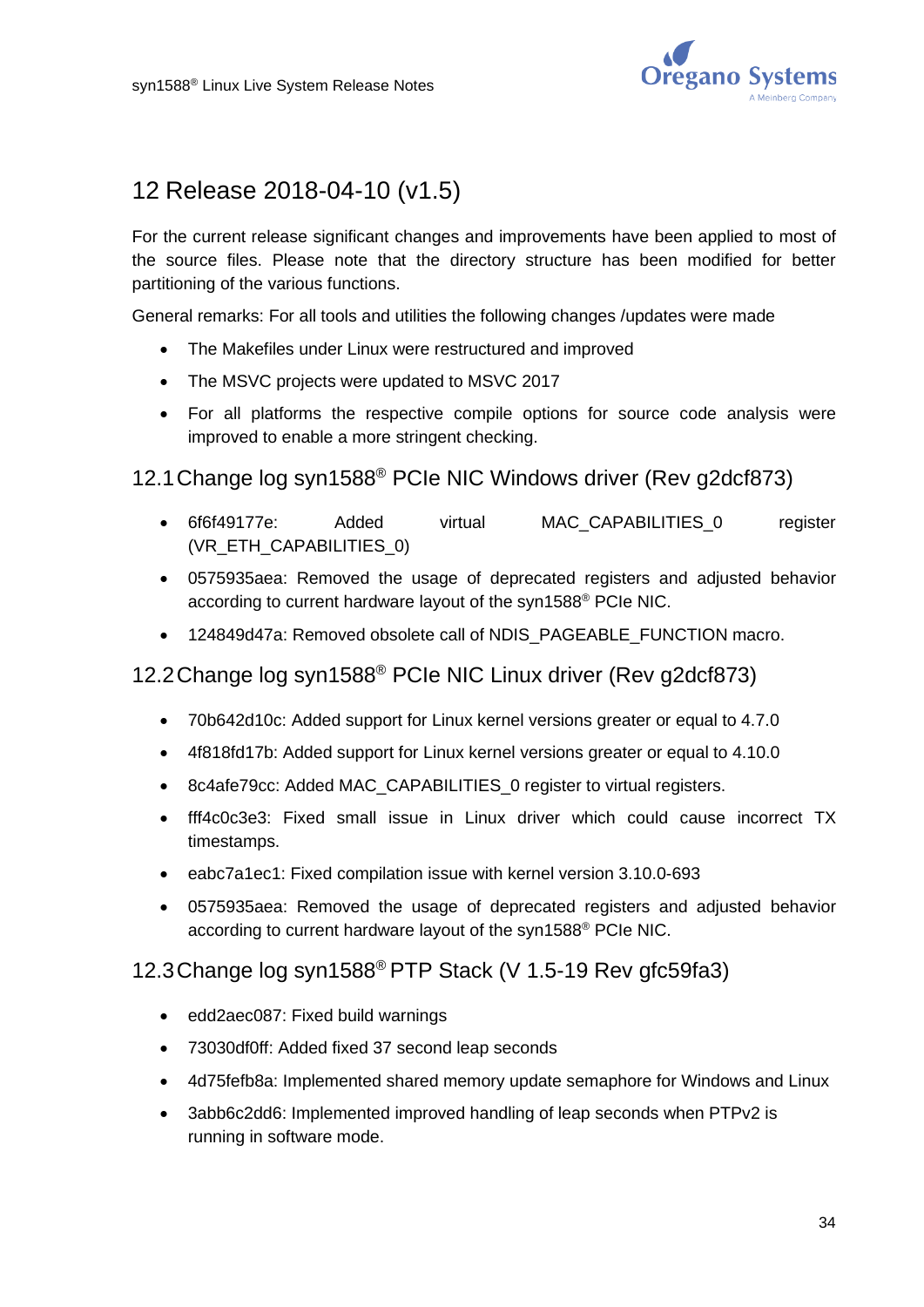![](_page_34_Picture_1.jpeg)

- bab713f623: Fixed bug in PTP slave to not propagate manageLeap59 and/or manageLeap61 when both leap flags are set in the announce message from the master
- ec02bc4391: Increased compiler version of MSVC
- 562a933868: Added anti windup configuration parameter to PI controller
- d5ca996d2e: Implemented LuckyPacket Filter
- fb72e83f2a: Added precision integrator to PI controller
- fbeadec1b8: Added Sample Rate Converter as a mutually exclusive alternative to the adaptive IIR filter
- 8d3811d8e3: Fixed controller for negative adjust intervals
- a16b9b65d2: Added extended filter configurations to default.cfg
- 9a2c763d41: Fixed issue with additional padding bytes in ipv6 messages
- 3cca061438: Fixed memory leaks when certain deleting objects
- c705e3f650: Added domain range limits for Profile Telecom G8275.1
- 2f14668a48: G8275.1: Added updateSlave function so that the slave will not update its DS with prio1 values of a master that uses different prio1 settings as defined by this profile.
- 52e23fe6ef: G8275.1: Corrected range for local priority, increased allowed size for log filename, corrected min/max values for delay\_request\_offset parameter
- 2a6fa93869: Added exemplary G8275.1 PTP configuration files
- fab8b6d889: Fixed issue with masking of ultimate timestamper bits
- 8cc9a51ee2: Renamed G8275 profile(s) BMC as both telecom profiles (.1 and .2) use the same alternative BMC
- d92961cf4a: Changed clock to update adjust interval via the caller of PTP\_Clock::synchronize
- 08fb616e57: Added BMC patches for 802.1as
- fd16f90242: Fixed timestamp-storage for P2P mode
- fd27a32d16: Added set and restore timer period in OS class
- fbba906cad: Added command line parameter -w disablesots to disable SO\_TIMESTAMPING
- d28bc73bd6: Fixed minor memory leaks in sharedmem api.cpp and context ifc.h
- 2c81c10ee6: Fixed null pointer exception in ptp\_run\_multiport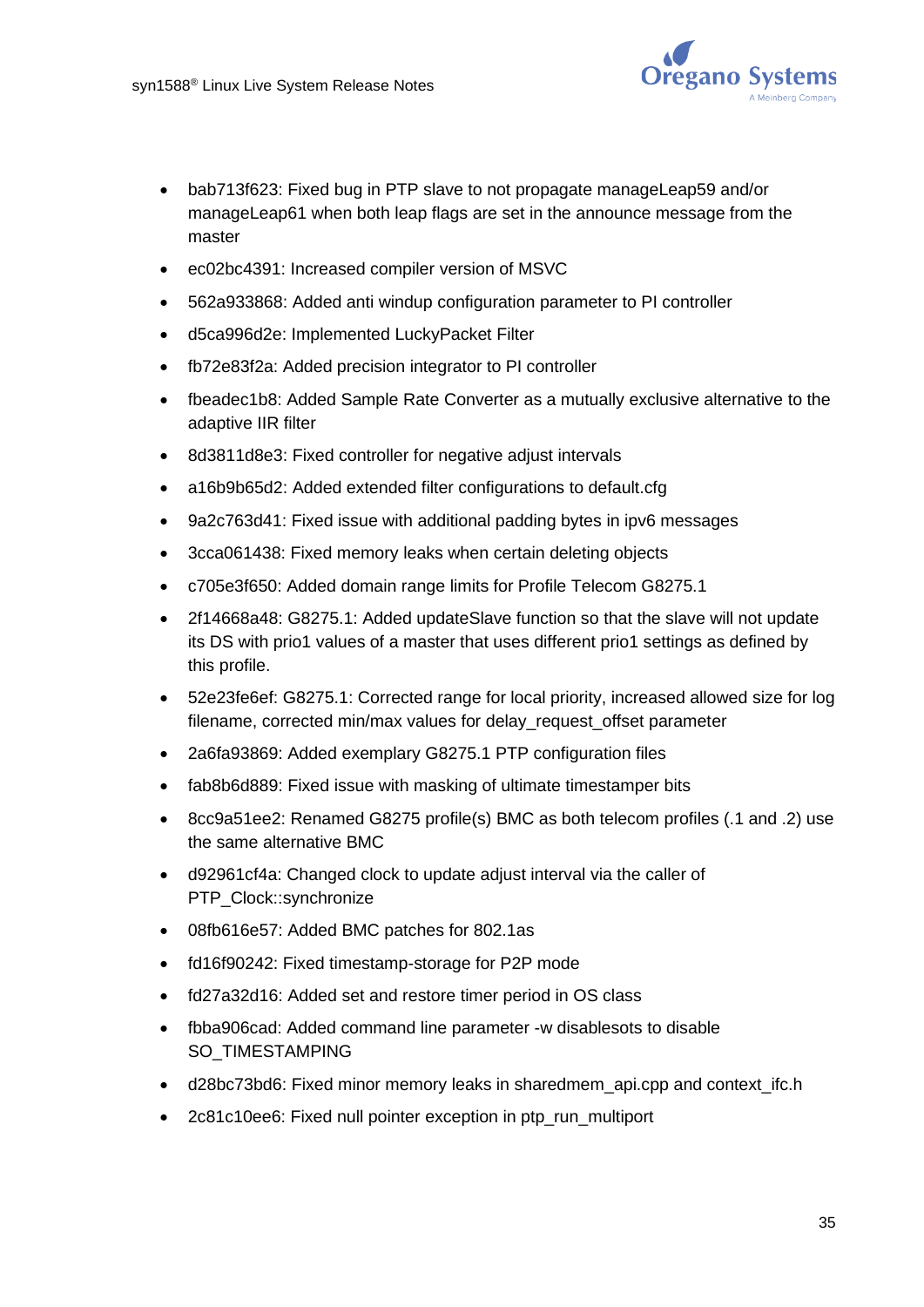![](_page_35_Picture_1.jpeg)

- 1a146a6053: Added -w 802.1as bridge as command line parameter option similar to -w bridge
- de87feafad: Fixed layer-2 communication issue between ptp stack and ptpmmm on same node
- 1be62005c5: Fixed bug: PTP Master shall respond with unicast response to unicast request in mixed mode
- 606297c2ce: Updated UC default duration for requests from 10 (= PTP standard minimum) to 300 (= PTP standard default)
- 048b46d40b: Improved response time (i.e. reduced latency) to Announce message changes in 802.1AS mode
- 85561069c4: Fixed L61 execution both on master and slave
- 7f007aa85d: Added logrotate support with SIGHUP for log file specified on a per port basis
- 08fb616e57: Fixed error in BMCA for cascaded BCs and 802.1AS bridges
- 34cb66d47b: Fixed error in PTP management message processing under high network load
- 09e874cfb6: Fixed error in port assignment for multiport applications in BC mode with more than 5 ports.
- 08271ad4ed: Improvements to control loop
- 34cb66d47b: Fixed host to network reordering issue
- 79d7c30915: Updated 802.1as profile
- 71b0296ae8: Fixed a bug that set portId to 0 instead of 1, when no port is given in config file

## 12.4Change log for ptpmmm (V 1.5-19 Rev gfc59fa3)

- edd2aec087: Fixed build warnings
- 650d8b3dee: Added vSync parameter handling and corrected type usage
- 63c3d82f41: Increased range of IDs allowed in the initialize management messages
- 5f271e9f3d: Fixed display bug in ptpmmm
- 69832b61b2: Added an increased timeout for update cmd in case a VIP Rev3 board is targeted
- c9dd2ce6c3: Added 0 tlv to vSync management message
- 57853b40c8: Added extclk command to ptpmmm
- 908408943a: Updated handling of configuration files for frequency/extclk command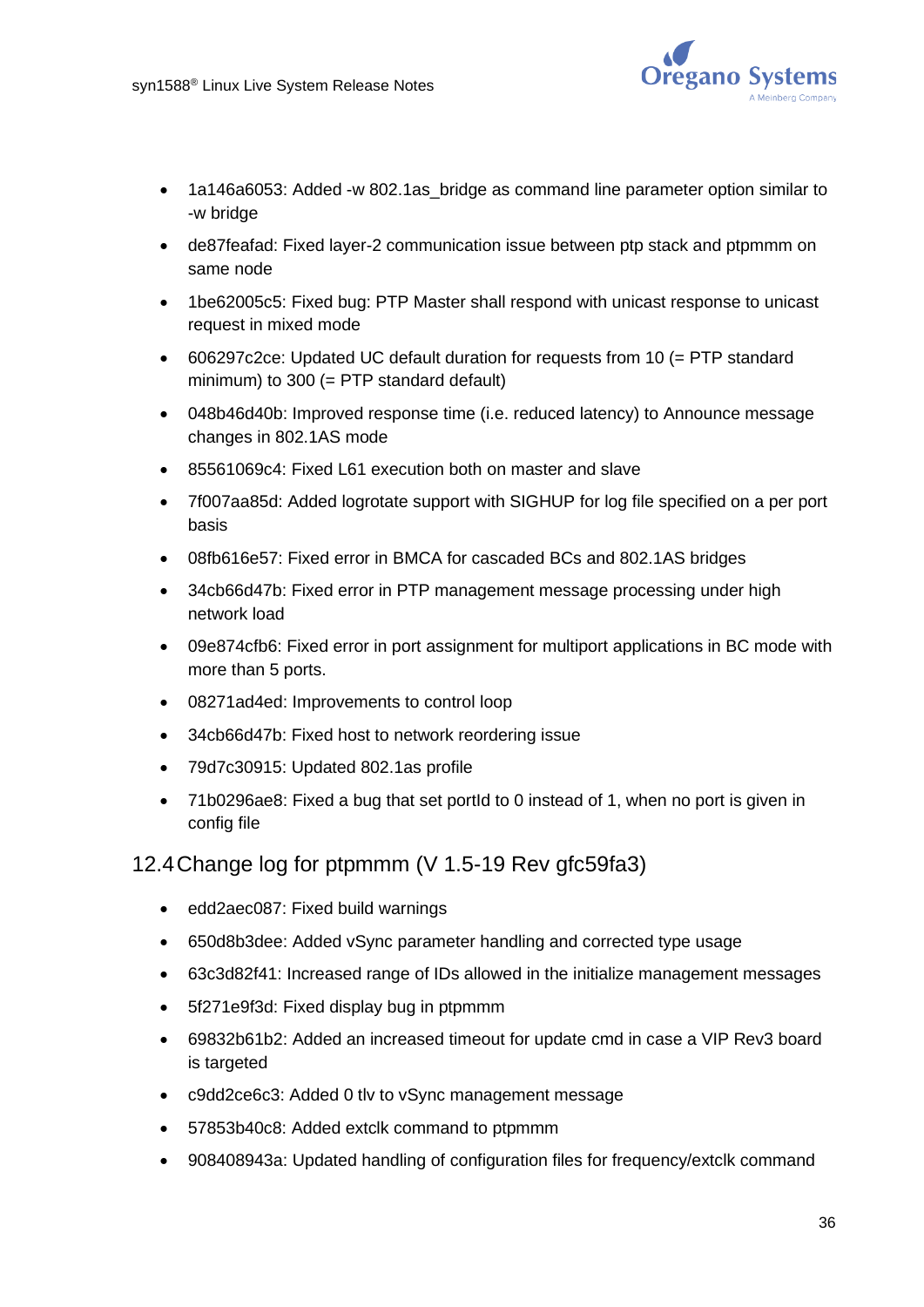

- 1be00bd442: Added "extclk off" command variation to syn1588app and ptpmmm
- b60a42c312: Added support to frequency command for NIC vs. VIP differentiation
- 2975a1fb9d: Added vSync commands to the ptpmmmGUI and ptpmmm processing
- f00ad59500: Increased range of allowed initialize management message IDs
- dadf5c542c: Added improvements to VIP rev detection.
- 70f3491413: Added address range 0x2100-0x213F to accepted values for clkman command
- 4e0fe78f1f: Added eSync parameter to ptpmmm
- cf1b501088: Fixed a bug in UpdateHandler
- fb6109e8e3: Fixed display of IPv4 and IPv6 addresses in output of ptpmmm clock command
- de87feafad: Fixed layer-2 communication issue between ptp stack and ptpmmm on same node

### 12.5Change log for lSync (V 1.5-19 Rev gfc59fa3)

- edd2aec087: Fixed build warnings
- ba3f04cbcd: Fixed Layer-2 IP address parsing issue
- daf235cd52: Changed helpscreen to indicate that -i can now be used on Linux with an IPv4 address
- fc59fa340c: Improved control loop PI values

### 12.6Change log for eSync (V 1.5-19 Rev gfc59fa3)

- edd2aec087: Fixed build warnings
- 7905a5d7e9: Fixed build dependencies and undefined variables in Makefiles
- b1227ce0cd: Fixed math error in alignment point calculation for frequency sync
- 8e17550a02: Fixed a bug when switching from slave to master while using eSync
- 6b0c246c7c: Fixed eSync communication with ptp-stack
- 00d8e8bb66: Fixed eSync shared memory locking issue
- 4cb92efa8b: Added semaphore fix so that eSync does not block indefinitely when it is the only one accessing the shared mem
- c5d7eff3bb: Adapted eSync PI values to improve synchronization
- dbc2353a05: Added G8275.2 profile to PTP config and eSync
- b8c742971b: Fixed a bug that resulted in incorrect offset calculation in eSync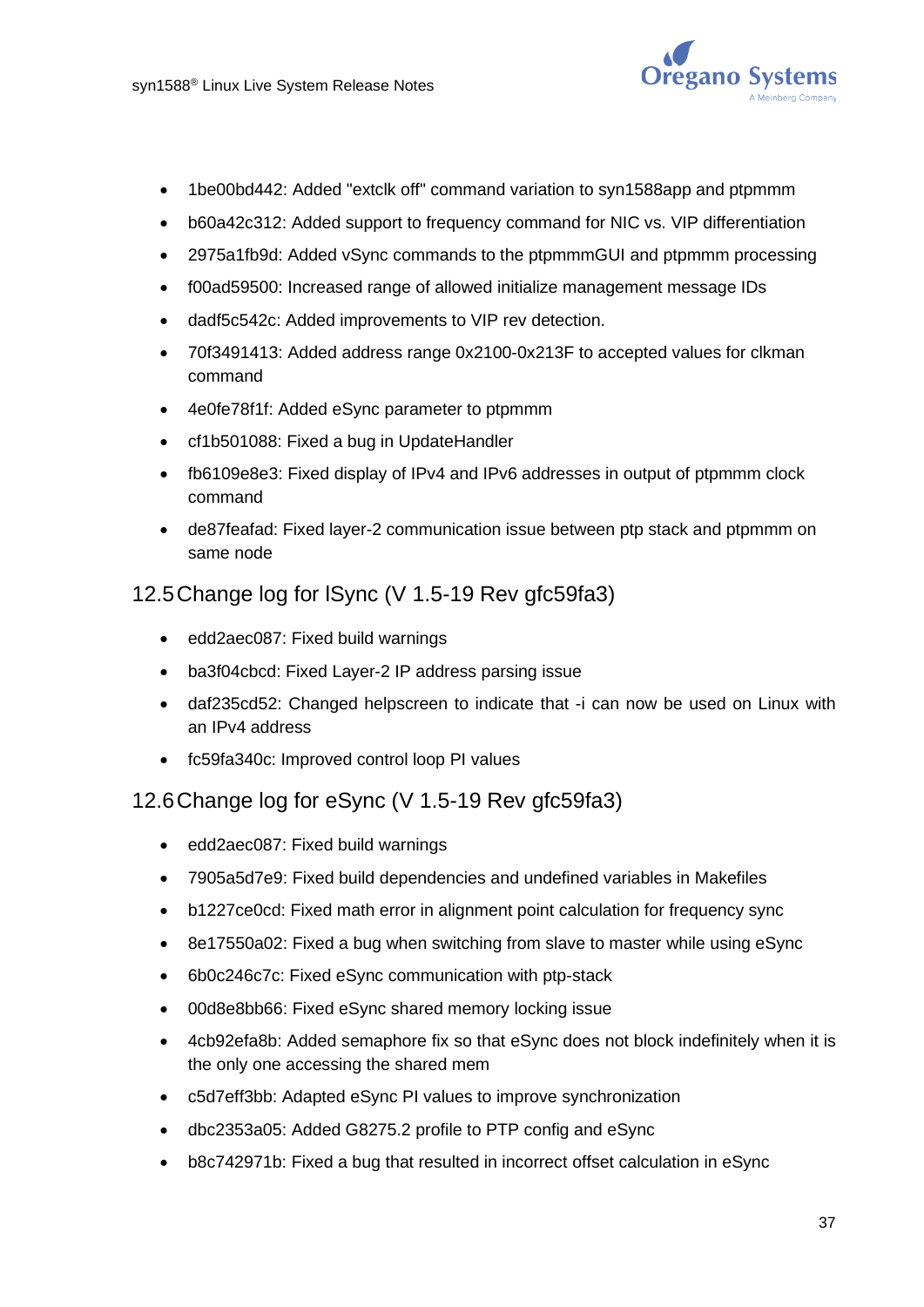

# 12.7Change log for vSync (V 1.5-19 Rev gfc59fa3)

- edd2aec087: Fixed build warnings
- 957f52cfb3: Fixed vSync register read errors

## 12.8Change log for syn1588 app (V 1.5-19 Rev gfc59fa3)

- edd2aec087: Fixed build warnings
- f262932cf8: Removed deprecated and redundant information
- 908408943a: Updated handling of configuration files for frequency/extclk command
- 9112861d5e: Added check of hw type and build number to be consistent with the check done in the ptpmmm tool
- 1eedd9a930: Fixed an issue where syn1588app would segfault when pressing enter repeatedly at a command prompt
- b267365cae: Fixed user input parsing issue

### 12.9Change for syn1588 API (V 1.5-19 Rev gfc59fa3)

- edd2aec087: Fixed build warnings
- 6bd3fa80c9: Added more levels of distinction between different NIC revisions
- f1e56666ae: Added range extension for reading of hardware revision to syn1588 interface
- 5c9886634c: Added a check for build number before accessing MAC capability register to avoid OS freezing when syn1588 app is used with previous PFGA versions.
- ed855607fa: Added constants for build numbers that enable certain registers
- 979e650a79: Added functions to read MAC, Build Revision and Serial from EEPROM Registers<sup>1</sup>
- 4d75fefb8a: Implemented shared memory update semaphore for Windows and Linux
- 7905a5d7e9: Fixed build dependencies and undefined variables in Makefiles
- 24bf18ee77: Removed deprecated TIME\_L and TIME\_E register readout
- 903857725d: Added I2C interface and TCXO analog frequency control
- 08fb616e57: Added BMC patches for 802.1as

<sup>1</sup> See [12.14](#page-39-0) Known Issues for compatibility information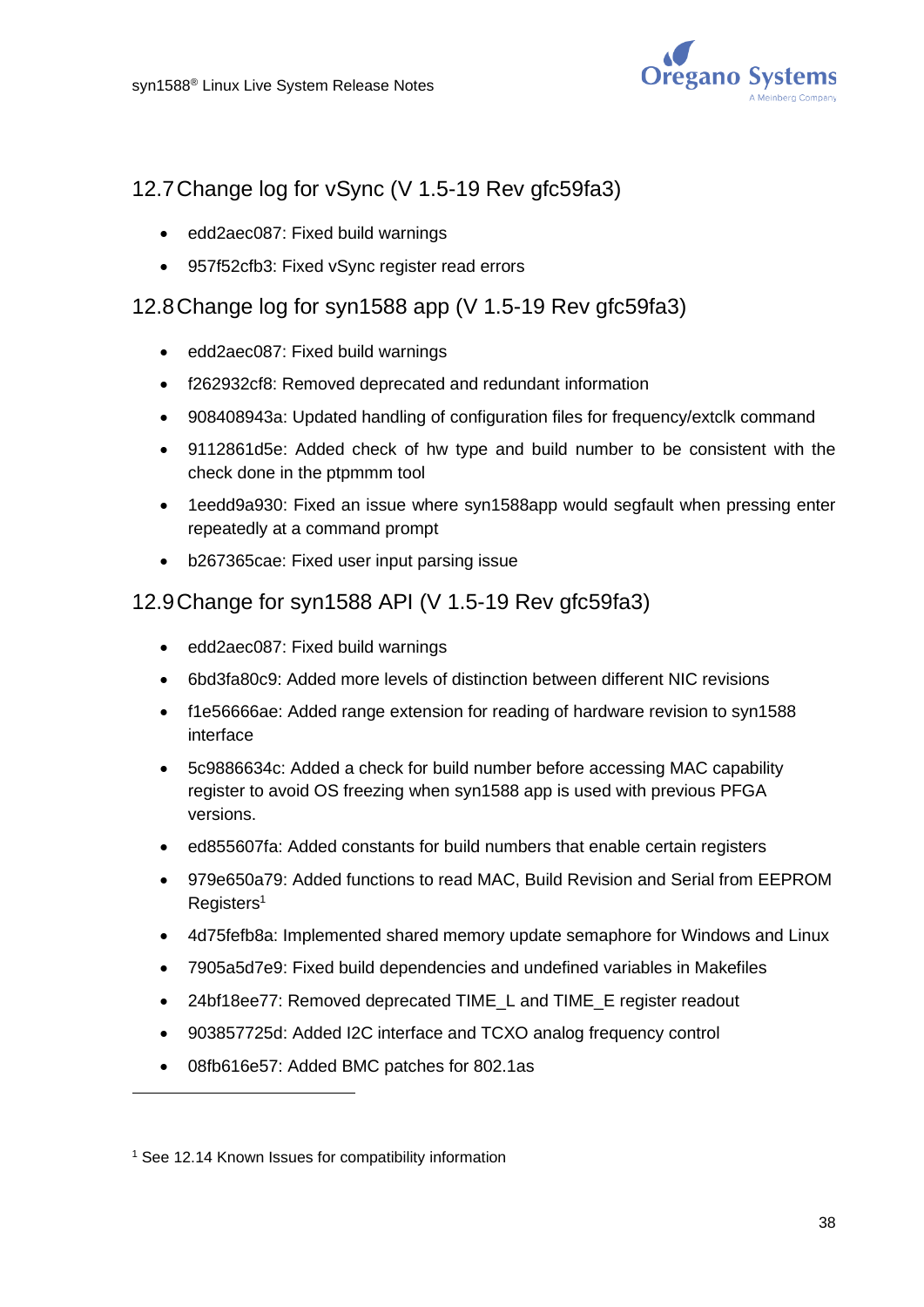

- 9dccb11d0f: Changed syn1588 ifc to always assume miits0 is available
- 29c6e9791b: Added syn1588::disableEvent() method to disable a registered event
- 82108fec0e: Changed syn1588::registerEvent() to disable output on event port if any was set
- 82108fec0e: Added improvements to syn1588 examples
- a7b4bb2689: Removed usage of deprecated registers in API

### 12.10Change log for shared memory API (V 1.5-19 Rev gfc59fa3)

- edd2aec087: Fixed build warnings
- d28bc73bd6: Fixed minor memory leaks in shared memory API
- 4d75fefb8a: Implemented shared memory update semaphore for Windows and Linux to avoid polling of shared memory
- 7905a5d7e9: Fixed build dependencies and undefined variables in Makefiles

### 12.11Change log for syn1588® PCIe NIC (Build 818)

- Added system capability registers. For this both major IP cores had been slightly restructured. Increased their minor version number.
- Added SPI sequencer for the jitter cleaner PLL

## 12.12Change log for syn1588® PTPMMM GUI (Rev g09e874c)

- 2d9c5b75ca: Added tab for *vSync* parameters to PTPMMM-GUI
- bd0868d6a1: Improved software version parsing to be compatible with VIP & VIP Rev 3
- 0753442663: Bugfix: Protect VIP parameter window from internal state corruption when window is opened and closed several times
- 2975a1fb9d: Added *vSync* command to PTPMMM-GUI and ptpmmm
- 46139a4b5d: Added *frequency* command to PTPMMM-GUI
- 9ebb82c774: Fixed *update* command in PTPMMM-GUI
- 01ff8b3e49: Updated clock IDs and *about* box of PTPMMM GUI

#### 12.13Change log for syn1588® NIC Updater (Build 5)

• No changes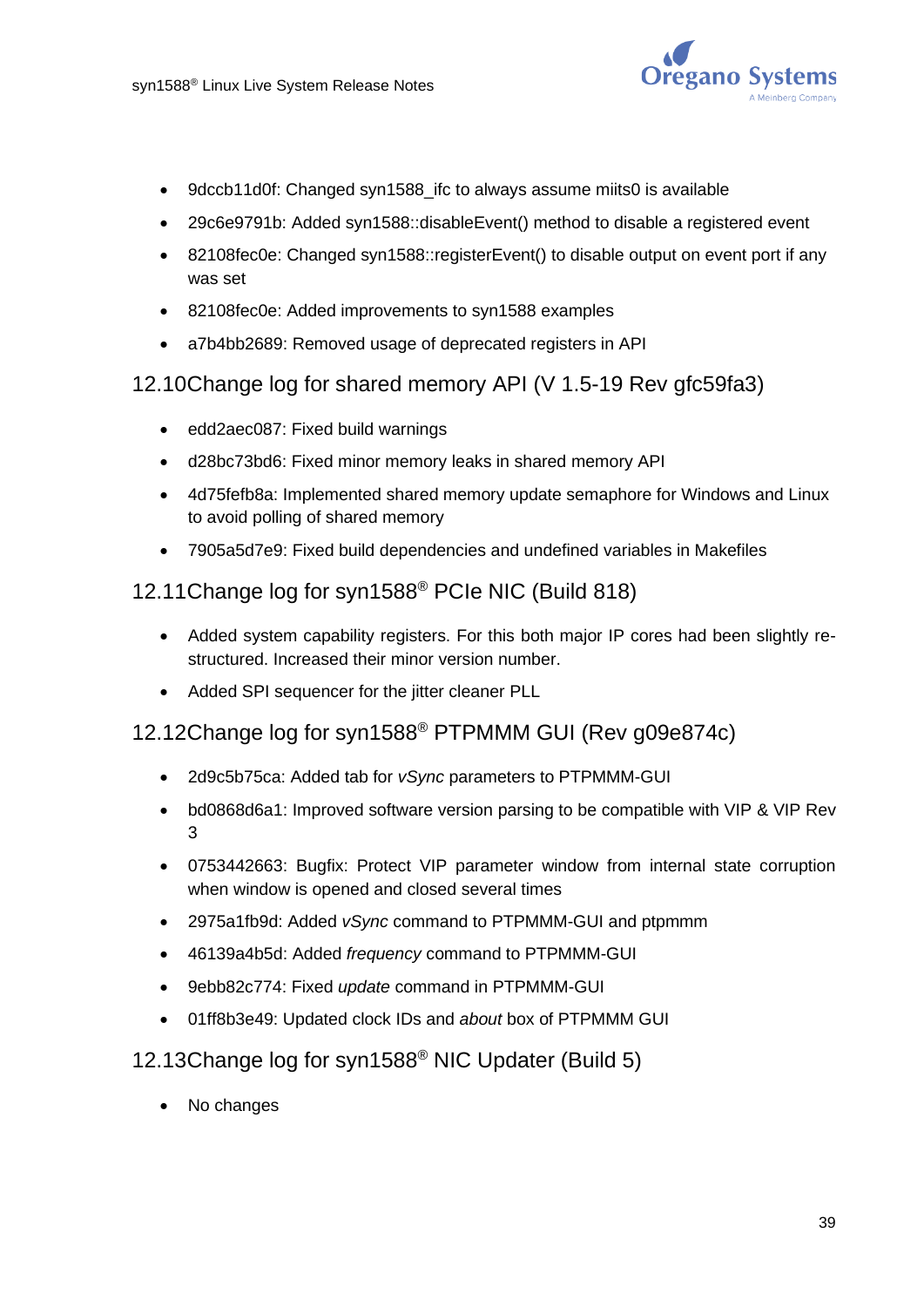

### <span id="page-39-0"></span>12.14Known Issues:

- **Only under Linux:** Starting the syn1588® PTP-stack in Layer-2 mode on an interface that has no valid IP address set will cause the PC to crash.
- Reading of MAC, Build Revision and Serial from EEPROM Registers via the syn1588 app is only available on NIC Rev 2.1 and build 818 or higher
- A multiport PTP setup can only have one active profile configured via command line. It is not possible to use a "-g8275.1" command line profile switch on port 1 and a " g8275.2" command line profile switch on port 2.

Workaround: It is possible and recommended to set different profiles per port by using a config file.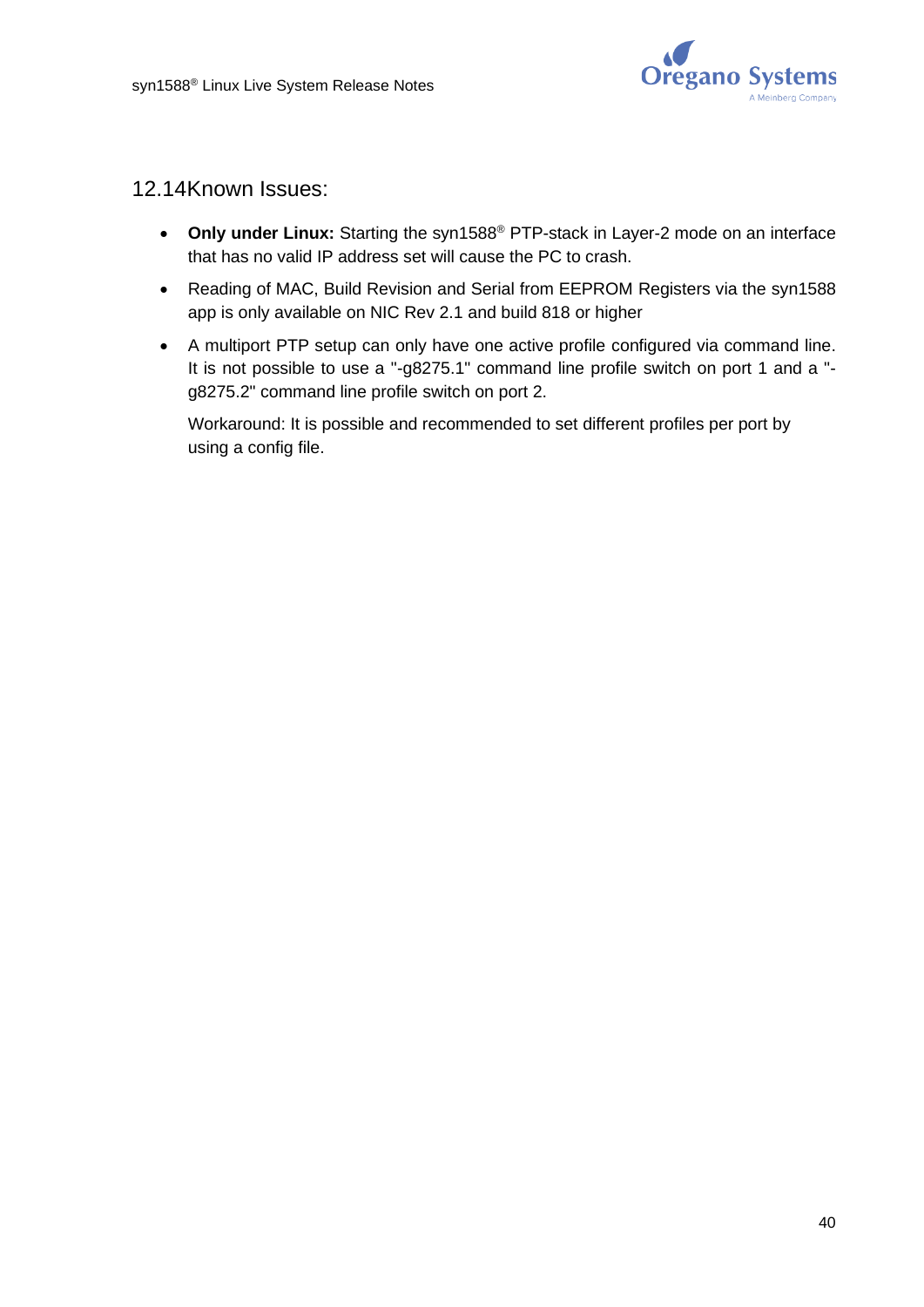

# 13 Release 2017-12-11 (v1.4-56-2)

## 13.1Change log Windows driver (Rev bfc5f42283d4b)

- bfc5f42283: Copy known issue regarding Windows 10 1607 or higher and driver code signing from master branch README.txt to release branch README.txt
- 13.2Change log Linux driver (Rev 3e7a593c483b3)
	- No changes
- 13.3Change log syn1588® PTP Stack (V 1.4-56 Rev g653b350)
	- No changes
- 13.4Change log for ptpmmm
	- Not included in this release
- 13.5Change log for lSync (V 1.4-56 Rev g653b350)
	- No changes
- 13.6Change log for eSync (V 1.4-56 Rev g653b350)
	- No changes
- 13.7Change log for vSync (V 1.4-56 Rev g653b350)
	- No changes
- 13.8Change log for syn1588 app (V 1.4-56 Rev g653b350)
	- No changes
- 13.9Change for syn1588 API (V 1.4-50 Rev g19426a0)
	- No changes
- 13.10Change log for shared memory API (V 1.4-50 Rev g19426a0)
	- No changes
- 13.11Change log for syn1588® PCIe NIC (Build 808)
	- No changes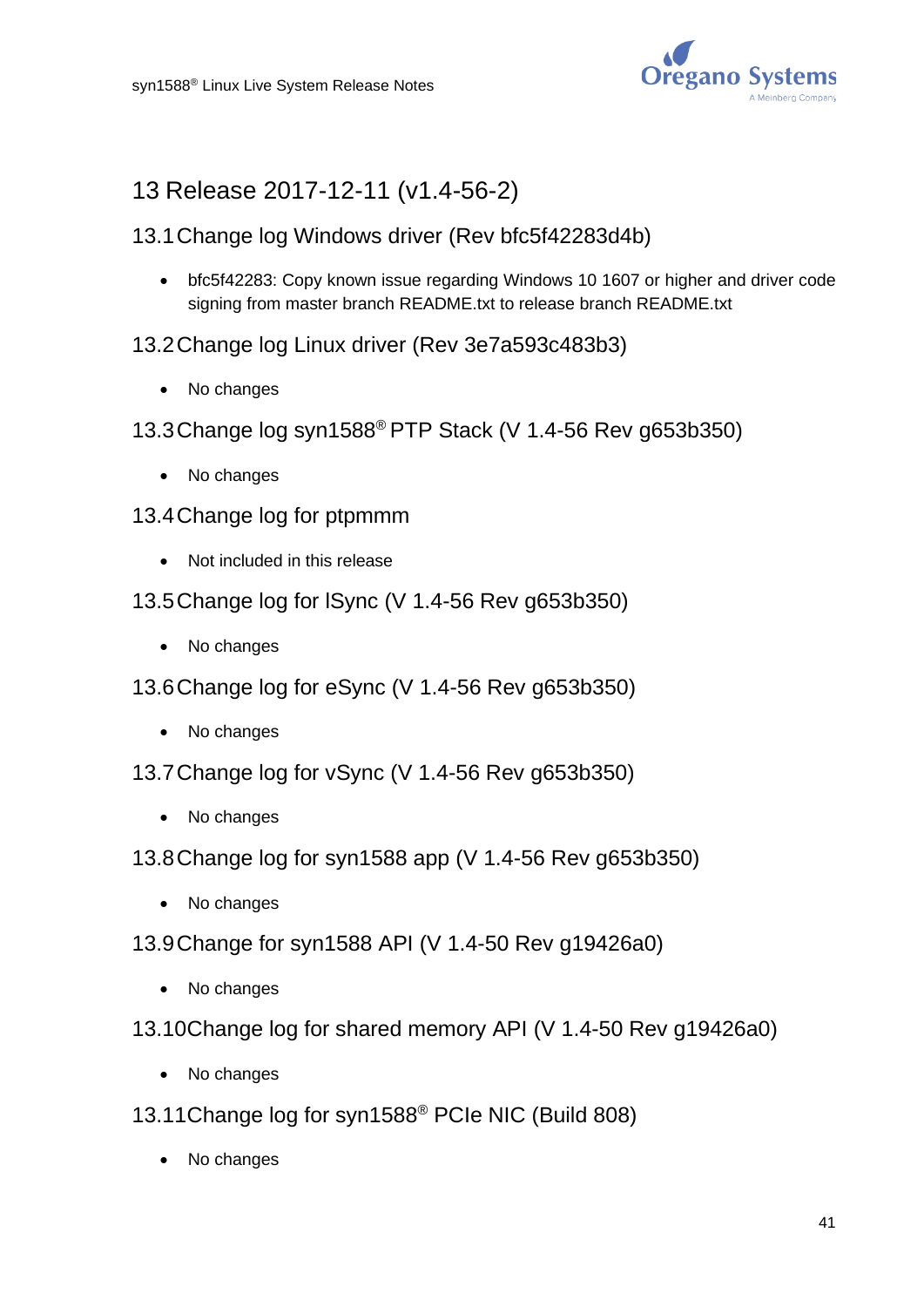

# 13.12Change log for syn1588® PTPMMM GUI

- Not included in this release
- 13.13Change log for syn1588® NIC Updater (Build 5)
	- No changes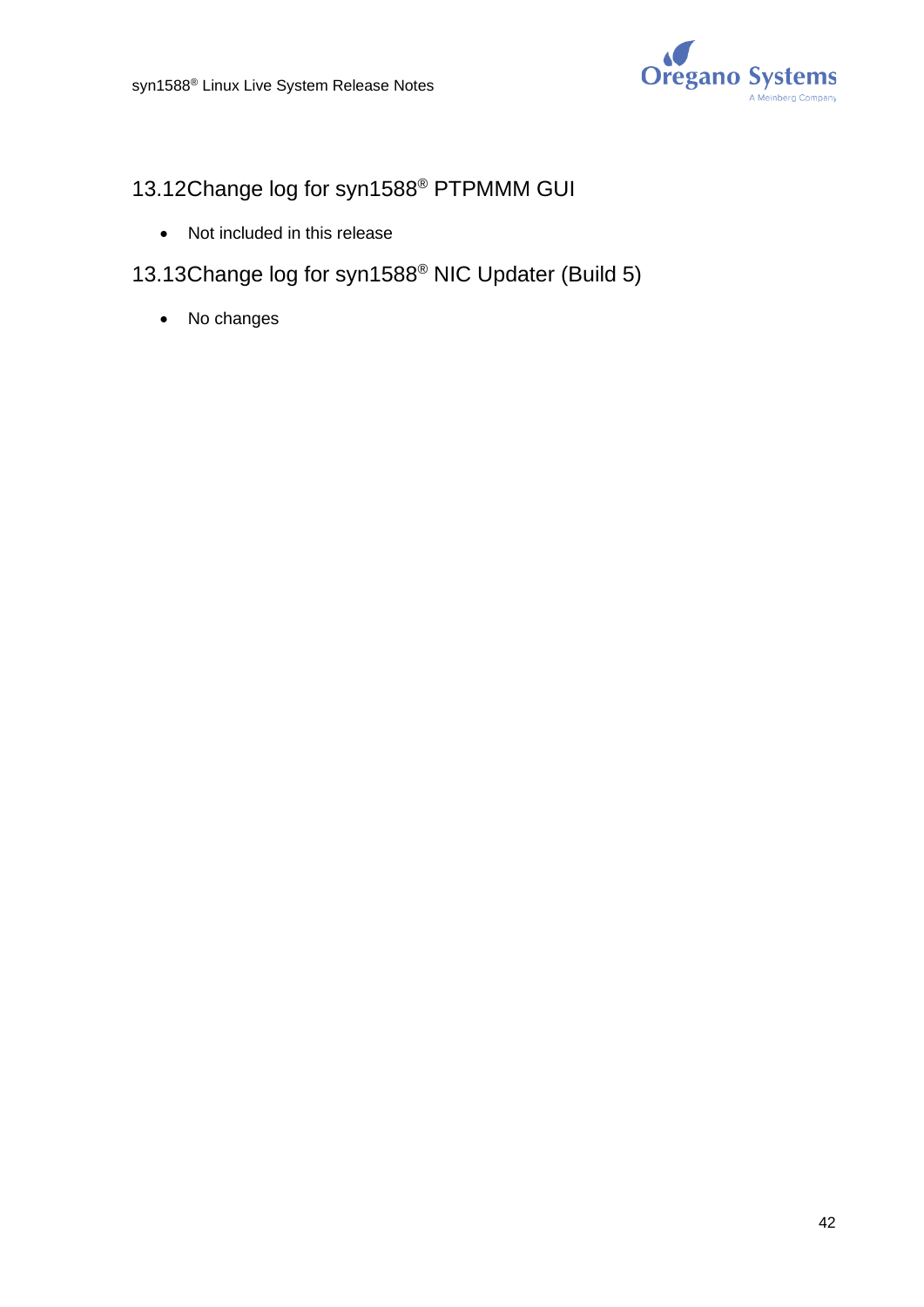

# 14 Release 2017-11-28 (v1.4 56-1)

- 14.1General Changes
	- 1ebfc3f264: fix GCC 7 compiler warnings/errors
	- 6c9e75adae: reworked Makefile.arm.inc
	- 8d60c7682a: fixed Makefile where on export of APIs the Makefile.inc was missing
	- 653b3504ba: fixed compile warnings in licensegen
- 14.2Change log Windows driver (Rev 3e7a593c483b3)
	- No changes
- 14.3Change log Linux driver (Rev 3e7a593c483b3)
	- No changes
- 14.4Change log syn1588® PTP Stack (V 1.4-56 Rev g653b350)
	- See 2.1 General Changes
- 14.5Change log for ptpmmm
	- Not included in this release
- 14.6Change log for lSync (V 1.4-56 Rev g653b350)
	- See 2.1 General Changes
- 14.7Change log for eSync (V 1.4-56 Rev g653b350)
	- See 2.1 General Changes
- 14.8Change log for vSync (V 1.4-56 Rev g653b350)
	- See 2.1 General Changes
- 14.9Change log for syn1588 app (V 1.4-56 Rev g653b350)
	- See 2.1 General Changes
- 14.10Change for syn1588 API (V 1.4-50 Rev g19426a0)
	- No changes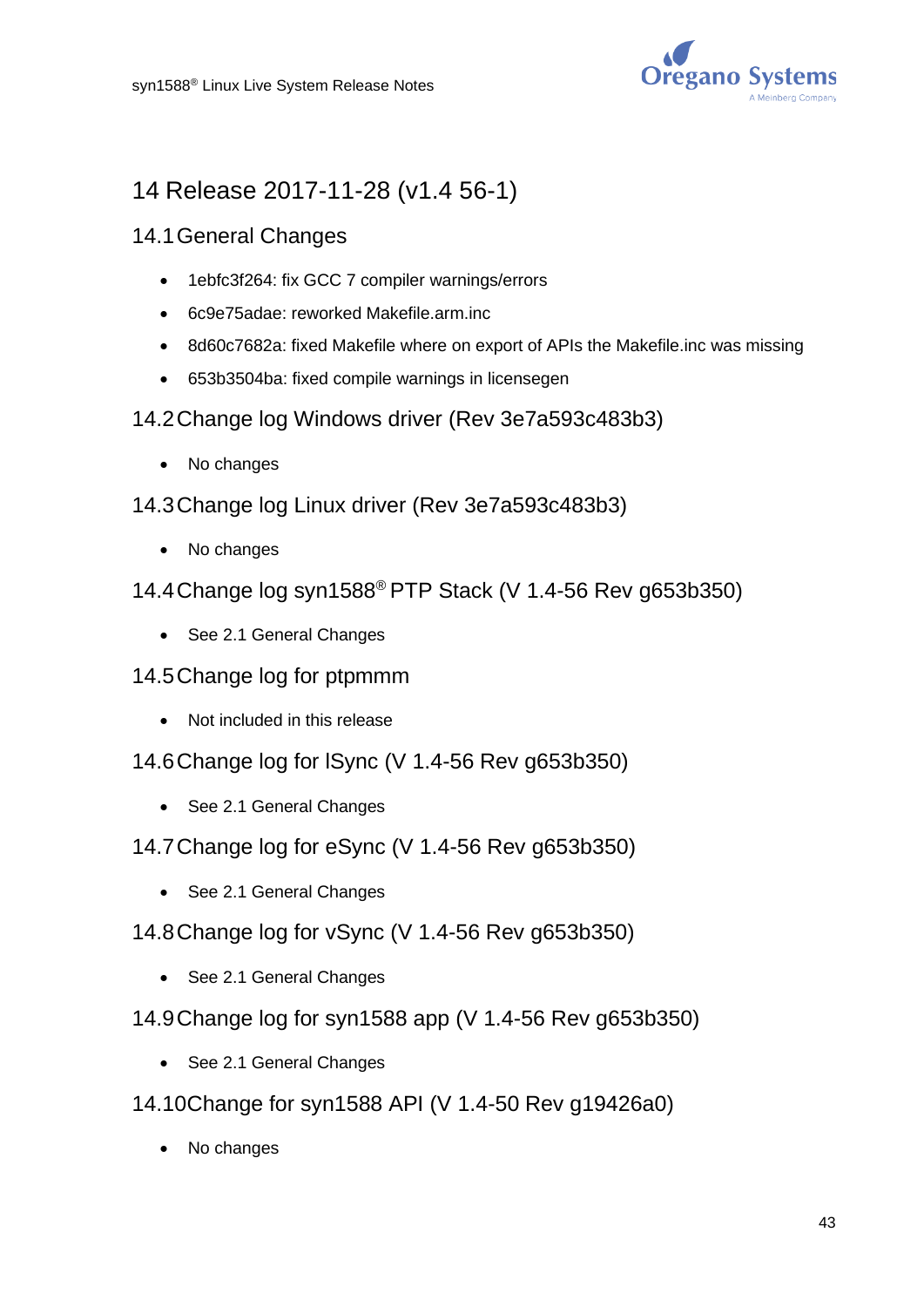

14.11Change log for shared memory API (V 1.4-50 Rev g19426a0)

- No changes
- 14.12Change log for syn1588® PCIe NIC (Build 808)
	- No changes
- 14.13Change log for syn1588® PTPMMM GUI
	- Not included in this release

# 14.14Change log for syn1588® NIC Updater (Build 5)

• No changes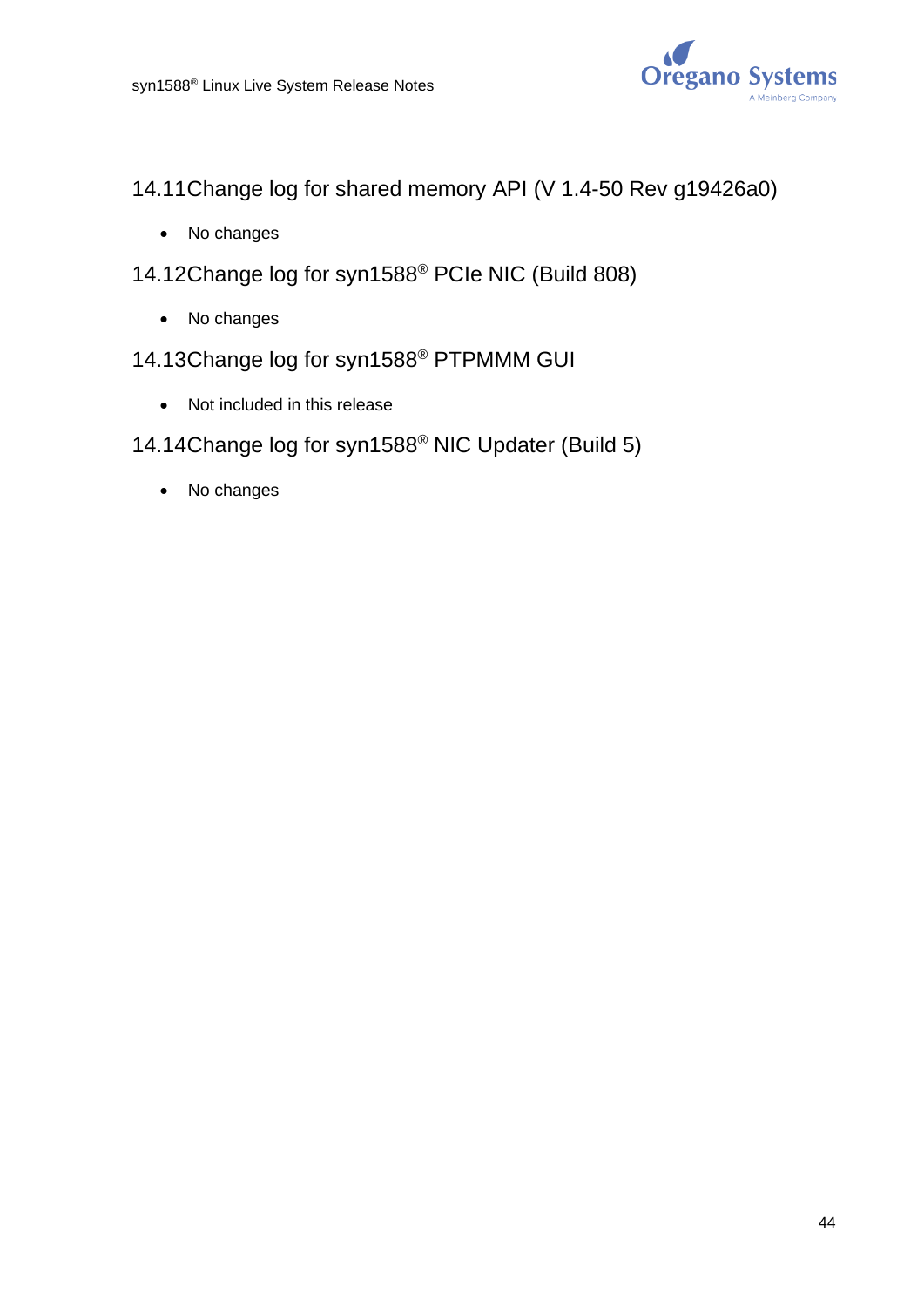

# 15 Release 2017-06-20 (v1.4-51)

- 15.1Change log Windows driver (Rev 3e7a593c483b3)
	- No changes
- 15.2Change log Linux driver (Rev 3e7a593c483b3)
	- No changes
- 15.3Change log syn1588® PTP Stack (V 1.4-51 Rev gfc70f1e)
	- No changes
- 15.4Change log for ptpmmm
	- Not included in this release
- 15.5Change log for lSync (V 1.4-51 Rev gfc70f1e)
	- No changes
- 15.6Change log for eSync (V 1.4-51 Rev gfc70f1e)
	- No changes
- 15.7Change log for vSync (V 1.4-51 Rev gfc70f1e)
	- fc70f1ec4a: workaround for -O2 error where vSync is not working
- 15.8Change log for syn1588 app (V 1.4-51 Rev gfc70f1e)
	- No changes
- 15.9Change for syn1588 API (V 1.4-50 Rev g19426a0)
	- No changes
- 15.10Change log for shared memory API (V 1.4-50 Rev g19426a0)
	- No changes
- 15.11Change log for syn1588® PCIe NIC (Build 808)
	- No changes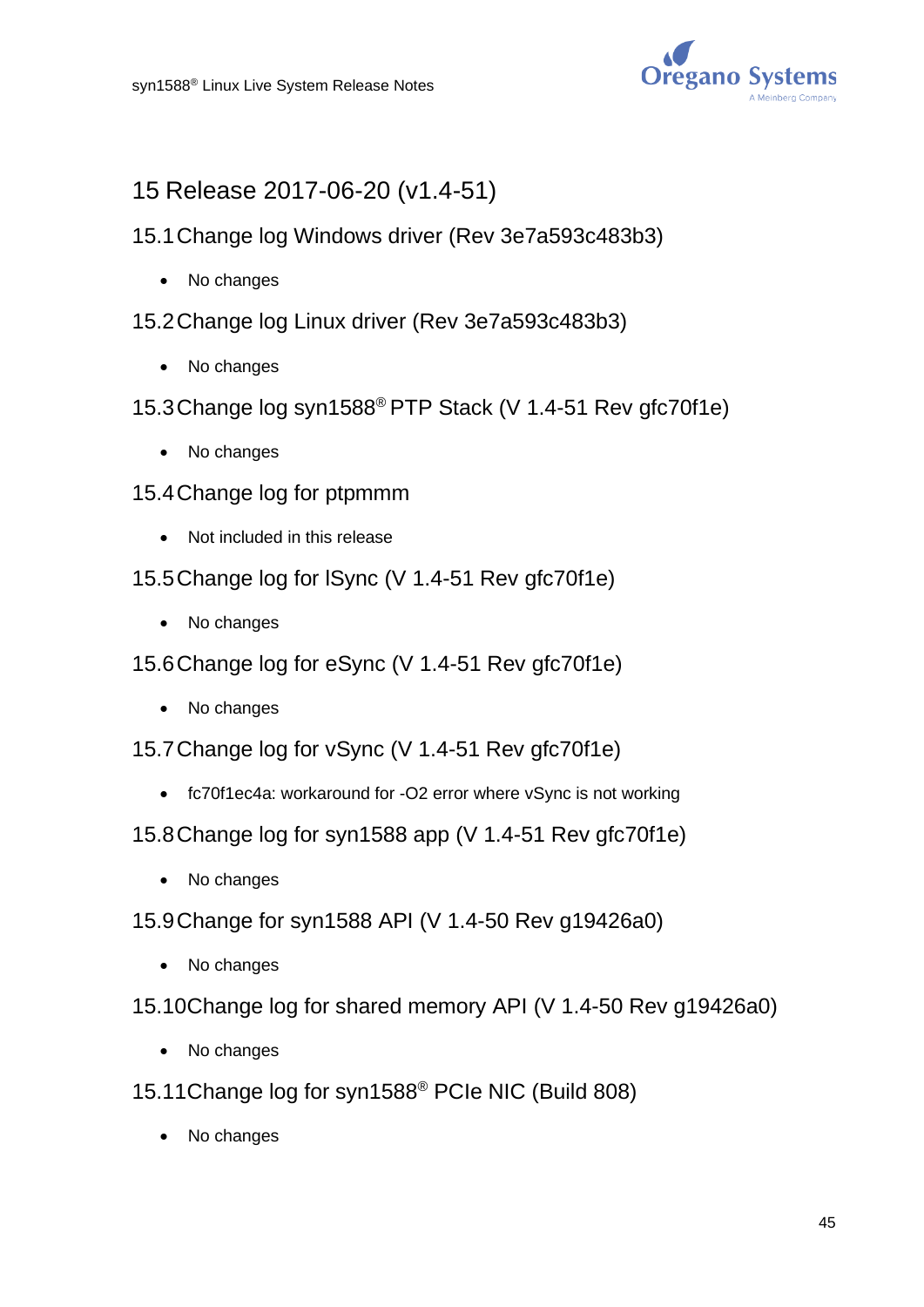

# 15.12Change log for syn1588® PTPMMM GUI

- Not included in this release
- 15.13Change log for syn1588® NIC Updater (Build 5)
	- No changes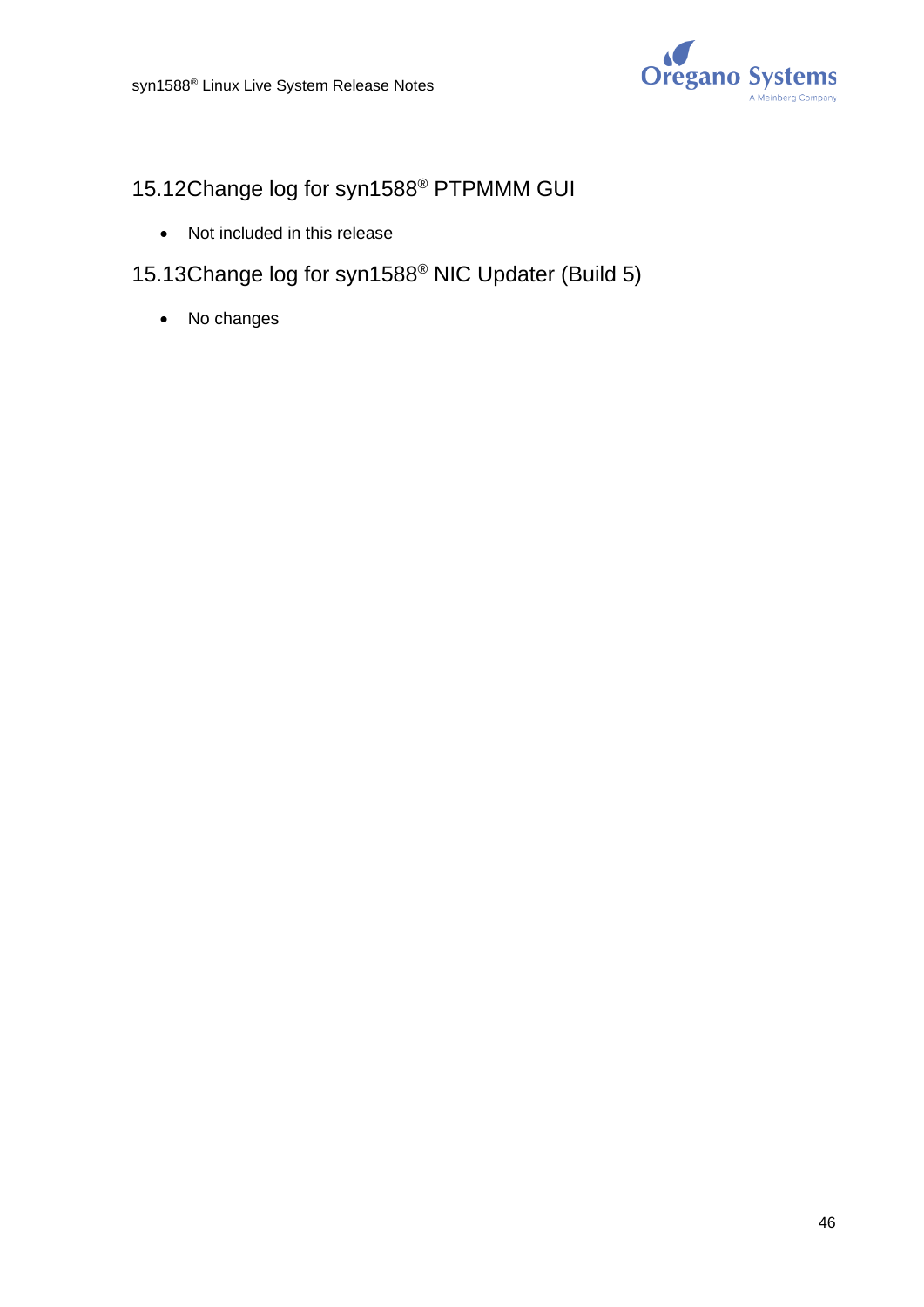

# 16 Release 2017-06-16 (v1.4-50)

- 16.1Change log Windows driver (Rev 3e7a593c483b3)
	- No changes

16.2Change log Linux driver (Rev 3e7a593c483b3)

- No changes
- 16.3Change log syn1588® PTP Stack (V 1.4-50 Rev g19426a0)
	- d3e20a1243: Add support for command line parameters -B duration and -u ttl
	- afdf4862cb: Add example config files for 802.1as and telecom profile

16.4Change log for ptpmmm (V 1.4-50 Rev g19426a0)

- No changes
- 16.5Change log for lSync (V 1.4-50 Rev g19426a0)
	- No changes
- 16.6Change log for eSync (V 1.4-50 Rev g19426a0)
	- No changes
- 16.7Change log for vSync (V 1.4-50 Rev g19426a0)
	- No changes
- 16.8Change log for syn1588 app (V 1.4-50 Rev g19426a0)
	- No changes
- 16.9Change for syn1588 API (V 1.4-50 Rev g19426a0)
	- No changes
- 16.10Change log for shared memory API (V 1.4-50 Rev g19426a0)
	- No changes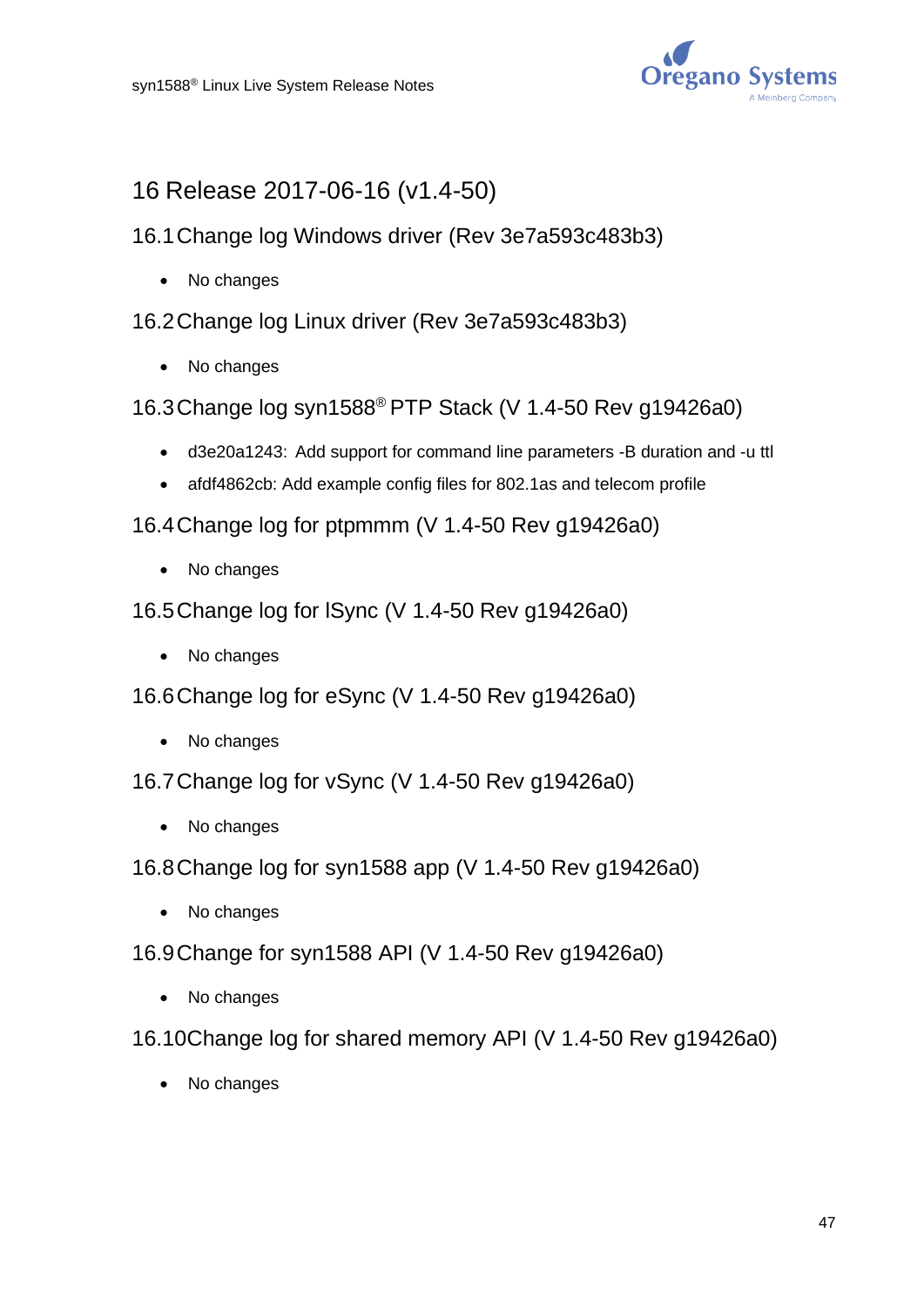

16.11Change log for syn1588® PCIe NIC (Build 808)

- No changes
- 16.12Change log for syn1588® PTPMMM GUI (Build 925)
	- 19426a07ea: Included newest OUI in check for isSyn1588
- 16.13Change log for syn1588® NIC Updater (Build 5)
	- No changes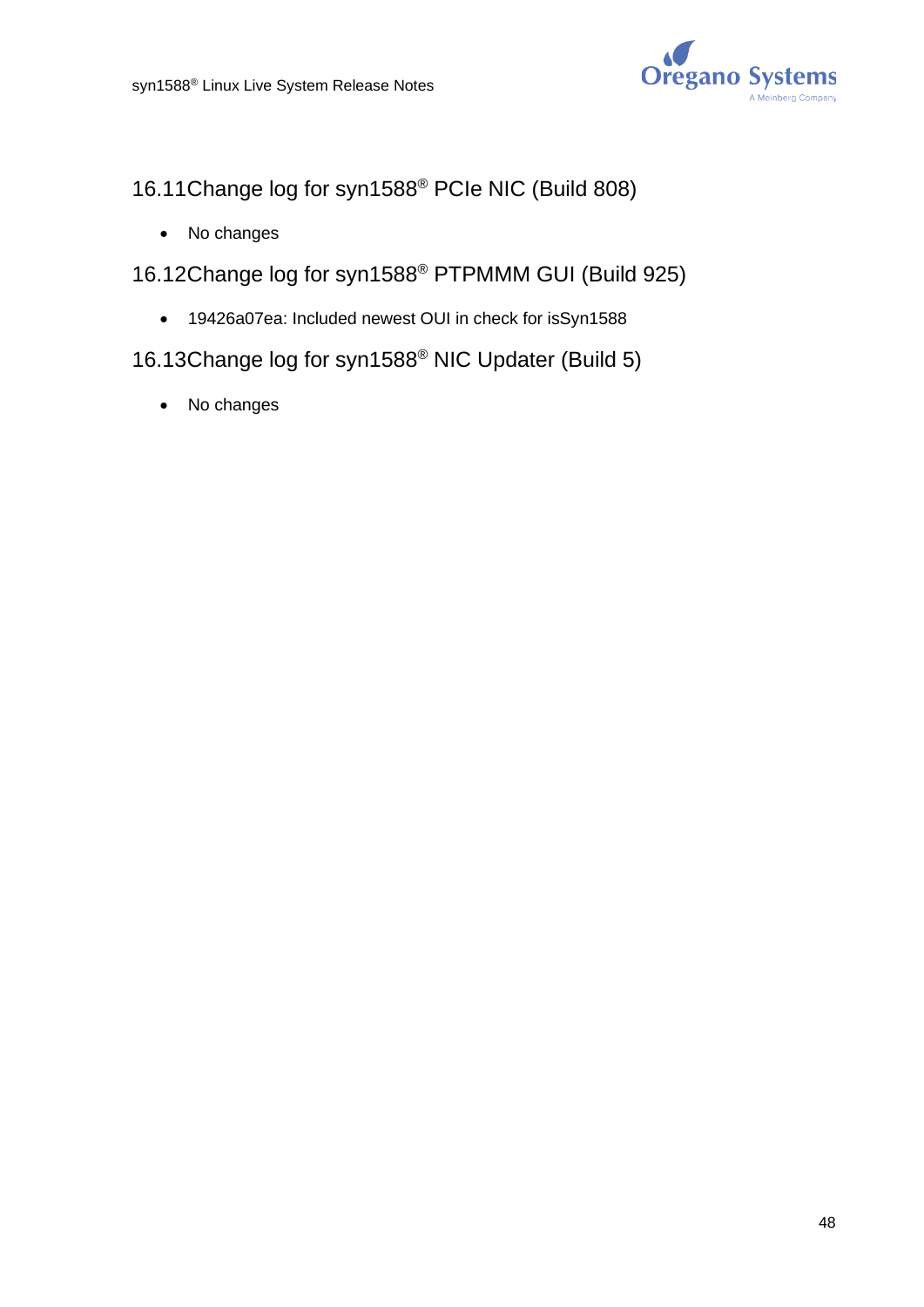

# 17 Release 2017-06-08 (v1.4-46)

# 17.1Change log Windows driver (Rev 3e7a593c483b3)

• Rev 4679: Update PHY delays

# 17.2Change Log Linux driver (Rev 3e7a593c483b3)

• Rev 4679: Update PHY delays

## 17.3Change log syn1588® PTP Stack (V 1.4-46 Rev g66f07ee)

- ca7f3f1176: fix issue in DriftCalc which prohibits sync with high sync rates
- 8b0da8fc38: changed default value of boundary hops from 1 to 16 to allow transmission of the sync metadata over multiple boundary clocks.
- 1063ffef18: Add dedicated 802.1as engine
- c8d9291298: Implemented support for SO\_TIMESTAMPING for linux in layer2 mode
- 3312d98c8e: improvements to BMCA robustness
- 17.4Change log for ptpmmm (V 1.4-46 Rev g66f07ee)
	- No changes

## 17.5Change log for lSync (V 1.4-46 Rev g66f07ee)

- c5ebb0355b: Added missing command line parameter option for lsync
- 9c46a262f8: Set UTC offset default value to PTP\_ConfigIfc::c\_utcOffset instead of 0
- 03c5d07e65: Implemented NMEA output for lsync
- fa0f0ec16a: ISync code cleanup

### 17.6Change log for eSync (V 1.4-46 Rev g66f07ee)

- 2902b05771: add explanation eSync is not SyncE
- 17.7Change log for vSync (V 1.4-46 Rev g66f07ee)
	- 90006d5ad1: first version of vSync utility
- 17.8Change log for syn1588 app (V 1.4-46 Rev g66f07ee)
	- No changes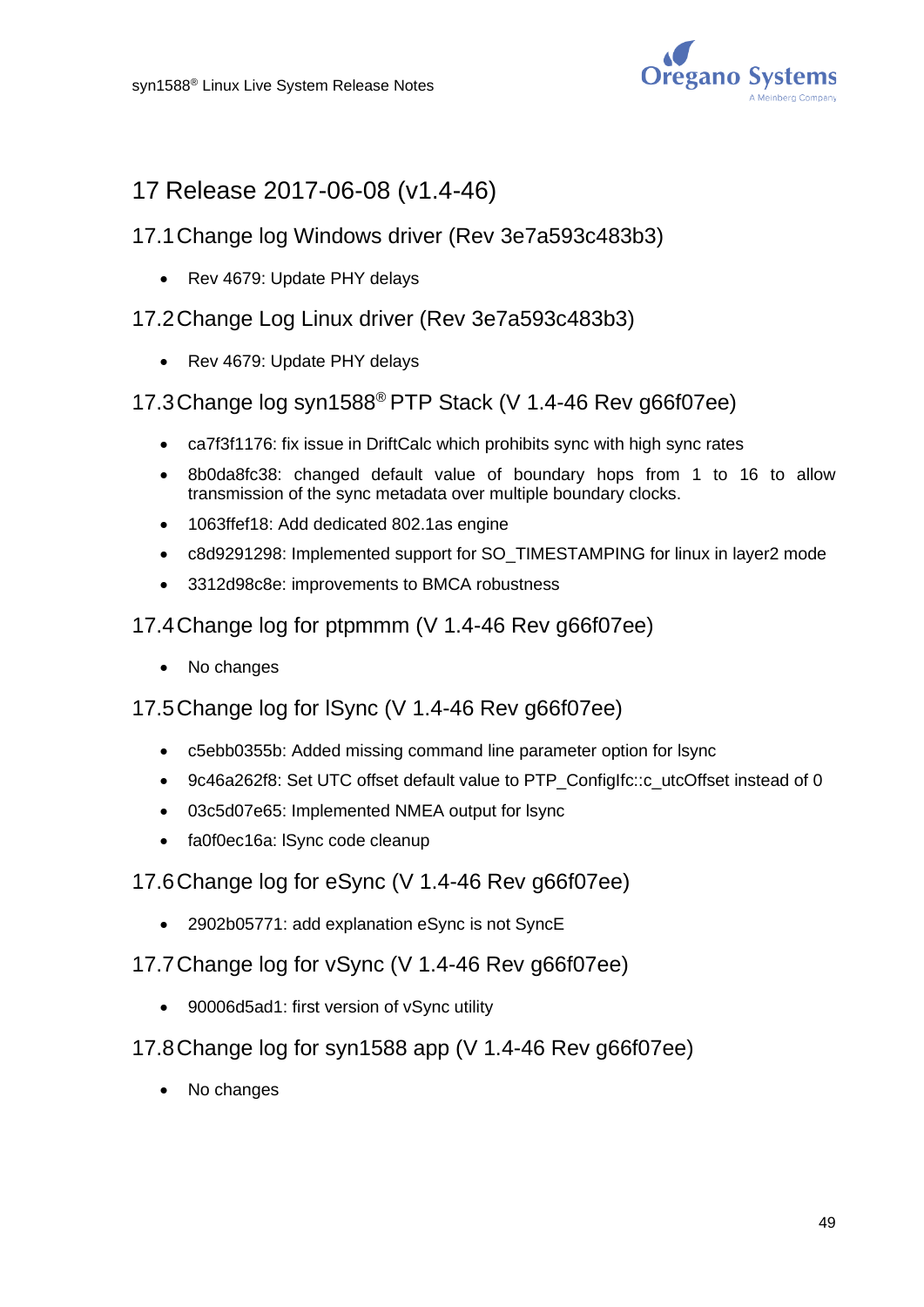

- 17.9Change for syn1588 API (V 1.4-46 Rev g66f07ee)
	- No changes
- 17.10Change log for shared memory API (V 1.4-46 Rev g66f07ee)
	- No changes
- 17.11Change log for syn1588® PCIe NIC (Build 808)
	- Build 808: Improved timing for EUI device access.
	- Build 803: Add interface to Video Add-On-Board
- 17.12Change log syn1588®VIP (HW 617; SW Rev 1113)
	- No changes
- 17.13Change log for syn1588® PTPMMM GUI (Build 925)
	- No changes
- 17.14Change log for syn1588® NIC Updater (Build 5)
	- No changes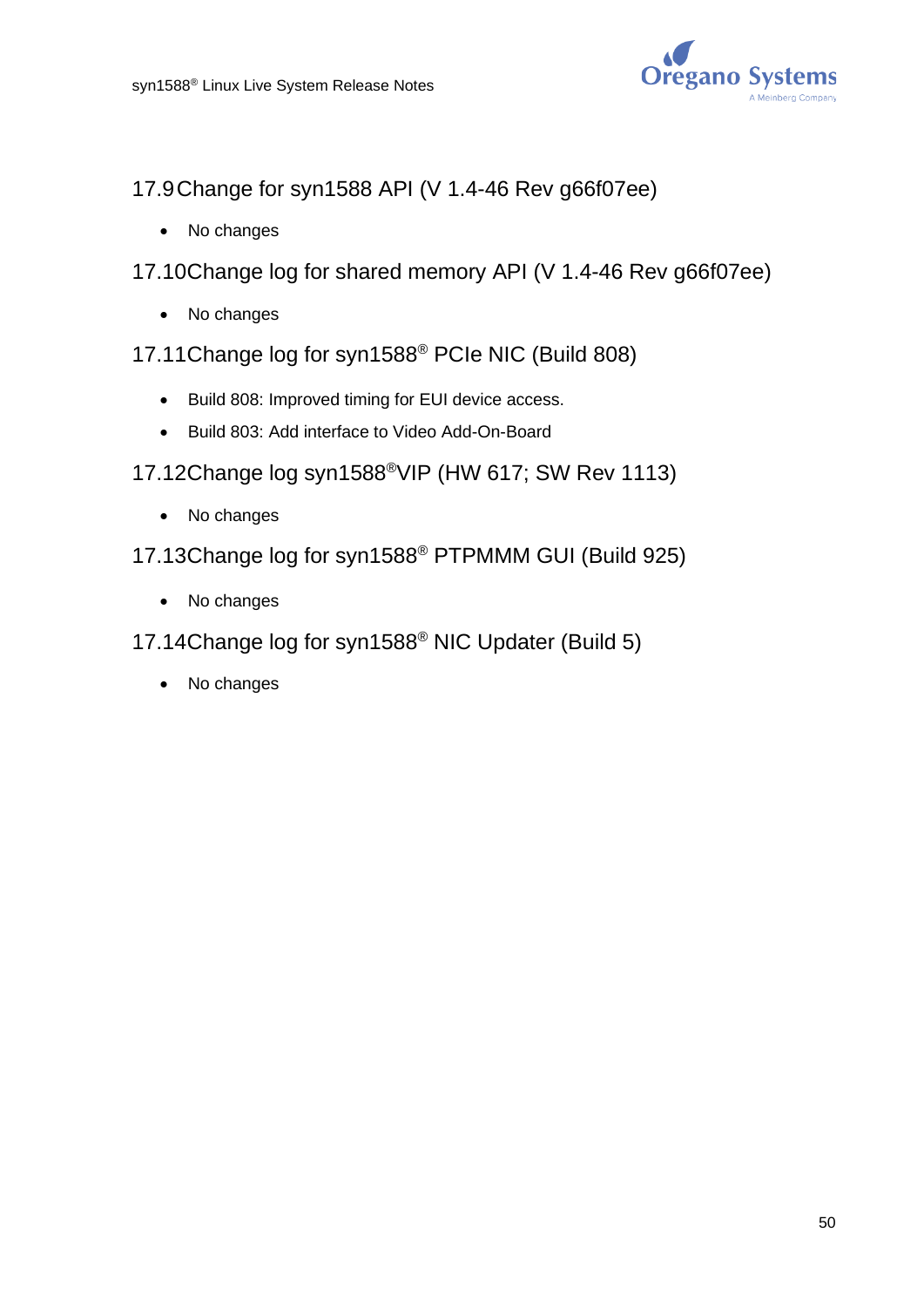

# 18 Release 2016-12-23 (v1.3.3)

## 18.1Change log Windows driver (Rev 4378)

• No changes

### 18.2Change Log Linux driver (Rev 4586)

- Rev 4586: Code clean-up
- Rev 4583: Fixed a rare TX queue deadlock issue. Refactored IRQ handling: The driver now has three separate tasklets for RX, TX and CSC IRQ handling
- Rev 4553: Increase MDIO frequency to boost performance.
- Rev 4515: Added description about how to sign kernel modules

18.3Change log syn1588® PTP Stack (1.3.3 Rev 1221)

- No changes
- 18.4Change log for ptpmmm (1.3.3 Rev 1221)
	- No changes
- 18.5Change log for lSync (1.3.3 Rev 1221)
	- No changes
- 18.6Change log for eSync (1.3.3 Rev 1221)
	- No changes
- 18.7Change log for syn1588 app (1.3.3 Rev 1221)
	- No changes

#### 18.8Change for syn1588 API (1.3.3 Rev 1221)

• Fixed event example API (timestamp array or defines not used properly), added comments to timestamping example and used getSingleTimestamp instead of pollTimestamp for a better test output. Furthermore added more "Filter Options" to configureTimestamp() function. Corrected bug in syn1588.cpp - waitForEvent-Funktion replace else-if with separate if block - otherwise only one event is shown.

18.9Change log for shared memory API (1.3.3 Rev 1221)

• No changes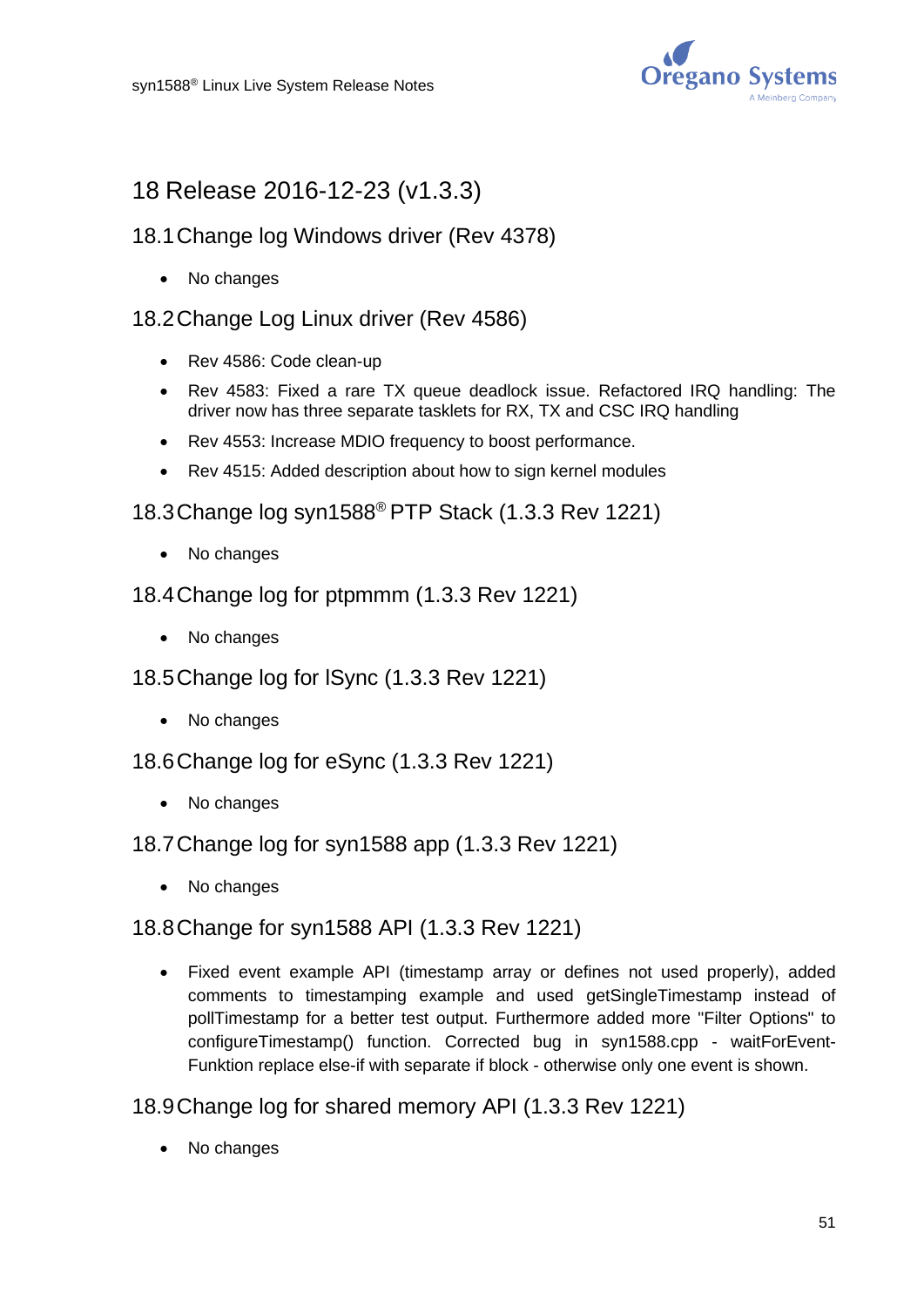

# 18.10Change log for syn1588® PCIe NIC (Build 787)

- Build 787: Streamlined the design by merging the two TSE-MACs for RJ45 and SFP mode
- Build 784: Added a new "stop clock" feature to subtract offsets
- Build 783: Fixed an issue in the TX FIFO fill level calculation
- Build 782: Corrected 1 PPS and IRIG-B output alignment
- Build 780: Added IRIG-B input unit to synchronize to external IRIG-B signals.

## 18.11 Change log syn1588®VIP (HW 617; SW Rev 1113)

• No changes

# 18.12Change log for syn1588® PTPMMM GUI (Build 925)

- Build 925: Code clean-up
- Build 924: Help message now displayed in main window when no clocks are detected.

## 18.13 Change log for syn1588® NIC Updater (Build 5)

• Build 5: Fixed a small typo in dialog window.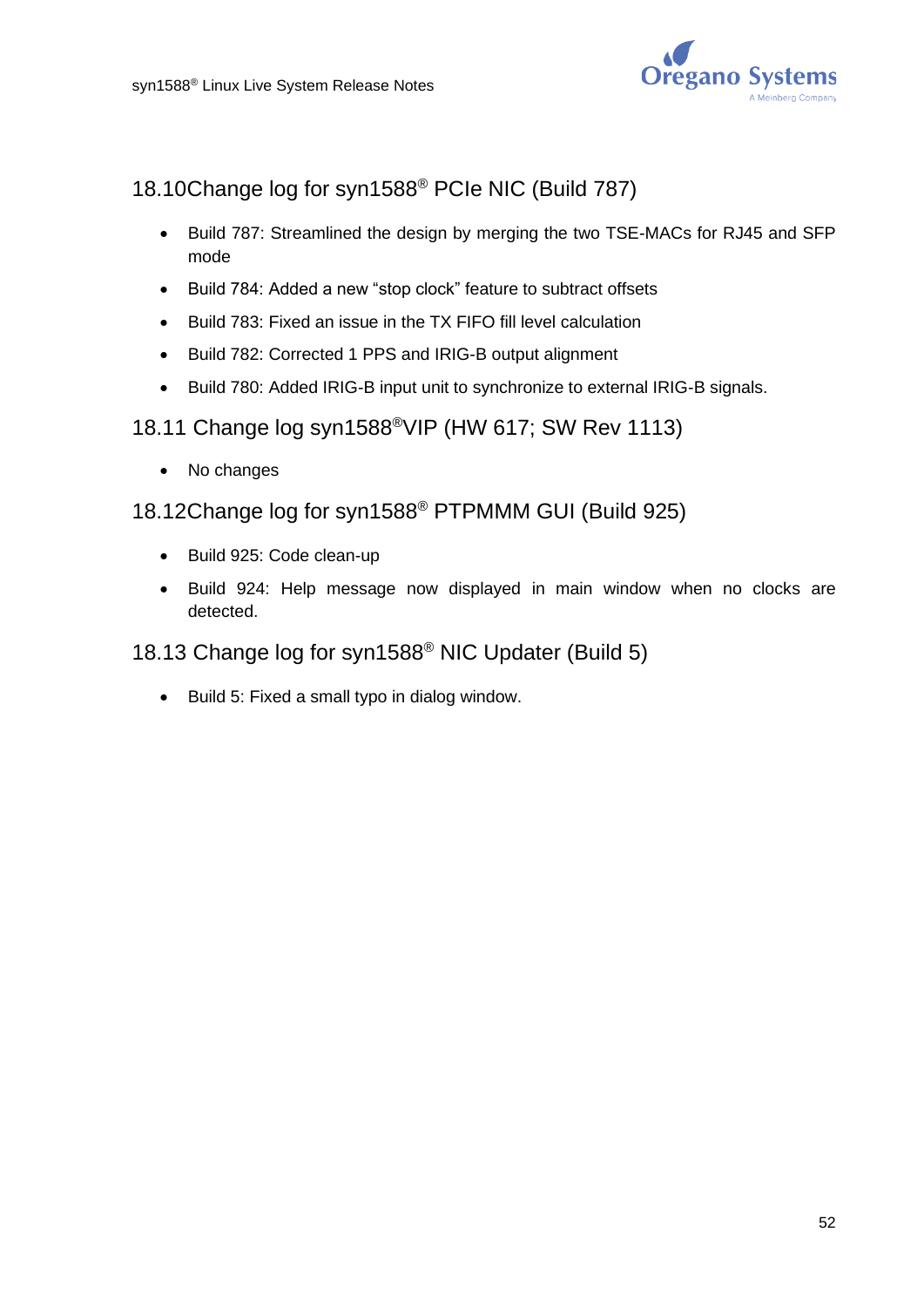

# 19 Release 2016-06-30 (v1.3.2)

### 19.1Change log Windows driver (Rev 4378):

- Rev 4378: Updated windows driver to avoid bluescreens when accessing non existing hardware registers, updated inf file for driver installation
- Rev 4336: Added support for new error counters
- Rev 4332: Changed burst length in windows driver for rev 2 nics to 32 to improve performance
- Rev 4328: Created unified 32bit and 64bit Windows driver.
- Rev 4307: Fixed an issue where the last 4 bytes of a multicast packet weren't received
- Rev 4302: Added optional FCS forwarding
- Rev 4296: Add alignment check to M core register access.
- Rev 4295: Change to new code signing certificate. Note: The new certificates do not work with Windows XP anymore.
- Rev 4203: Updated Marvell 88E1111 PHY delay in Windows driver. Added Micrel KSZ8031MNX PHY delay to Windows driver.
- Rev 4179: Process up to 64 RX BDs in MPInterruptHandler.

#### 19.2Change Log Linux driver (Rev 4496):

- Rev 4496: Fixed an issue in the SO\_TIMESTAMPING code which could lead to a module crash on new processors
- Rev 4494: Added minor fix to compile with kernel versions >= 4.1
- Rev 4492: Fixed an issue which could lead to temporarily lose the network link (code modifications in syn\_mdio\_read and syn\_mdio\_write)
- Rev 4491: Fixed a bug in the VR register map of the driver: Addresses of VR\_ETH\_TS\_RXMEM\_BASE and VR\_ETH\_TS\_TXMEM\_BASE were interchanged
- Rev 4336: Added support for new error counters
- Rev 4332: Changed burst length in windows driver for rev 2 nics to 32 to improve performance
- Rev 4296: Adapted Linux driver to accept more than 4 different VLAN-IDs (VLAN GROUP Register)
- Rev 4202: Updated Marvell 88E1111 PHY delay. Added Micrel KSZ8031MNX PHY delay

19.3Change Log Free BSD driver:

• Dropped support for the BSD driver with this release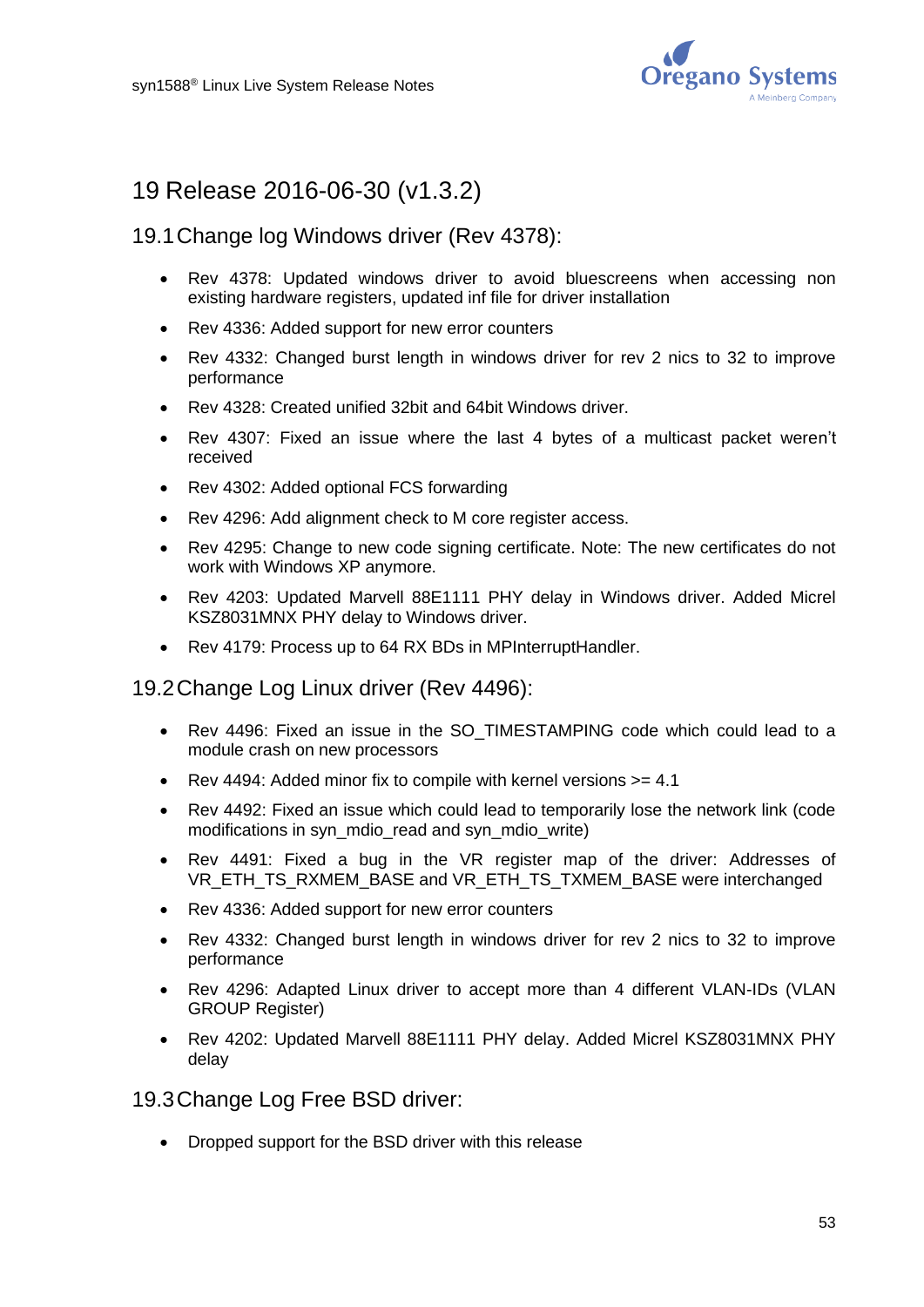

19.4Change log syn1588® PTP Stack (1.3.2 Rev 1221):

- Rev 1176: Fixed an issue where selection of the correct master out of a bunch masters took too long
- Rev 1167: Re-wrote command line parser
- Rev 1155: It is now possible to use different VLAN IDs for different Ports of a boundary clock (Linux only)
- Rev 1151: Add support for 802.1as end-nodes (Linux only). The organization extension TLV is now added to Follow-Up messages. Added support for the path trace feature
- Rev 1140: Current Unicast connections can now be monitored via shared memory API.
- Rev 1136: Added further message counters (messages per second) accessible via shared memory API
- Rev 1102: Fixed a bug in network mode "both"
- Rev 1080: Increase range of minPdlyRequestInterval to -8 to be compliant with SMPTE profile requirements
- Rev 1006: Message counter statistics are now available via Shared Memory API
- Rev 1005: PDelay Requests are no longer processed in Disabled State.
- Rev 982: Added new parameter -Q (transport 802 1as in config file) for 802.1as transportSpecific field in PTP header (Layer2 only)
- Rev 978: Added log output for PDly timestamps (loglevel 3)
- Rev 970: Fixed an issue where PTP Stack could jump between master and passive state.
- Rev 957: Shared memory API can be used to disable/enable a PTP port.
- Rev 952: Slave only flag can now be correctly queried with management messages.

19.5Change log for ptpmmm (1.3.2 Rev 1221):

- Rev 1190: Added support for selecting the network mode (parameter -N)
- Rev 1004: Added support for generating precise frequencies using the jitter cleaner PLL on the syn1588<sup>®</sup> PCIe NIC rev2
- Rev 995: Fixed command line parsing error (crash if an incorrect number of arguments was used)

#### 19.6Change log for lSync (1.3.2 Rev 1221):

• Rev 1076: Fixed "auto" mode to automatically select the synchronization source depending on PTP state.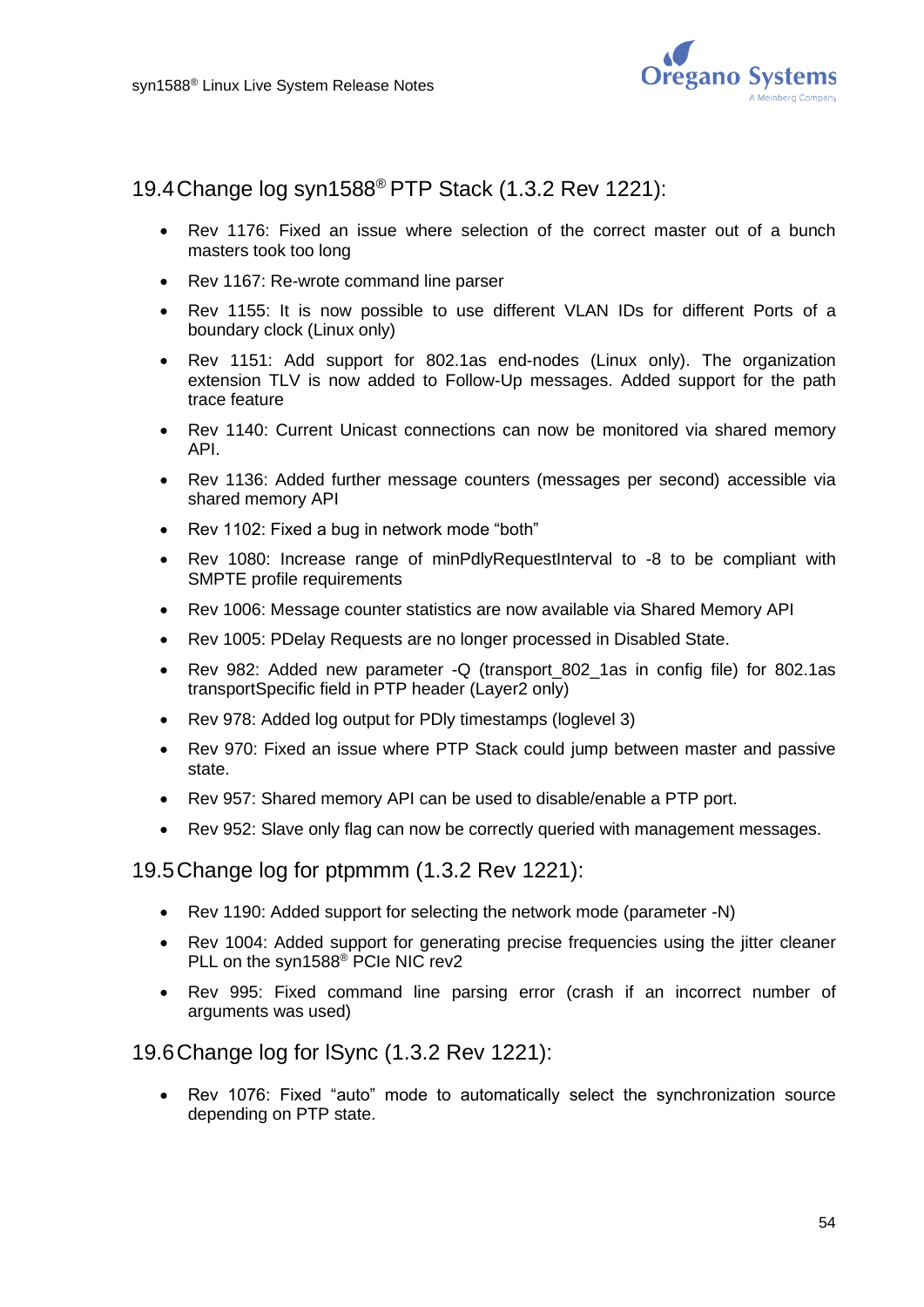

19.7Change log for eSync (1.3.2 Rev 1221):

- Rev 1150: Fixed an issue where eSync did not detect missing NMEA messages correctly
- Rev 1048: Define a threshold value for maximum amount of missed sync pulses. When the maximum number of missed sync pulses is reached, eSync goes into holdover mode.

### 19.8Change log for syn1588 app (1.3.2 Rev 1221):

- Rev 1198: Removed commands cfats, getts, clrts and regev due to their complexity. If you need the functionality, use the syn1588 API provided by Oregano Systems.
- Rev 1177: Prevent syn1588 from running without admin privileges
- Rev 1156: Added more counters to macctr command
- Rev 1094: Added new command macctr to read read TSE MAC's packet counter (on syn1588® PCIe NIC)
- Rev 1004: Added support for generating precise frequencies using the jitter cleaner PLL on the syn1588® PCIe NIC rev2

# 19.9Change log for syn1588® PCIe NIC (Build 779)

- Build 779: Improved data path from/to Ethernet packet FIFOs (now 64 bit wide, further reduced latency). Added video features (precision period function). Update of the 1 Gbit SFP transceiver interface (no functional change). Added more Ethernet statistic counters to the MAC.
- Build 760: Added VLAN group filtering function. Update of the PHYDELAY values in the hardware (pre-set values). Optimization of GMII TX path timing for corner cases.
- Build 757: Corrected bugs in PERIOD, EVENT and TRIGGER functions.

### 19.10 Change log syn1588®VIP (HW 617; SW Rev 1113):

• Rev 1113: Added support for new IO Matrix feature to change I/O assignment of the output pins

#### 19.11Change log for syn1588® PTPMMM GUI (Build 924)

- Build 921: All ports of a boundary clocks are displayed now
- Build 920: Fixed domain number change
- Build 919: Improve responsiveness of PTPMMM GUI in case of disappearing clocks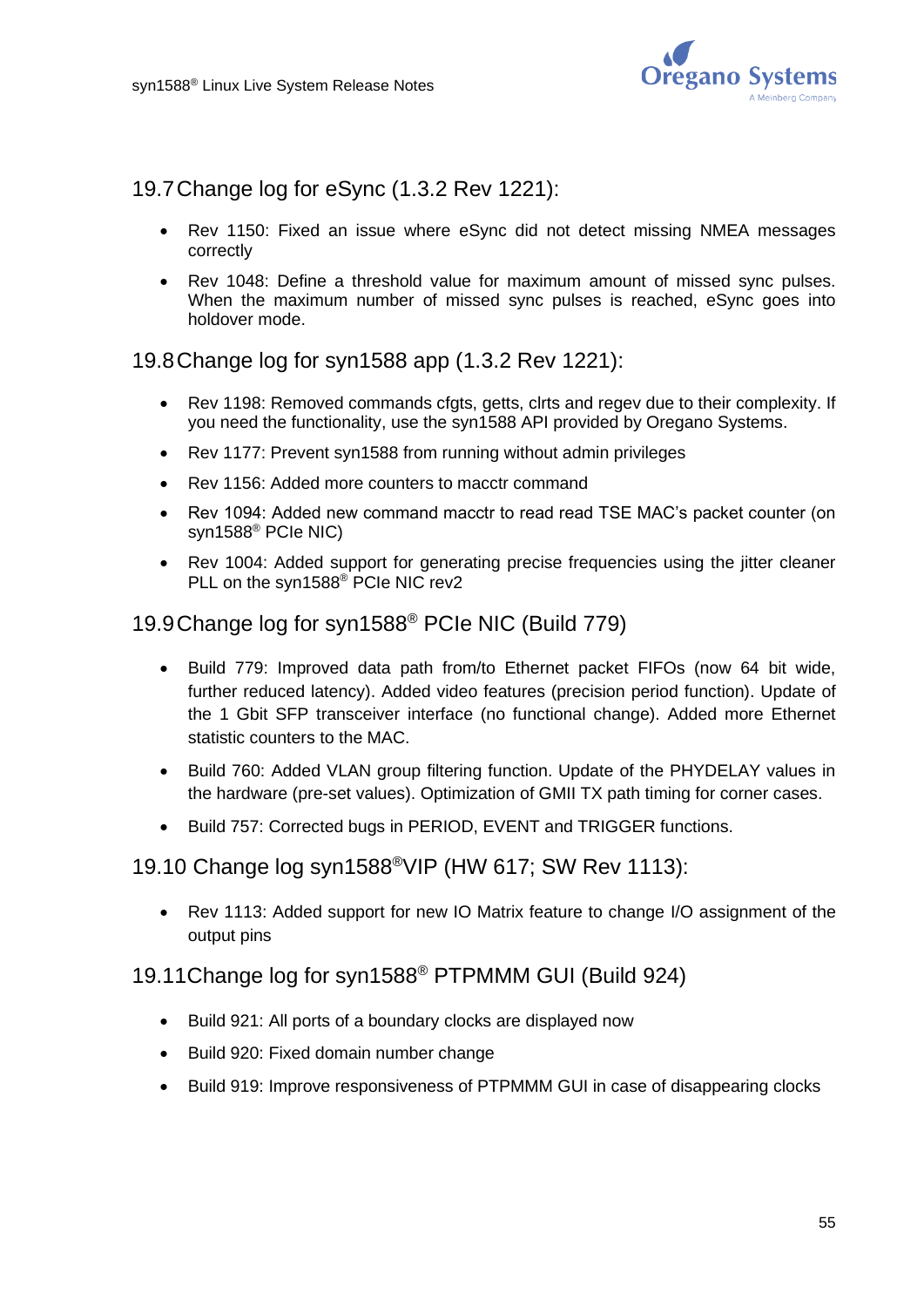

# 19.12 Change log for syn1588® NIC Updater (Build 4)

• New App: The syn1588® NIC Updater allows you to update your syn1588® PCIe NIC with an intuitive graphical user interface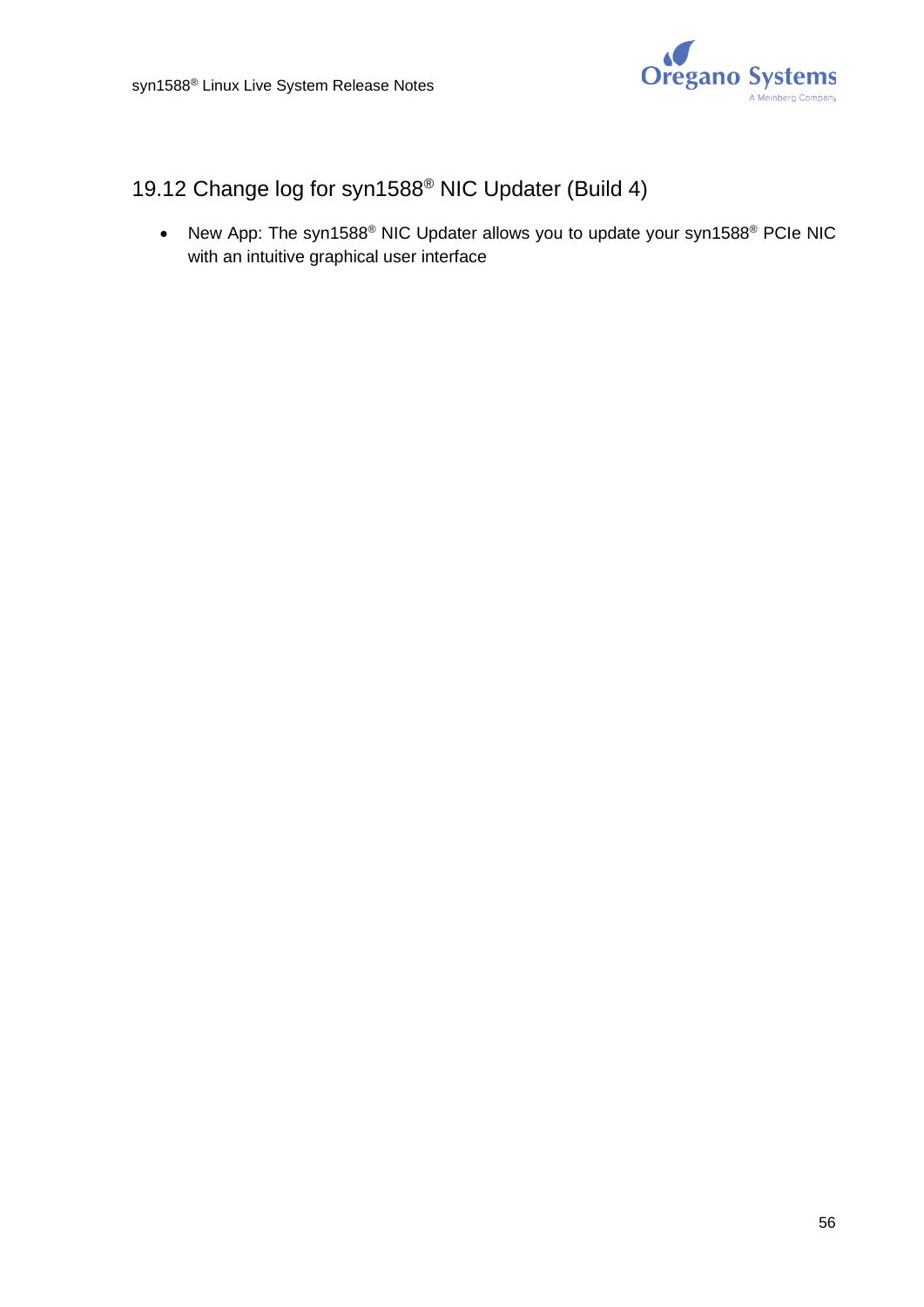

# 20 Release 2015-03-04 (v1.2.419)

## 20.1Change log Windows driver (Rev 4166):

- Rev 4166: Commit binaries of current driver version.
- Rev 4165: Further memory footprint reductions.
- Rev 4164: Reduce memory footprint of shared memory for DMA.
- Rev 4161: Rewrite link speed detection. Use IEEE mandatory registers instead of vendor registers.
- Rev 4151: Improve force link speed mode with Micrel Phy.
- Rev 4149: Do not power down Micrel Phy during NIC reset. The PHY loses state.
- Rev 4148: Improve Micrel Phy auto negotiation settings.
- Rev 4133: Increase Phy status polling interval.
- Rev 4044: Fix an error in IOCTL function.

### 20.2Change Log Linux driver (Rev 4034):

- Rev 4111: Driver compiles with kernel 3.17
- Rev 4105: Fix a compiler warning with recent Linux kernels. Properly indicate a fiber connection in ethtool.

### 20.3Change Log Free BSD driver:

• No changes

### 20.4Change log syn1588® PTP Stack (1.2.419 Rev 945):

- Rev 926: Implement telecom master profile mode.
- Rev 906: Fixed a BMCA issue when announce messages were received from more than one master over a long period of time.

#### 20.5Change log for ptpmmm (1.2.419 Rev 945):

• No changes

#### 20.6Change log for lSync (1.2.419 Rev 945):

- No changes
- 20.7Change log for eSync (1.2.419 Rev 945):
	- No changes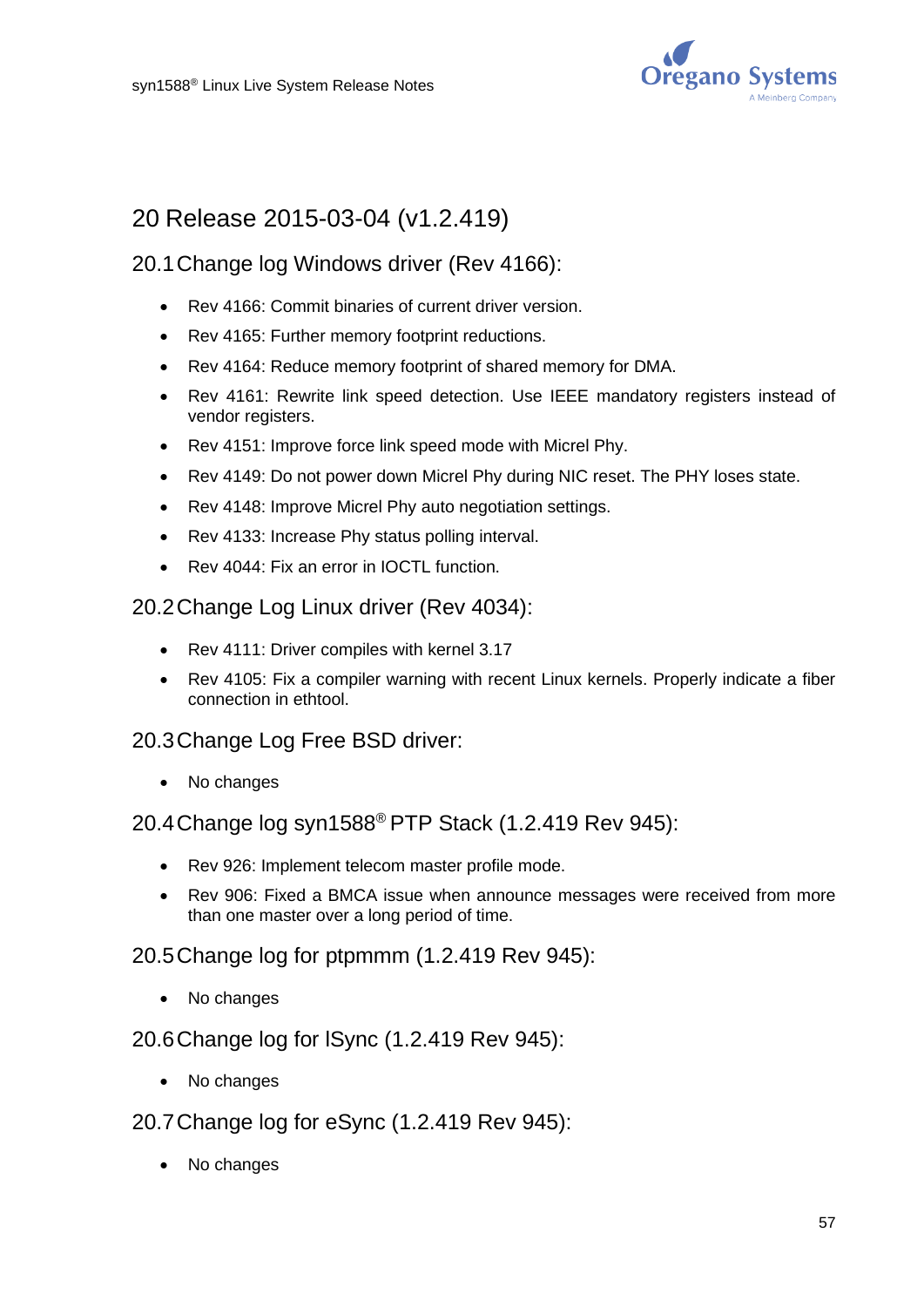

# 20.8Change log for syn1588 app (1.2.419 Rev 945):

- Rev 903: Finished remote update support for PCIe NIC rev2
- Rev 899: Enable remote update of Rev2 NICs.

# 20.9Change log for syn1588® PCIe NIC (Build 749)

- Properly handle PHY collision detection in full duplex mode.
- Increase clock frequency of I²C interface.
- Add new I²C interface to read EUI device.

### 20.10Change log syn1588®VIP (HW 605; SW 1.2.368 Rev 794):

• No changes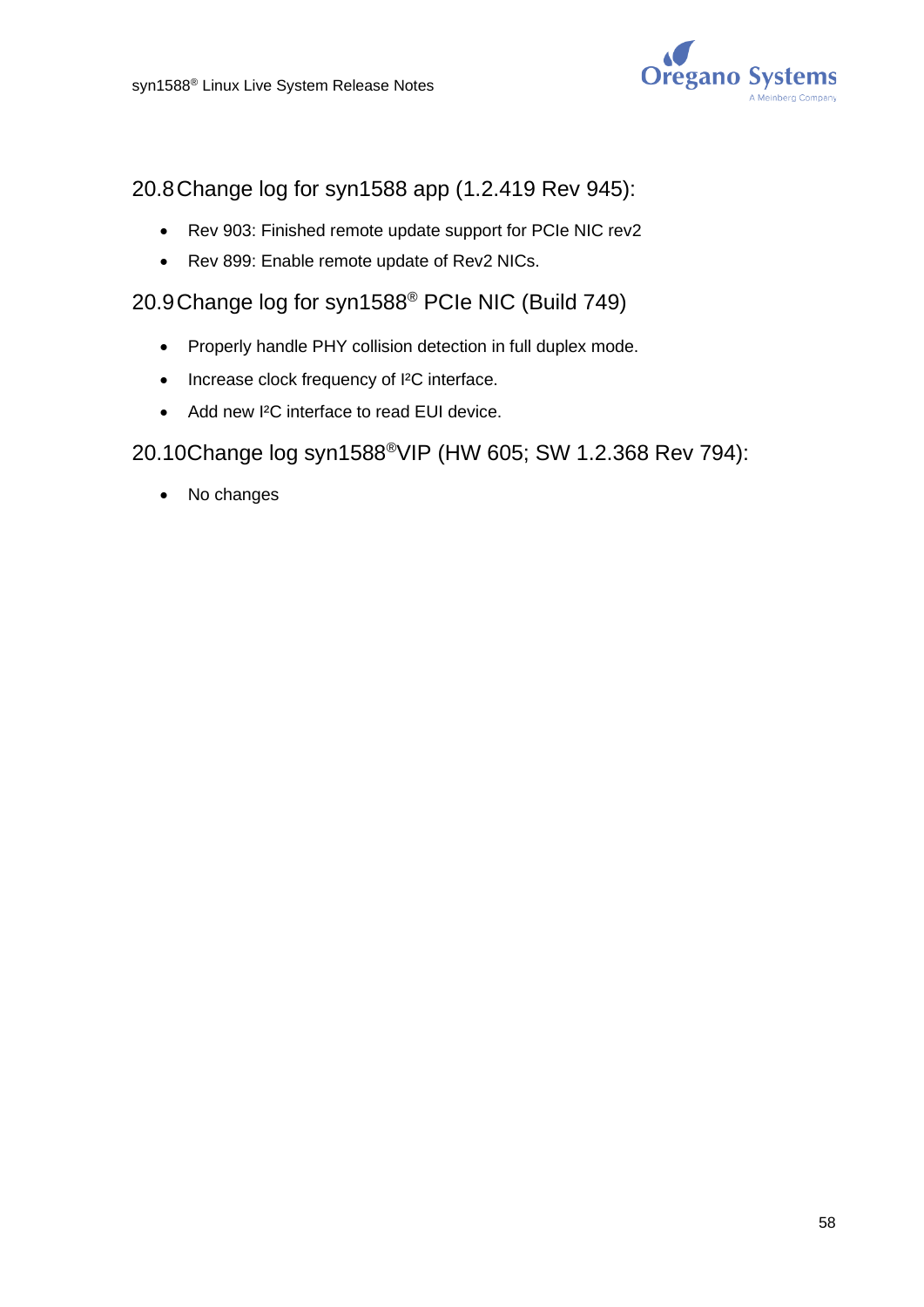

# 21 Release 2014-12-16 (v1.2.409)

### 21.1Change log Windows driver (Rev 4050):

- Rev 4041: Added support for copper and fiber SFPs on PCIe NIC rev2
- Rev 4022: Added support for PHY on PCIe NIC rev2
- Rev 4016: Added PCI revision register (VR\_PCI\_REVISION)
- Rev 4008: PCIe NIC rev2 SPI registers are now accessible, OCXO voltage is set to default value
- Rev 3903: Driver works again with PCIe NIC build 611

### 21.2Change Log Linux driver (Rev 4034):

- Rev 4015: Added PCI revision register (VR\_PCI\_REVISION)
- Rev 4004: Improved VLAN support
- Rev 3990: PCIe NIC rev2 SPI registers are now accessible, OCXO voltage is set to default value
- Rev 3916: Disabled CRC forwarding of RX Ethernet MAC per default
- Rev 3914: Added register access for packet generator
- Rev 3910: Restructured driver: PCI related functions are separated, driver can be used as platform driver as well.

#### 21.3Change Log Free BSD driver:

• No changes

## 21.4Change log syn1588® PTP Stack (1.2.409 Rev 905):

- Rev 905: Temporarily disabled unicast support
- Rev 895: Delay request offset parameter is now 0 by default. When using Layer 2 unicast, the –g parameter accepts MAC addresses in the format XX:XX:XX:XX:XX as well as XXXXXXXXXXXX. Slaves cancel sync and dly req connections from old master if they change to a new master.
- Rev 894: Add new parameter -w logstamp. This prepends an OS timestamp to each line of log output.
- Rev 884: Added new C API for accessing syn1588 hardware
- Rev 881: Fixed a problem in unicast when a master was not selected correctly.
- Rev 879: Added support for power 2 profile (C37.238 2014) preliminary.
- Rev 875: Changes to compile with gcc 4.8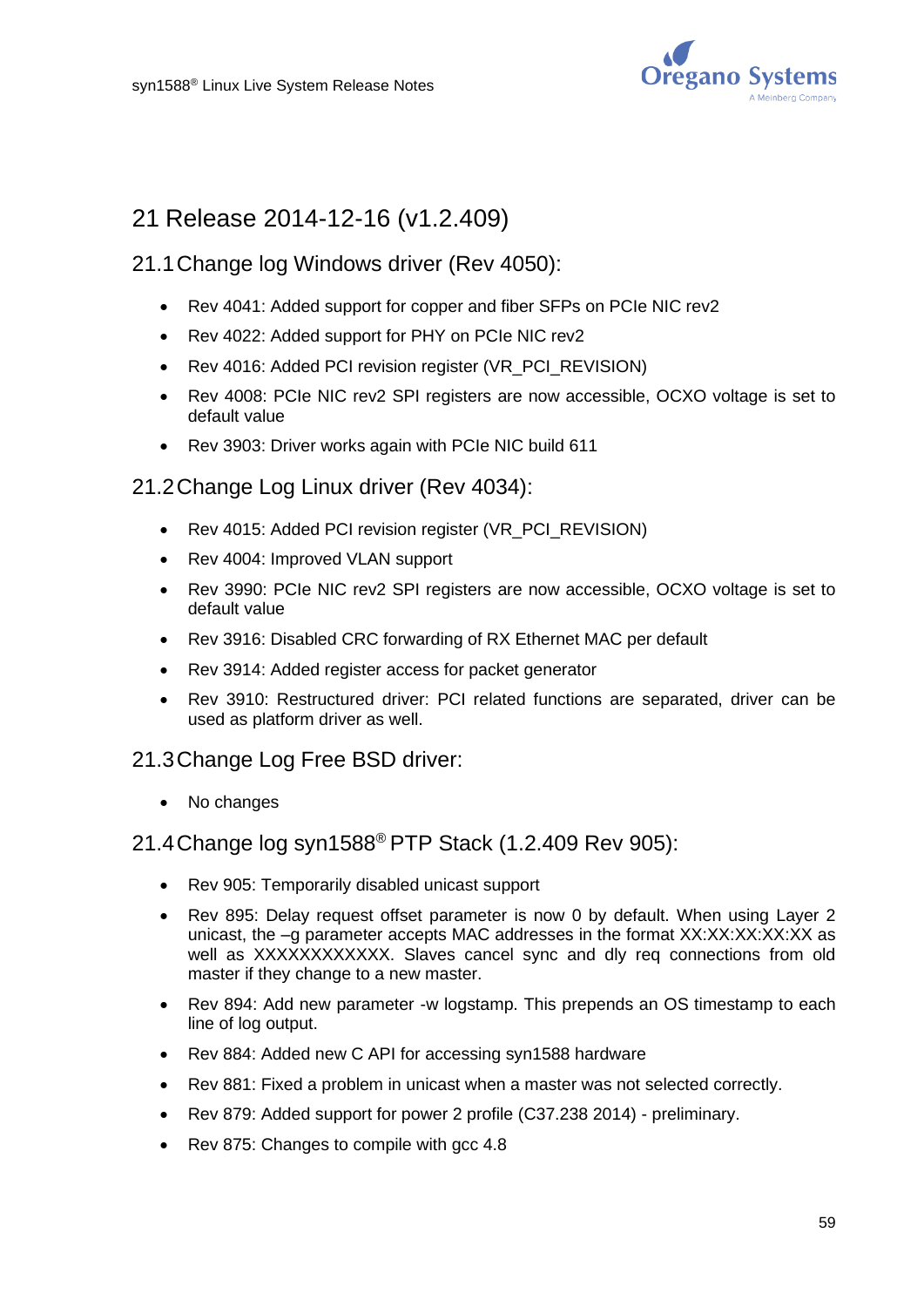

- Rev 870: Preliminary versions of SMPTE profile (ST-2059-2) and telecom profile 2 (G.8275.1) are now included in default version
- Rev 862: Added full support for packet generator
- Rev 859: Changes to shareMem API: Configuration through multiple applications is now supported. Update of message rates is now supported (Please read an shared memory api.pdf for more details)
- Rev 844: Fixed PTP statistics (causing a crash)
- Rev 819: Implemented unicast load balancing (available on request)
- Rev 818: Small changes to BMCA: Master is now correctly selected in unicast mode with more than one grantor, Master selection is faster now.
- Rev 816. Added support for second telecom profile (G.8275.1)
- 21.5Change log for ptpmmm (1.2.409 Rev 905):
	- No changes
- 21.6Change log for lSync (1.2.409 Rev 905):
	- No changes
- 21.7Change log for eSync (1.2.409 Rev 905):
	- Rev 872: New profile parameter to switch between telecom and default profile clock characteristics
	- Rev 864: Improved NMEA string handling
	- Rev 841: Added the possibility to configure eSync via configuration file
- 21.8Change log for syn1588 app (1.2.409 Rev 905):
	- Rev 903: Finished remote update support for PCIe NIC rev2
- 21.9Change log for syn1588® PCIe NIC (Build 739)
	- No changes
- 21.10Change log syn1588®VIP (HW 619; SW 1.2.394 Rev 874):
	- Rev 876: Improvements for detecting loss of the NMEA signal
	- Rev 873: Enabled fast locking by default
	- Rev 870: Fixed leap second jump
	- Rev 867: UTCOffset is now used for NMEA output (if UTC offset valid)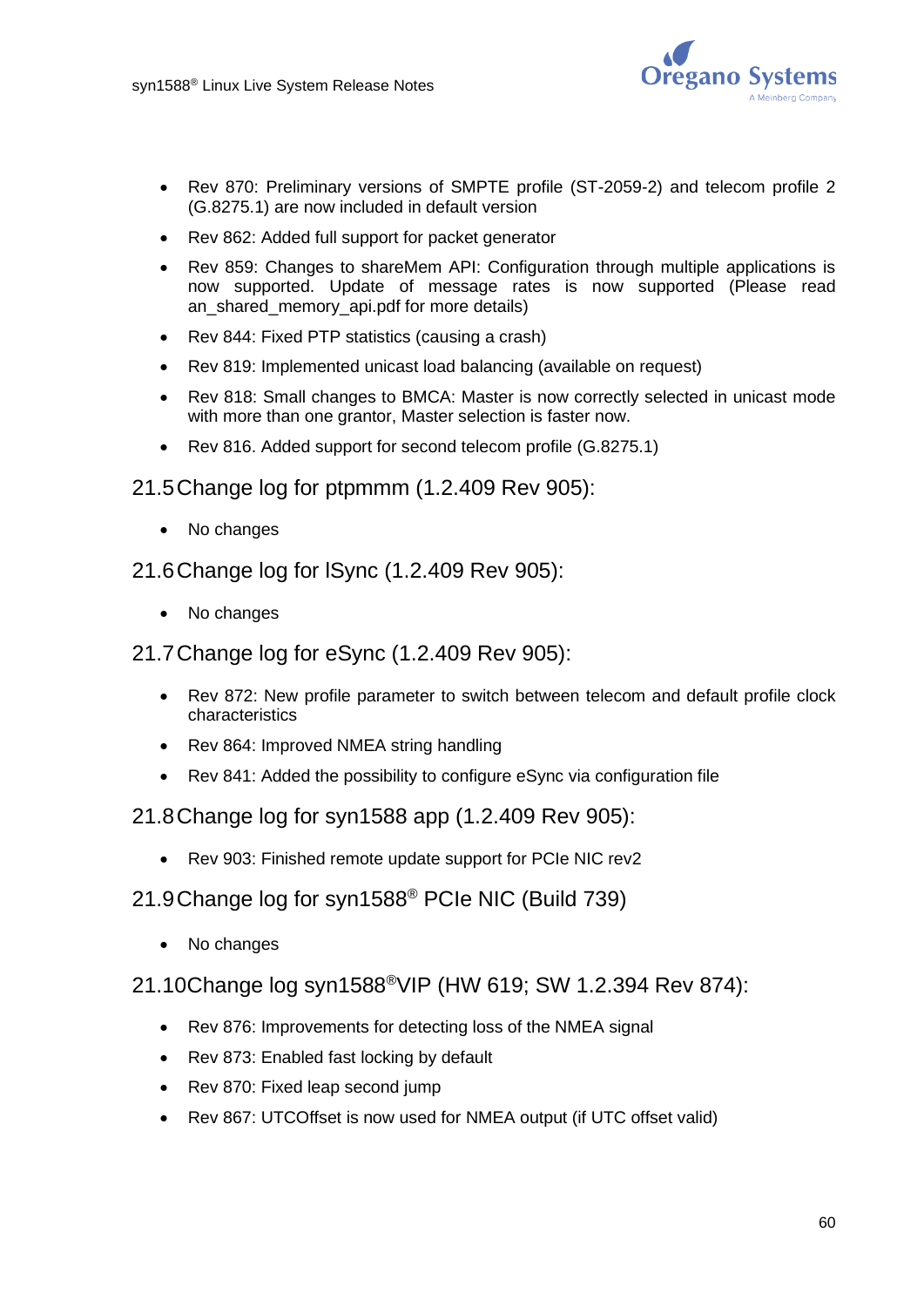

# 22 Release 2014-07-29 (v1.2.374)

### 22.1Change log Windows driver (Rev 3889):

- Rev 3889: Completed tests with PCIe NIC rev2
- Rev 3888: Restored support for VLAN. Fixed RX interrupt on multicore CPUs.
- Rev 3882: Added support for PCIe NIC rev2
- Rev 3871: Added default values for PHY delay. Added support for NTP mode (refer to application note an syn1588 ntp vs ptp timescale.pdf for details). Support for ultimate timestamper.
- Rev 3428: Added optional tool for tuning performance of syn1588® PCIe NIC (plxperf)

#### 22.2Change Log Linux driver (Rev 3887):

- Rev 3887: Fix reception of full size frames with VLAN tags. Increase allowed maximum frame size to 1522 bytes.
- Rev 3857: Removed build number dependency from linux driver
- Rev 3767: Added default values for PHY delay. Added support for NTP mode (refer to application note an\_syn1588\_ntp\_vs\_ptp\_timescale.pdf for details)
- Rev 3707: Added compatibility for PCIe NIC rev2
- Rev 3567: Added support for kernel 3.11
- Rev 3461: Added \*.deb and \*.rpm packages for linux driver

#### 22.3Change Log Free BSD driver:

• No changes

#### 22.4Change log syn1588® PTP Stack (1.2.374 Rev 813):

- Rev 808: Support for SMPTE PTP profile (preliminary)
- Rev 805: A PTP Stack in master mode automatically detects and applies a pending leap second jump
- Rev 803: ptpmmm supports management of local PTP Stack (ptp and ptpmmm running on the same PC)
- Rev 792: Fixed a bug where remote getReg, setReg did not work in Linux.
- Rev 787: Start time and stop time is now correctly displayed.
- Rev 780: Fixed a bug when a slave receives two-step sync messages from two different masters. Added Fast locking mechanism (state correction; can be disabled with cmd parameter –b 0). Introduced a new holdover mode.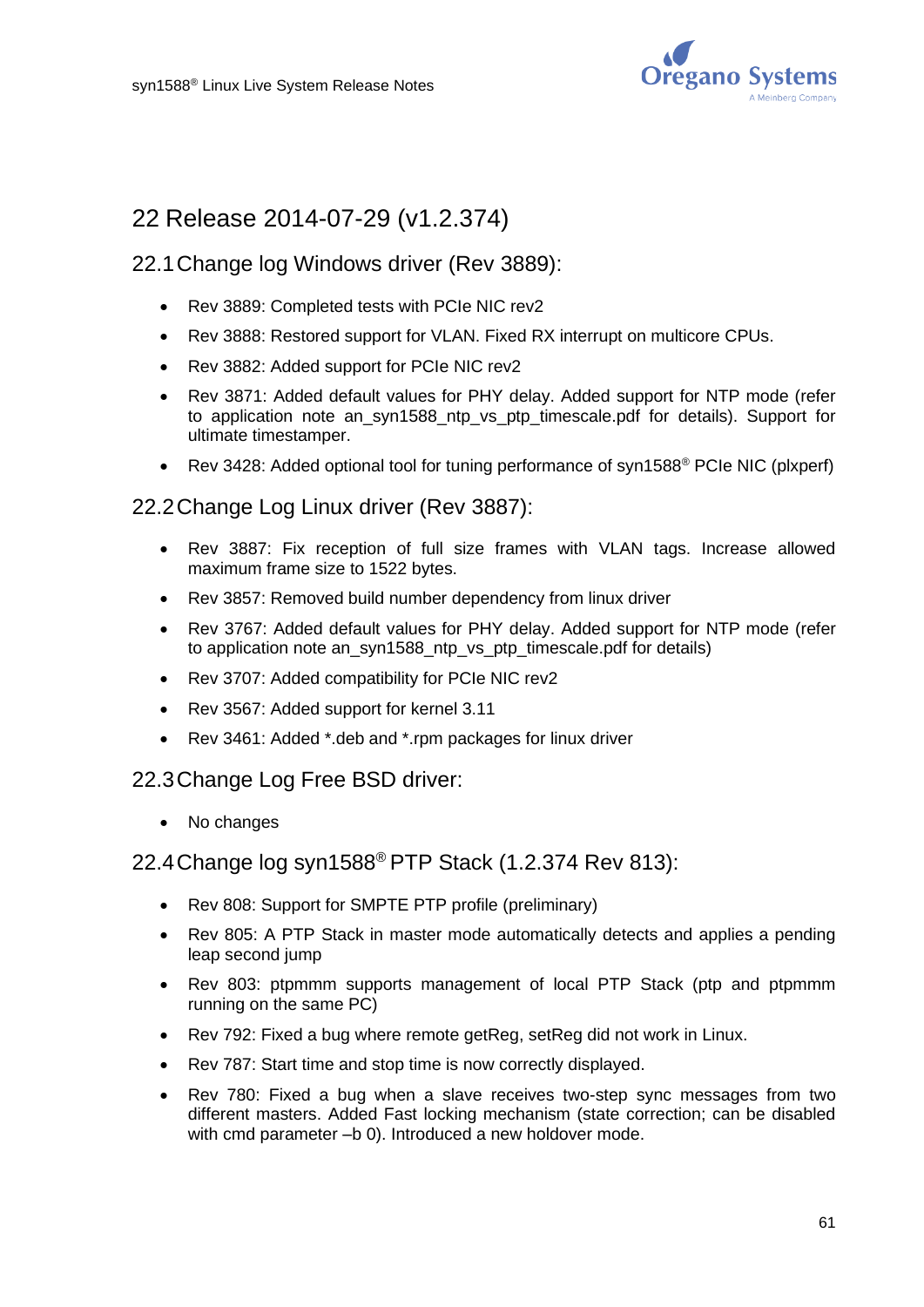

- Rev 767: New feature: one step layer 2 timestamping (programmable one step timestamper)
- Rev 765: reserved field in unicast messages is now set to zero. Requests with unknown messages types are now explicitly denied.
- Rev 763: Adjusted range of unicast duration (10…1000). Corrected behavior of requesting unicast connections.
- Rev 757: Unicast duration is now configurable via configuration file. Fixed an issue when the duration of unicast connections was not updated correctly.
- Rev 751: Added a fix to prevent processing a delay response if there was no timestamp for a delay request in unicast mode.
- Rev 749: Changed hybrid network mode behavior: if activated, delay requests are answered with unicast responses if unicast flag was set in request. Otherwise in multicast mode. Unicast flag is not correctly set.
- Rev 748: Fixed an issue where PTP Stack crashed if there was no hardware support present.
- Rev 745: Added a spike filter to improve synchronization performance by eliminating one-time outliers. One step mode and P2P delay mechanism is now forbidden.
- Rev 742: Fixed an issue where the passive state was left too early (if there was no Announce message from the passive requestor within one sync period).

#### 22.5Change log for ptpmmm (1.2. 374 Rev 813):

• Rev 803: : ptpmmm supports management of local PTP Stack (ptp and ptpmmm running on the same PC)

22.6Change log for lSync (1.2. 374 Rev 813):

• Rev 831: Fixed an issue where ISvnc could crash

#### 22.7Change log for eSync (1.2. 374 Rev 813):

- Rev 780: Improved NMEA string handling
- Rev 764: Fixed an issue when esync was not correctly terminated (on sigkill) when using the polling mechanism.

22.8Change log for syn1588 app (1.2. 374 Rev 813):

• Rev 797: Remote update supports new lot of syn1588<sup>®</sup> PCIe NICs

### 22.9Change log for syn1588® PCIe NIC (Build 705)

• Added programmable 1-step timestamper now allowing also 1-step timestamping of layer2 packets.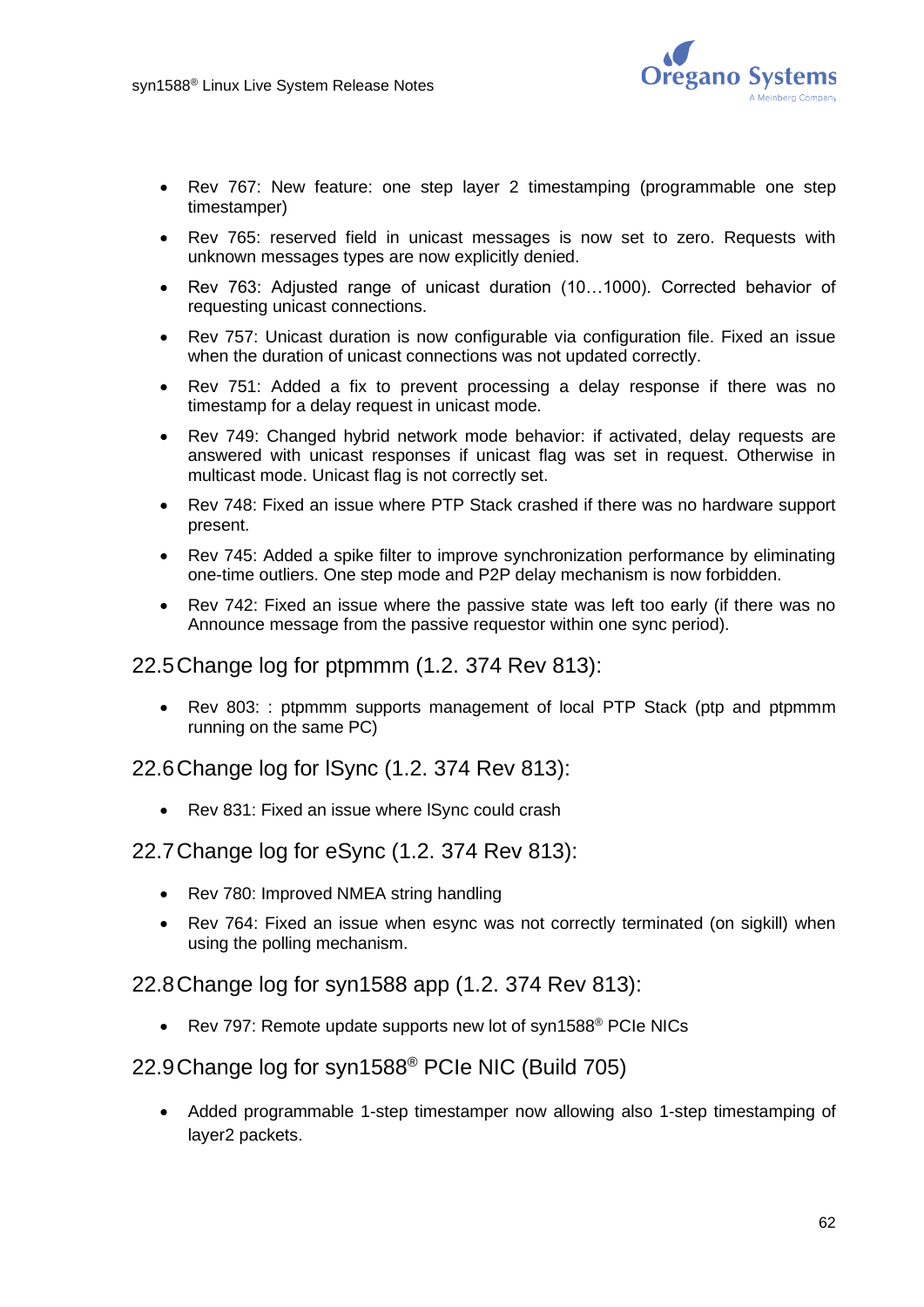

- Improve TXBD busy flag handling
- Improved handling of late collisions in half duplex mode
- Add SET and INITIAL function for PERIOD outputs.
- Added NTP mode.

### 22.10Change log syn1588®VIP (HW 605; SW 1.2.368 Rev 794):

- Rev 794: It is now possible to select the start level of the period signal if it is triggered by TRIGGER1.
- Rev 780: Fixed a bug when a slave receives two-step sync messages from two different masters. Added Fast locking mechanism (state correction; can be disabled by setting boundary parameter to 0). Introduced a new holdover mode. Ported spike filter to VIP.
- Rev 774: Small changes to external synchronization mechanism
- Rev 767: New feature: one step layer 2 timestamping (programmable one step timestamper)
- Rev 766: Added support for VIP to adjust clock class, accuracy, and certain flags according to 1 PPS input and NMEA input. Small changes to syn1588® VIPer.
- Rev 765: reserved field in unicast messages is now set to zero. Requests with unknown messages types are now explicitly denied.
- Rev 763: Adjusted range of unicast duration (10…1000). Corrected behavior of requesting unicast connections.
- Rev 758: Added IPv6 and VLAN support for syn1588<sup>®</sup> VIPer
- Rev 757: Added software support for syn1588® VIPer (syn1588® VIP packet generator version, available on request). Unicast duration is now configurable via configuration file. Fixed an issue when the duration of unicast connections was not updated correctly.
- Rev 751: Added a fix to prevent processing a delay response if there was no timestamp for a delay request in unicast mode.
- Rev 749: Changed hybrid network mode behavior: if activated, delay requests are answered with unicast responses if unicast flag was set in request. Otherwise in multicast mode. Unicast flag is not correctly set.
- Rev 745: One step mode and P2P delay mechanism is now forbidden.
- Rev 742: Fixed an issue where the passive state was left too early (if there was no Announce message from the passive requestor within one sync period).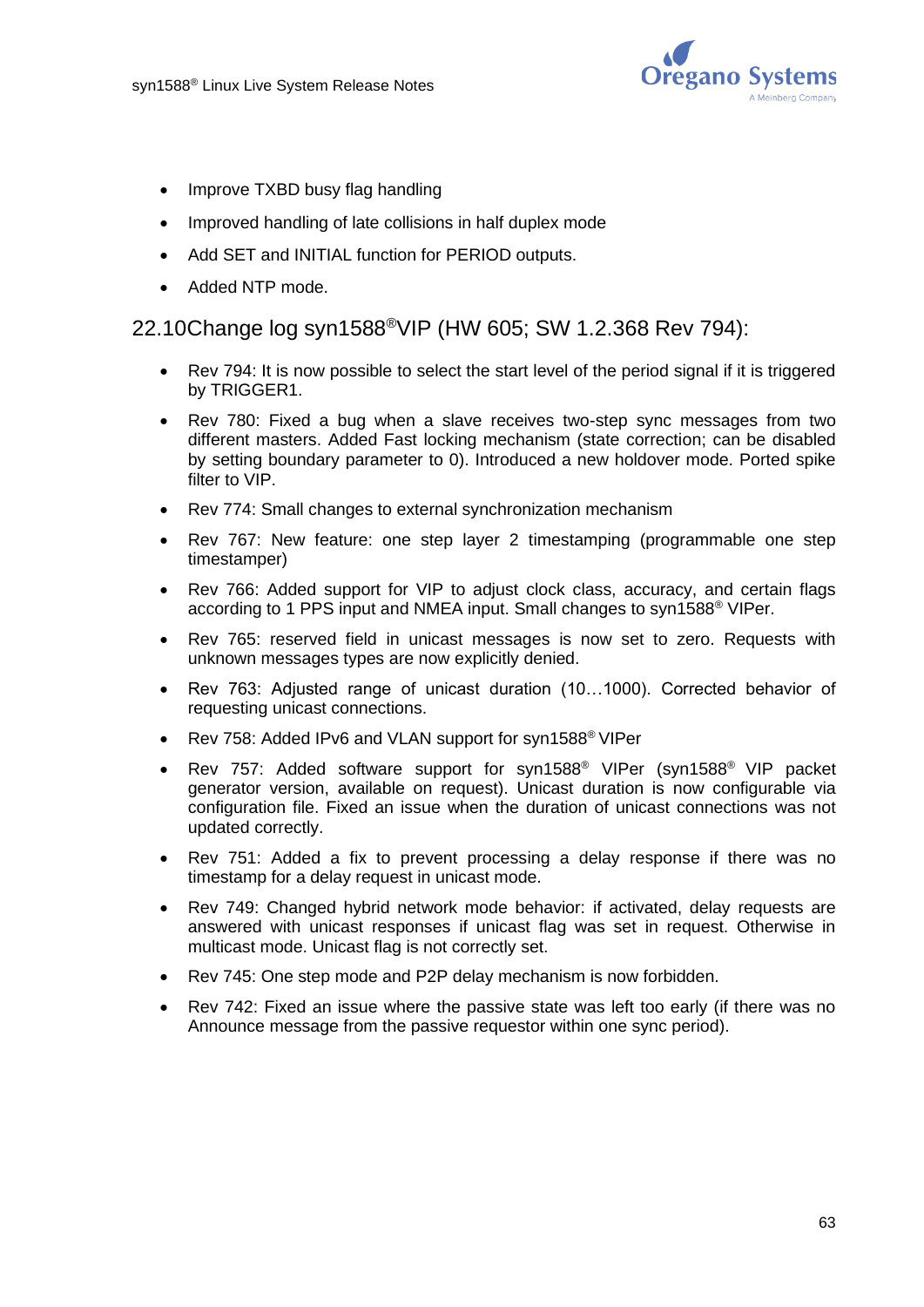

# 23 Release 2013-12-10 (v1.2.300)

### 23.1Change log Windows driver (Rev 3403):

- Rev 3403: Added virtual registers for VR\_ETH\_RX and VR\_ETH\_TX
- Rev 3351: Renewed Digi-Cert-Certificate
- Rev 3335: Removed htonl-Bug in swfifo and ioctrl which resulted in bigger offset-jitter
- Rev 3322: Code cleanup and improvements for software fifos. Restored Windows XP support
- Rev 3273: Support for virtual registers. Debug code clean up. Support for software fifos for timestamping with syn1588<sup>®</sup> PCIe NIC build ID > 625
- Rev 3265: Support for syn1588<sup>®</sup> PCIe NIC with build ID > 625

### 23.2Change Log Linux driver (Rev 3400):

- Rev 3400: Added virtual registers for error counters
- Rev 3306: fix kernel crash related to fake fifo spinlock
- Rev 3291: Added support for ultimate timestamper. SO\_TIMESTAMPING support is deactivated if ultimate timestamper is found. Sub ns data is pushed into the SW FIFO.
- Introduced virtual limit for fake fifo.
- Rev 3287: Changed byte order in fake fifo. Timestamp byte order is now the same with and without fake fifo.
- Rev 3272: Driver is now compatible with kernel 3.8.0
- Rev 3252: Eliminated all compilation warnings. Fake fifo is now enabled per default.
- Rev 3227: Add support for syn1588 PCIe NIC with bitstream version 632 and above when using a Linux Kernel without SO\_TIMESTAMPING capability.
- Rev 3211: Added SO\_TIMESTAMPING support for kernel 2.6.30 to 2.6.36

#### 23.3Change Log Free BSD driver:

No changes

# 23.4Change log syn1588® PTP Stack (1.2.300 Rev 739):

- Rev 730: Added transparent clock functionality to the syn1588<sup>®</sup> PTP Stack
- Rev 725: Fixed an issue in the configuration when using boundary clock mode
- Rev 721: All unicast connections are now canceled before shutdown. Timestamper is now deactivated at shutdown.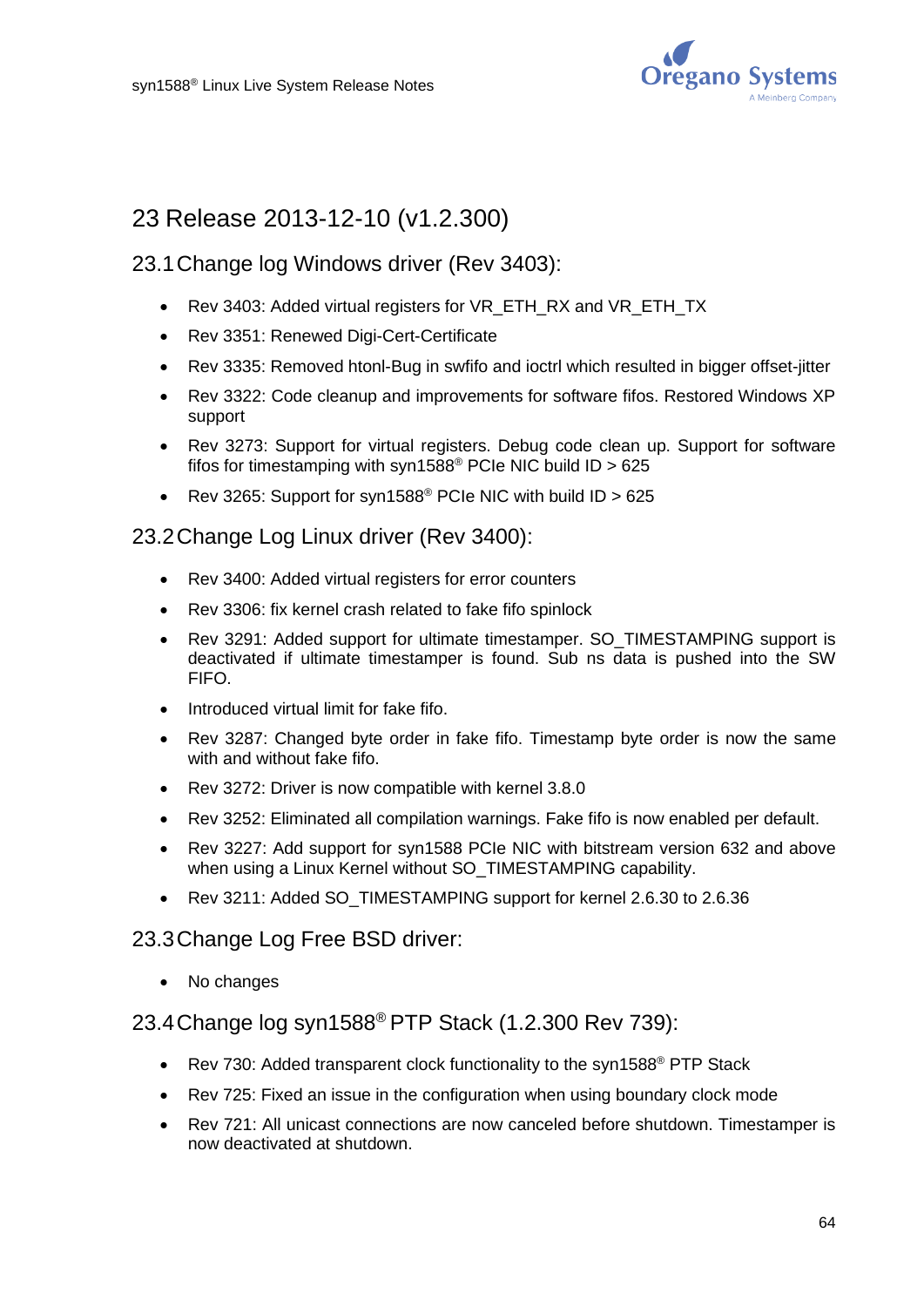

- Rev 715: Corrected Power Profile TLVs order. Power profile can be now used without VLAN (ptp -power -I disabled). In slave mode alternate time offsets are now correctly applied.
- Fixed an issue when simultaneous configuration via ptp management and shared memory lead to unexpected behavior.
- Rev 709: Unicast mode, master state: Sequence IDs of Sync and Announce messages increases now always be one, no matter what interval a slave requested. Fixed an issue when the master's delay request interval was applied in unicast mode.
- Rev 708: Offset is now displayed with 2 decimal places.
- Rev 701: Support for Ultimate TS version. Sub nanosecond support in the PTP lib.
- Rev 688: corrected behaviour of option -z. now a value of 0 in the commandline doesn't result in disabling the statistics output.
- Rev 682: New config file parameter: card\_index. Enables selection of desired PHC device. Improved SO\_TIMESTAMPING mechanism. Eliminated an issue where a Delay Response was processed even if there was no valid Delay Request timestamp.
- Rev 678: Improved SO\_TIMESTAMPING mechanism for layer 2 mode (fake fifo)
- Rev 671: Dedicated sockets for multicast and unicast communication to ensure that the correct interface address is used (if there are multiple addresses for a single interface). New config file parameter: ipv6\_multicast\_scope
- Rev 670: Refactoring of internal Timer mechanism to improve timeout processing
- Rev 666: Restored behavior of '-w' parameter
- Rev 662: Make PHC library excludable to build for Linux Kernels before version 3.0.
- Rev 661:
	- o Changed middle part of clock id to 0xFFFE
	- o Added new parameters to command line: priority2 (-O), ptp\_timescale (-n)
	- o Added new parameters to config file: multicast\_ttl, unicast\_ttl
- Rev 659: Isolated class Syn1588 as public API to the syn1588 hardware.
- Rev 657: Added support for Linux PTP Hardware Clock Interface
- Rev 640: Compatibility improvements for SO\_TIMESTAMPING feature.
- Rev 637: Randomize initial sequence id of PeerDelayRequest
- Rev 636: Increase entropy of delay randomization function of PTP\_Timer

#### 23.5Change log for ptpmmm (1.2.300 Rev 739):

- No changes
- 23.6Change log for lSync (1.2.300 Rev 739):
	- No changes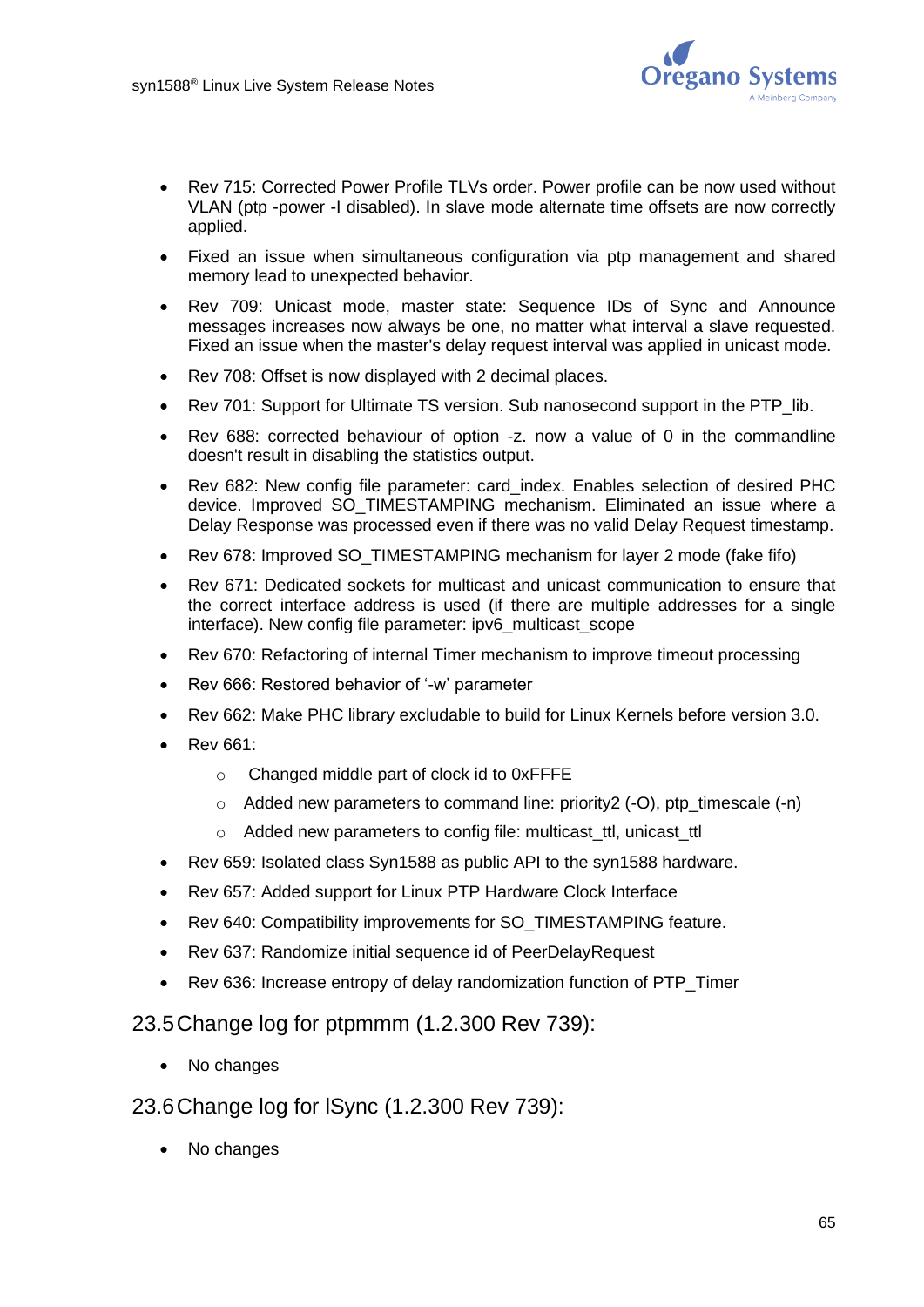

23.7Change log for eSync (1.2.300 Rev 739):

- Rev 732: eSync can now be used to configure the syn1588® PTP Stack according to the current sync quality. PTP properties like clock class or clock accuracy are updated if the –s command line option is set.
- Rev 704: latency can now have negative values as well

#### 23.8Change log for syn1588 app (1.2.300 Rev 739):

- Rev 715: new 'irigb' command to enable IRIG-B output
- Rev 640: Reintroduced the ">" command prompt for the syn1588 tool.

#### 23.9Change log syn1588®VIP (HW 559; SW 1.2.275 Rev 662):

- Rev 697: MAC packet counters are now accessible with ptpmmm using virtual register addresses from NIC. Moved VIP default IP address to 10.0.x.x range (10.0.1.17 instead of 192.168.103.17)
- Rev 689: Again small changes to 8051 TX TS polling mechanism
- Rev 686: Improved TX mechanism for new MAC timestamper
- Rev 660: Add support for the MAC timestamper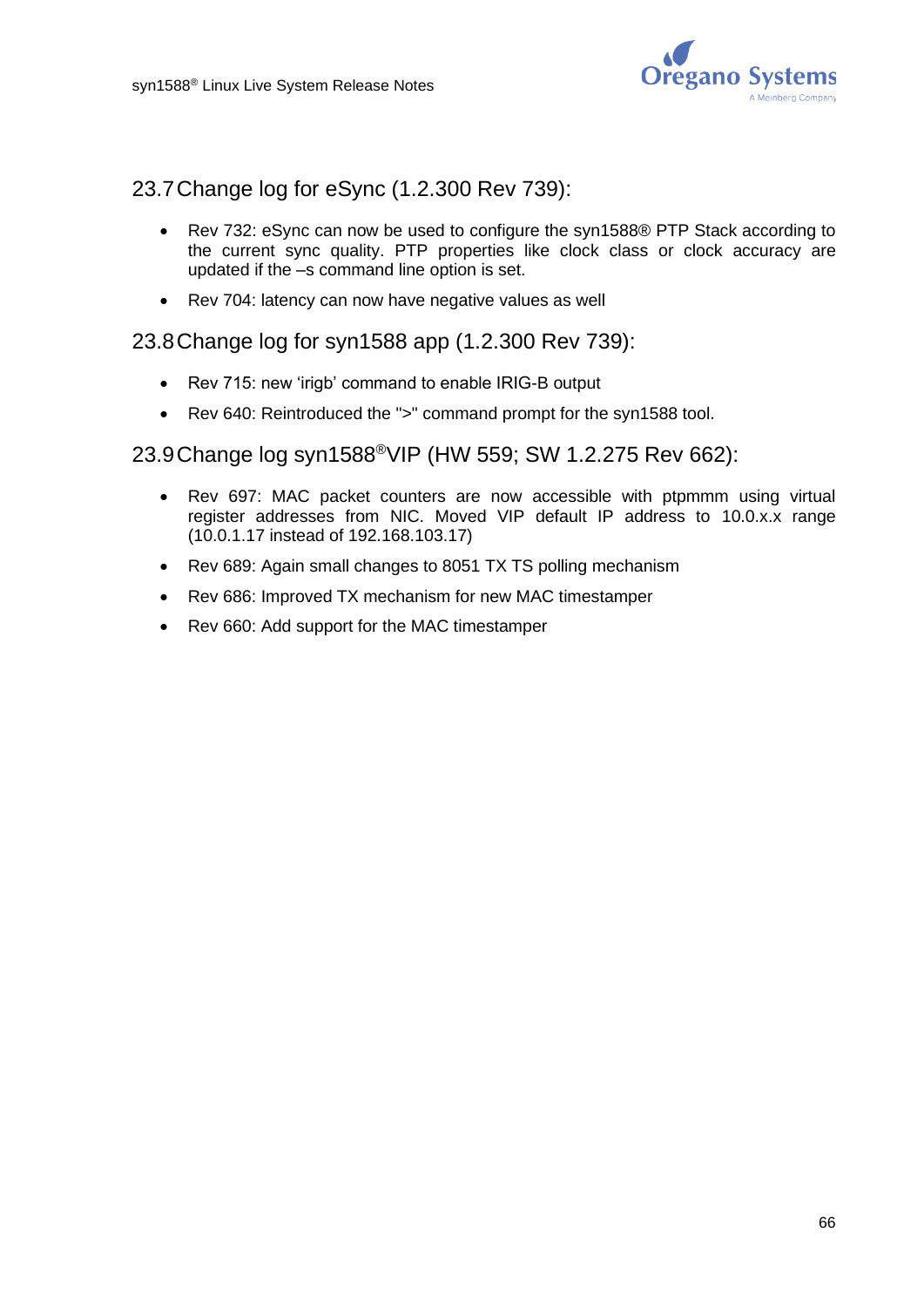

# 24 Release 2013-05-28 (v1.2.265)

## 24.1Change log Windows driver (Rev 3198, 2013-05-22):

- Rev 3198: Moved addresses of lSync specific registers
- 24.2Change Log Linux driver (Rev 3209):
	- Rev 3209: Improved SO\_TIMESTAMPING capabilities
	- Rev 3198: Moved addresses of lSync specific registers

### 24.3Change Log Free BSD driver:

• No changes

24.4Change log syn1588® PTP Stack (1.2.265 Rev 635):

- Rev 635: Changed number of maximum unicast connections to 500 (it still depends on the individual message rates if this number can be reached)
- Rev 634: In one step mode TX timestamps will not be retrieved in master mode
- Rev 630: Native support for Linux SO\_TIMESTAMPING interface for retrieving timestamps (hardware and software) in IPv6 and IPv4 mode.
- Rev 630: Supported for syn1588® PCIe NIC HW build > 625.

24.5Change log for ptpmmm (1.2.265 Rev 635):

• Rev 633: Added support for latest features of syn1588<sup>®</sup> VIP (IPv6, VLAN)

24.6Change log for lSync (1.2.265 Rev 635):

• Rev 629: Moved addresses of lSync specific registers

24.7Change log for eSync (1.2.265 Rev 635):

• No changes

24.8Change log syn1588®VIP (HW 559; SW 1.2.263 Rev 633):

- HW 559, SW 633: Added IPv6 support, updated whole network Stack
- HW 559, SW 633: Added VLAN support
- HW 559, SW 633: Improved P2P delay mechanism support for IPv4 and IPv6
- HW 559, SW 633: (limited) IGMP support for IPv4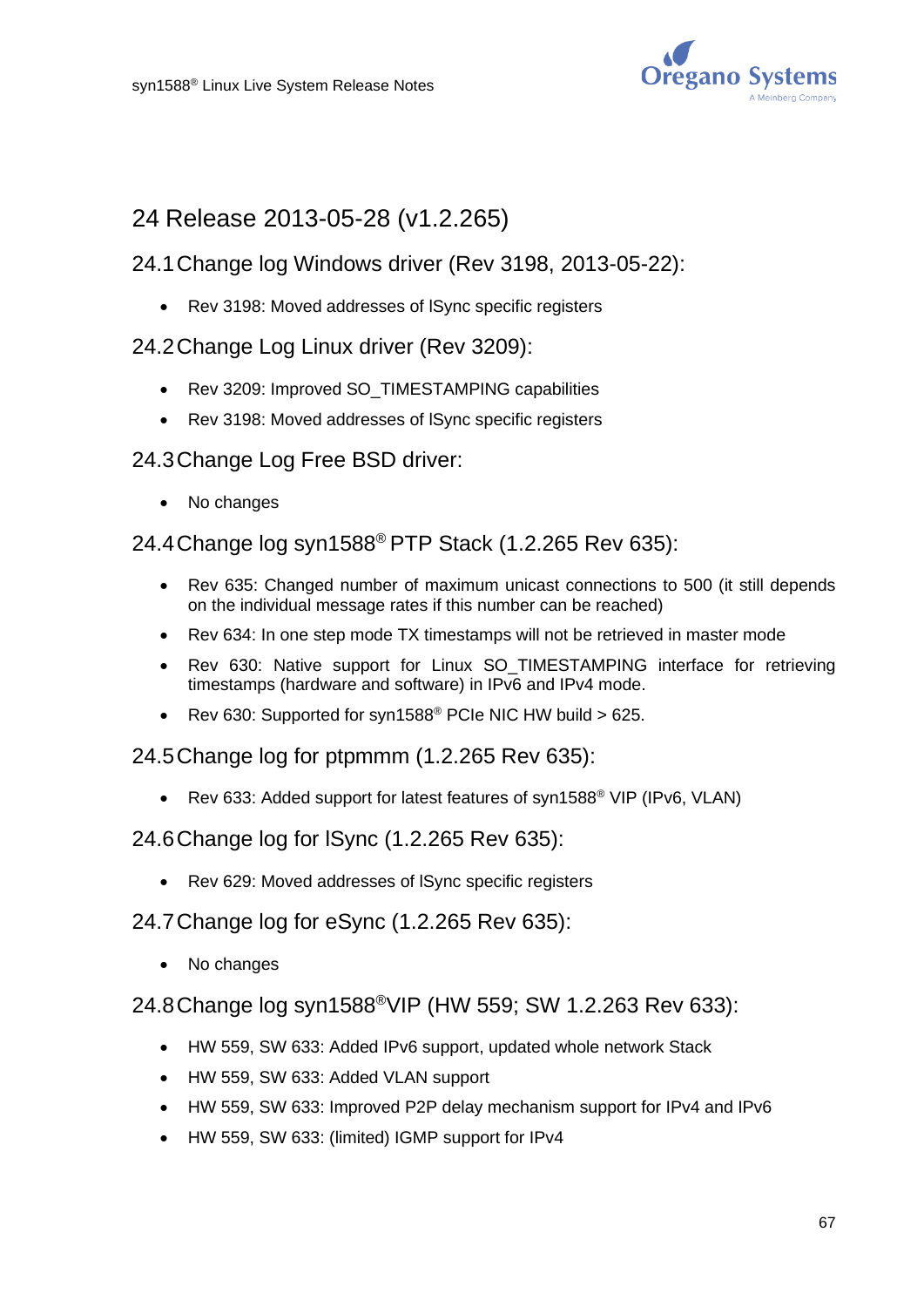

• HW 559, SW 633: (limited) MLD support for IPv6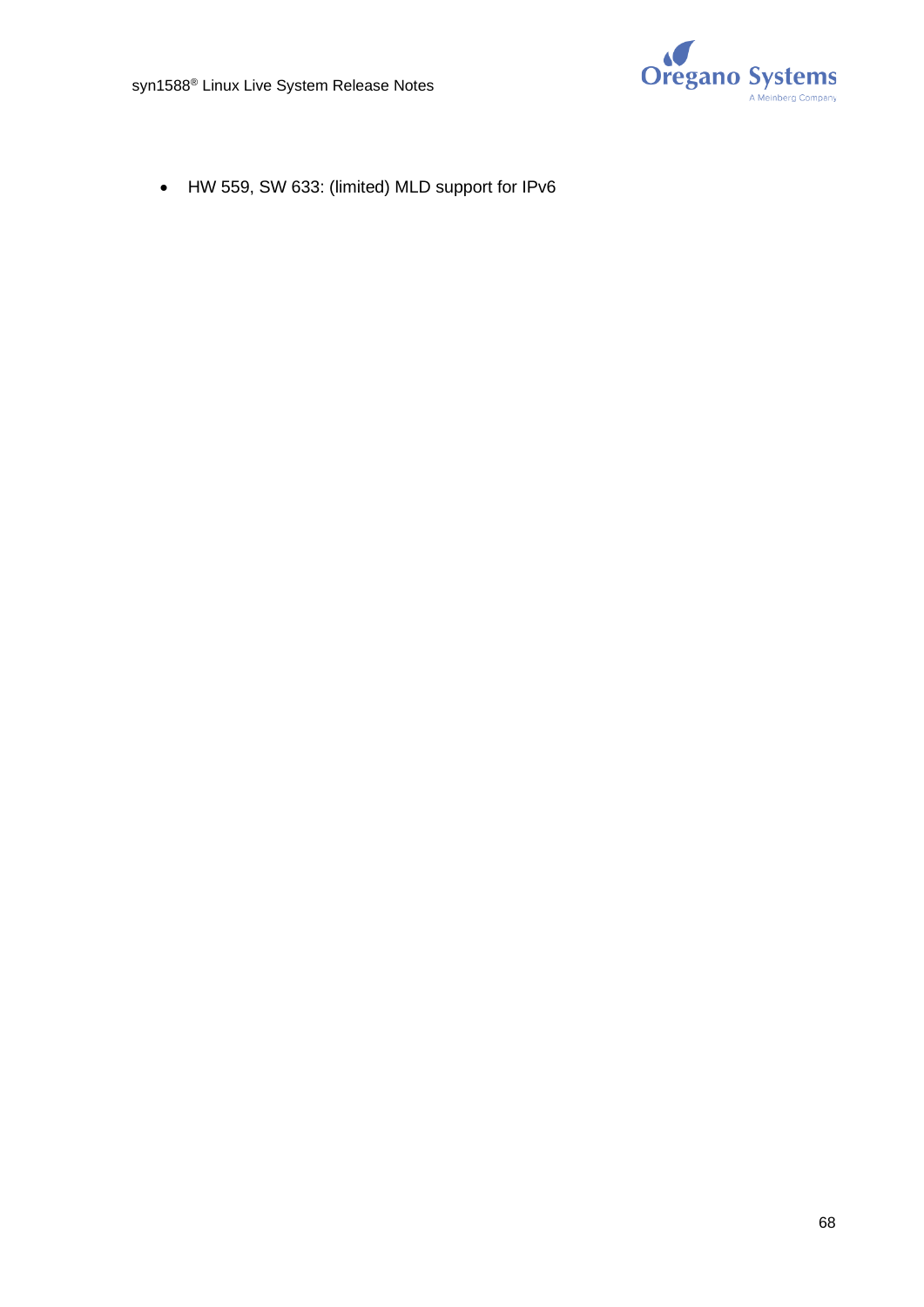

# 25 Release 2013-05-16 (v1.2.253)

## 25.1Change log Windows driver (Rev 3159, 2013-04-03):

- Added "Fixed Speed Selection"-Feature. Link speed(s) are advertised on the interface
- Streamlined RX packet handling to fix VLAN/nonVLAN memory issues
- Improved 802.1Q support: VLAN 0 is usable, QoS-Bits are configurable

### 25.2Change Log Linux driver (Rev 3176):

- Limited support for SO\_TIMESTAMPING interface
- Support for syn1588<sup>®</sup> NIC build  $> 625$
- Code cleanup to remove some compiler warnings when compiling the driver with new versions of GCC
- Linux Driver compiles and works with kernel 3.7.9 now. (Fedora 18)
- Fixed bug when PDelay processing only works after "ifconfig ethX promisc" or "ifconfig ethX allmulti"
- Changed driver version syntax
- Added VLAN ID 0 support to Linux driver
- Performance improvements
- 25.3Change Log Free BSD driver:

No changes

### 25.4Change log syn1588® Apps:

• All Apps have a new welcome banner containing more information about hardware, versions, etc.

#### 25.5Change log syn1588® PTP Stack (1.2.253 Rev 628):

- VLAN ID 0 is now supported
- DSF field in the IPv4 header can now be configured in Linux via config file
- System time & date is now shown when the PTP stack is started.
- UTC offset is now configurable via command line (-U) in the PTP Stack. When configured -> currUTCOffsValid is true as well. Can both also be configured via config file (utc\_offset, utc\_offset\_valid).
- Changed main logging output of PTP Stack. TsM is now T1 and so on. Delay Request Timestamps + correction field are now logged as well (log level 3).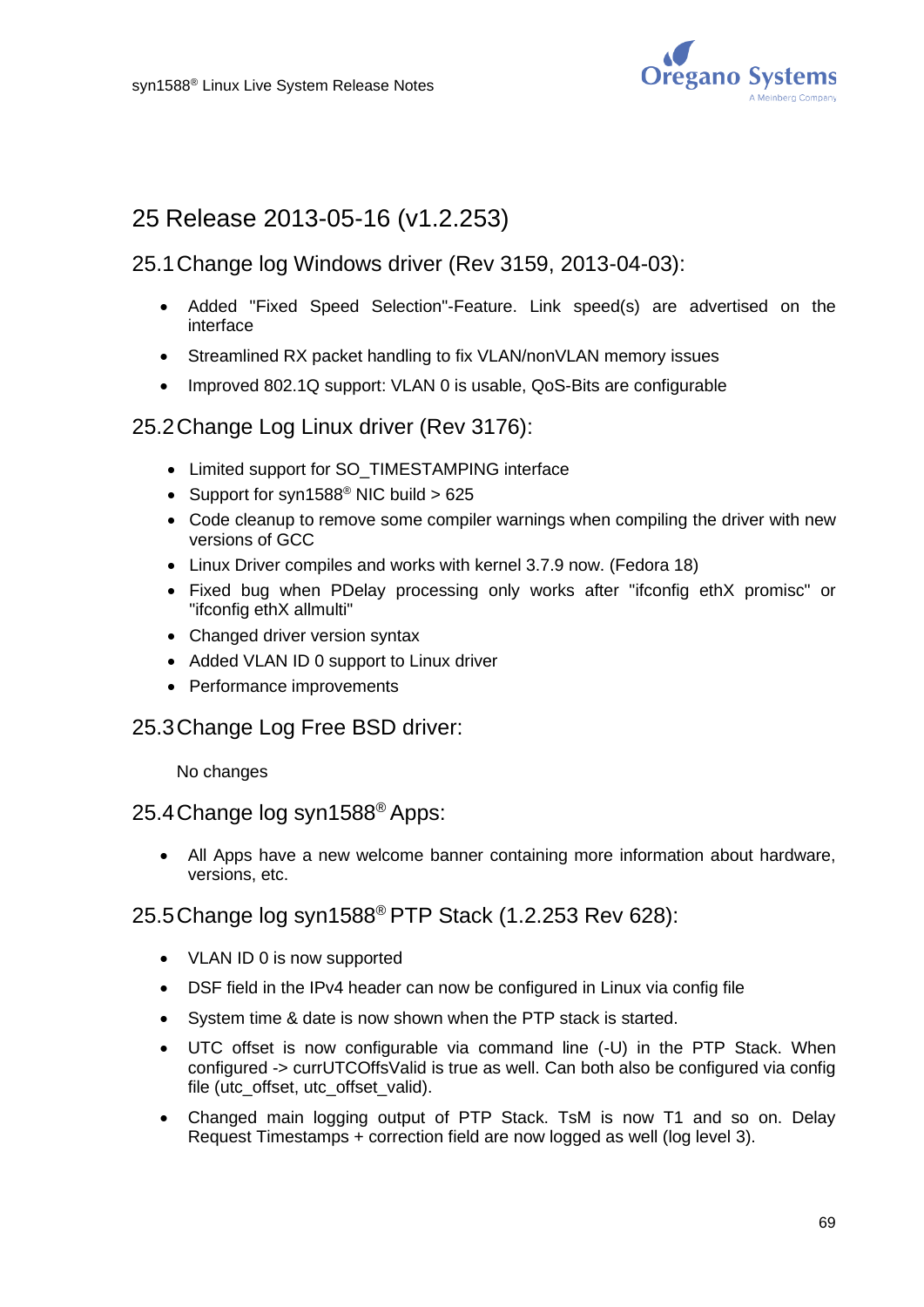

- Added config file feature. PTP Stack can now be configured by using a configuration file.
- Delay Responses are now only sent in E2E mode (answer to Delay Request).
- PDelay Responses are now only sent in P2P mode (answer to Pdelay Request).
- HQ oscillator is now detected automatically
- Added Hybrid network mode. If enabled, Dly Requests, Dly Responses and Management messages are now sent as unicast messages.
- Software only mode can now be used with syn1588 cards
- Introduced Shared Memory API to allow local monitoring and configuring of the PTP **Stack**
- Added V1 HW compatibility mode.
- Added dedicated profile support. PTP Stack can now be started with preconfigured parameters for Default Profile (E2E and P2P) and Power Profile.
- Added power profile capabilities (alternate time offset TLVs and power profile TLVs): Linux only because of Layer2 requirement.
- Announce Interval is now applied from master if port state is slave
- Sync Interval is applied from master if port is salve and multicast mode
- Unicast grants are now transmitted to the requesting port using the correct PortId (instead of "multicast" PortId)
- IPv6 support for the PTP Stack. Use -i with an IPv6 address to enable it (no Win XP support). If you require Windows XP compatible binaries, please contact Oregano Systems.
- Fixed an issue when delay requests are not always answered in Unicast mode.
- Introduced two new command lline parameters: '-x timeSrc' to configure the time source and '-M value' to enable/disable Mangement support.
- A timestamp is now inserted into the timestamp field of sync (two step only), dly req and pdlyreq messages.
- Added output of missing syncs/follow-ups/dly resp. Added an additional output to log dly requests (master only).
- Improved FIFO error logging
- PTP Stack is now running as high priority task by default

#### 25.6Change log for ptpmmm (1.2.253 Rev 628):

- Fixed a bug when ptpmmm sometimes returns "Command not found: p"
- Added the -v loglevel parameter for ptpmmm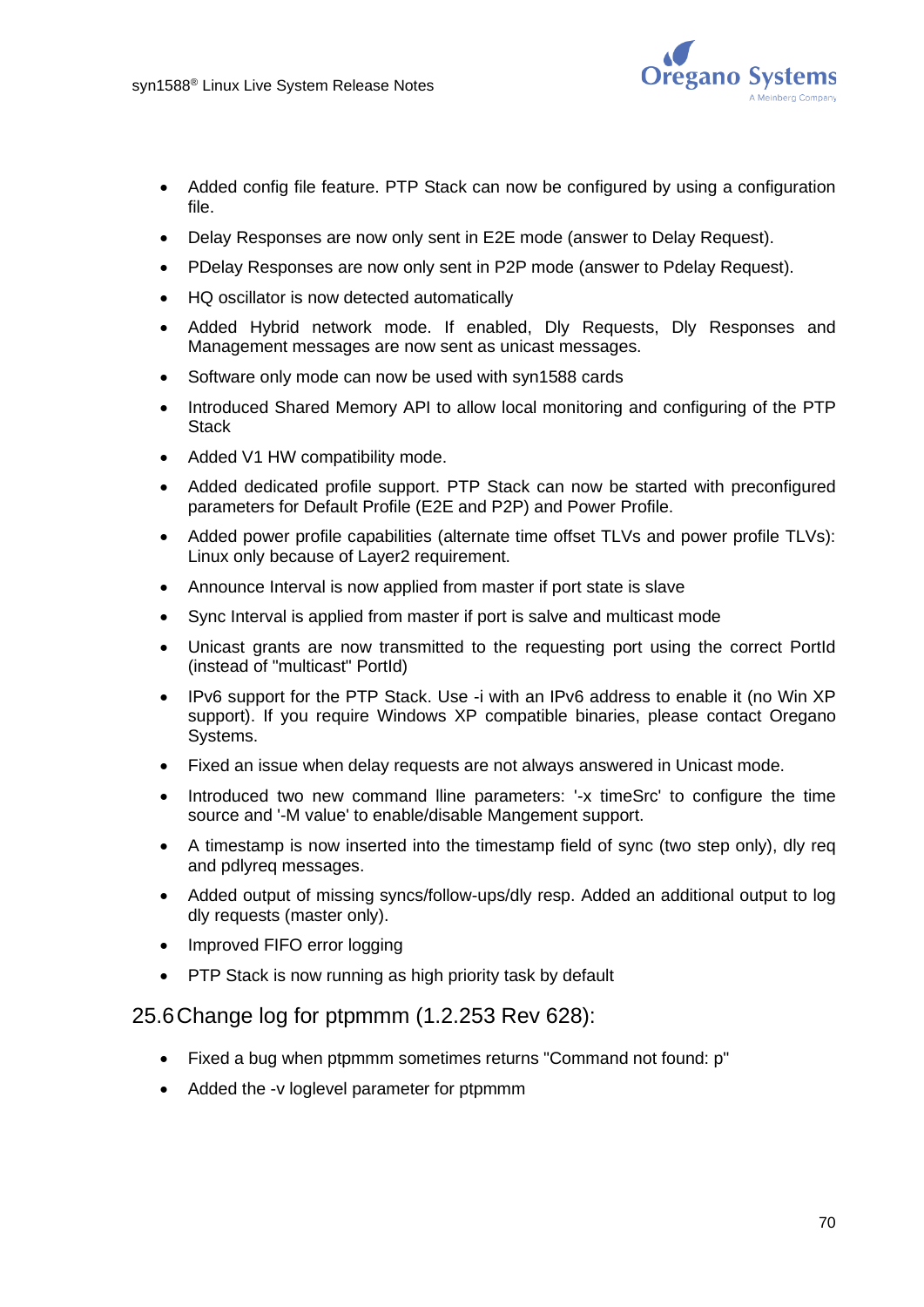

### 25.7Change log for lSync (1.2.253 Rev 628):

• lSync applies UTC offset from PTP only when currUTCOffsValid == true.

### 25.8Change log for eSync (1.2.253 Rev 628):

- Added -b commandline parameter which can be used to set the baud rate of the serial interface (default is 38400, supported are 115200, 57600, 38400, 19200, 9600, 4800)
- eSync -o parameter: serial interface is not opened if enabled.
- Added a new polling mechanism for eSync. Can be used without interrupts. Use '-P' to activate it.
- Added a new parameter (-o) to eSync to use only a PPS signal for synchronization.

### 25.9Change log syn1588 ®VIP (HW 551; SW 1.2.238 Rev 585):

- Added two new remotely configurable parameters for 8051: SyncInOffset and baud rate. SyncInOffset allows the configuration of a offset for the NMEA input time. Baud rate is now configurable.
- Improved duration of the remote update process
- New configuration option: if enableSyncOut is disabled, PPS only is used for synchronizing.
- Corrected NMEA output string.
- Added configuration possibility of the DSF (QOS) field
- Added bank switching: Now up to 128 kbyte ROM. All PTP features are now available on the VIP feature as well. Can be configured via ptpmmm or ptpmmm\_gui
- Input delay of event input is now compensated.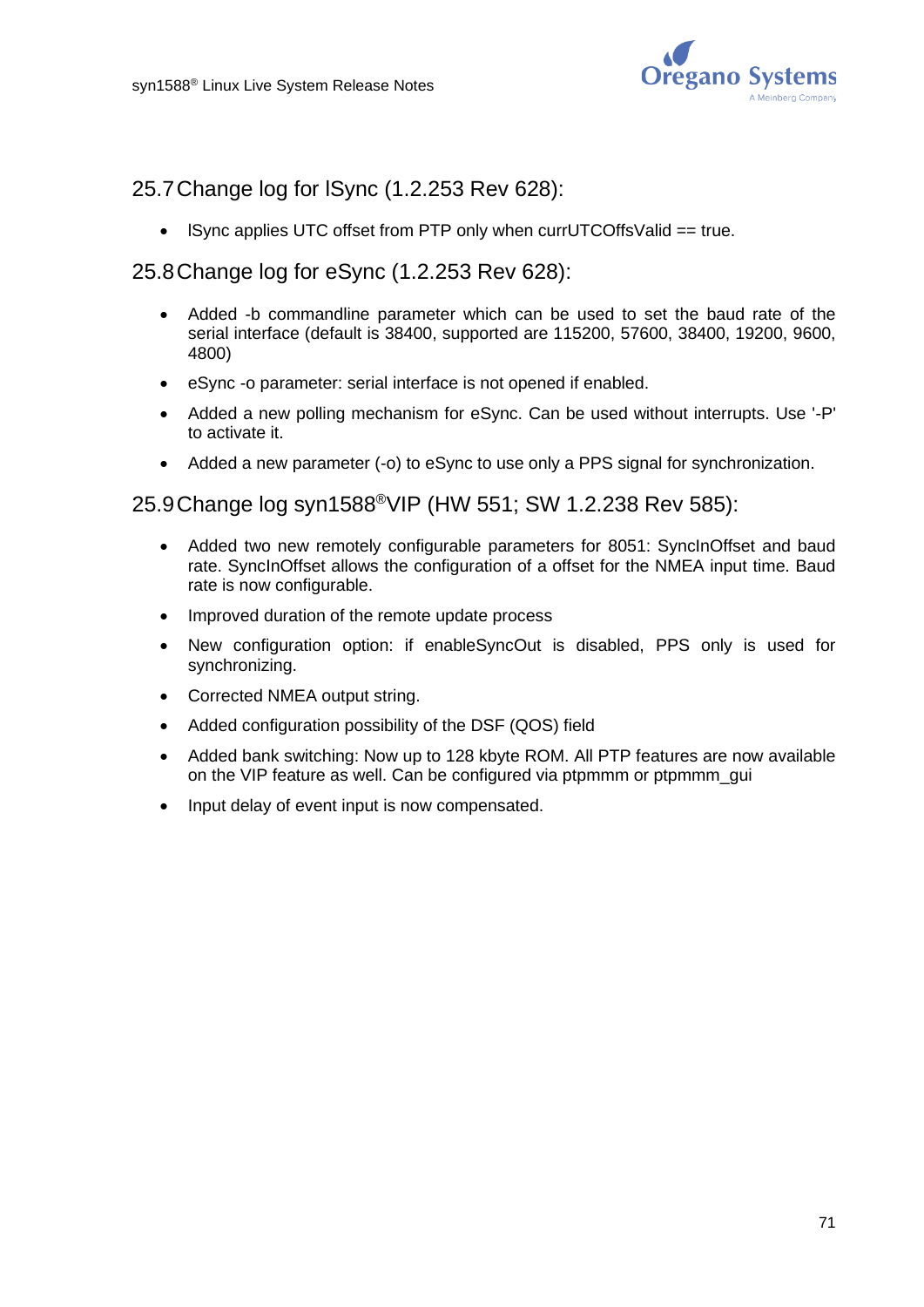

# 26 Release 2012-07-12

### 26.1Change log Windows driver:

- Fixed automatic insertion of current date into syn1588.inf file.
- Removed IA64 section from inf file since the IA64 platform is not supported
- Added support for high precision lSync
- Fixed bug: Driver crashes on call to "registerEvent" for every card except card 0

#### 26.2Change Log Linux driver:

- Fixed VLAN support
- Enhanced supported Linux kernel versions. Driver now works up to kernel version 3.1.10
- Added support for high precision lSync
- Enhanced support for virtual registers

#### 26.3Change Log Free BSD driver:

No changes

## 26.4Change log syn1588® PTP Stack:

- Default UTC offset is now 35 seconds
- Linux: ptp works now correctly with VLAN interfaces
- If there is now hardware support found, the syn1588<sup>®</sup> PTP Stack now requires an additional argument (-w swmode) to run in software only mode)
- Added error processing and system report (command line parameter -Y)
- Windows: Added functionality to insert current build/version number and icon into .exe file
- Fixed an issue in StateChangeEventHandler when switching between multiple masters.
- Introduced new command line parameter '-T' for announce reception timeout (default 3).
- Announce Interval can be now in the range from -4 to 4 (previously 0 to 4)
- Improved Unicast negotiation mechanism
- Changed TTL field for Unicast messages to 64
- '-i' is now a required parameter
- Management messages are now padded correctly
- Added new algorithm for initializing rate
- Corrected a small BMCA issue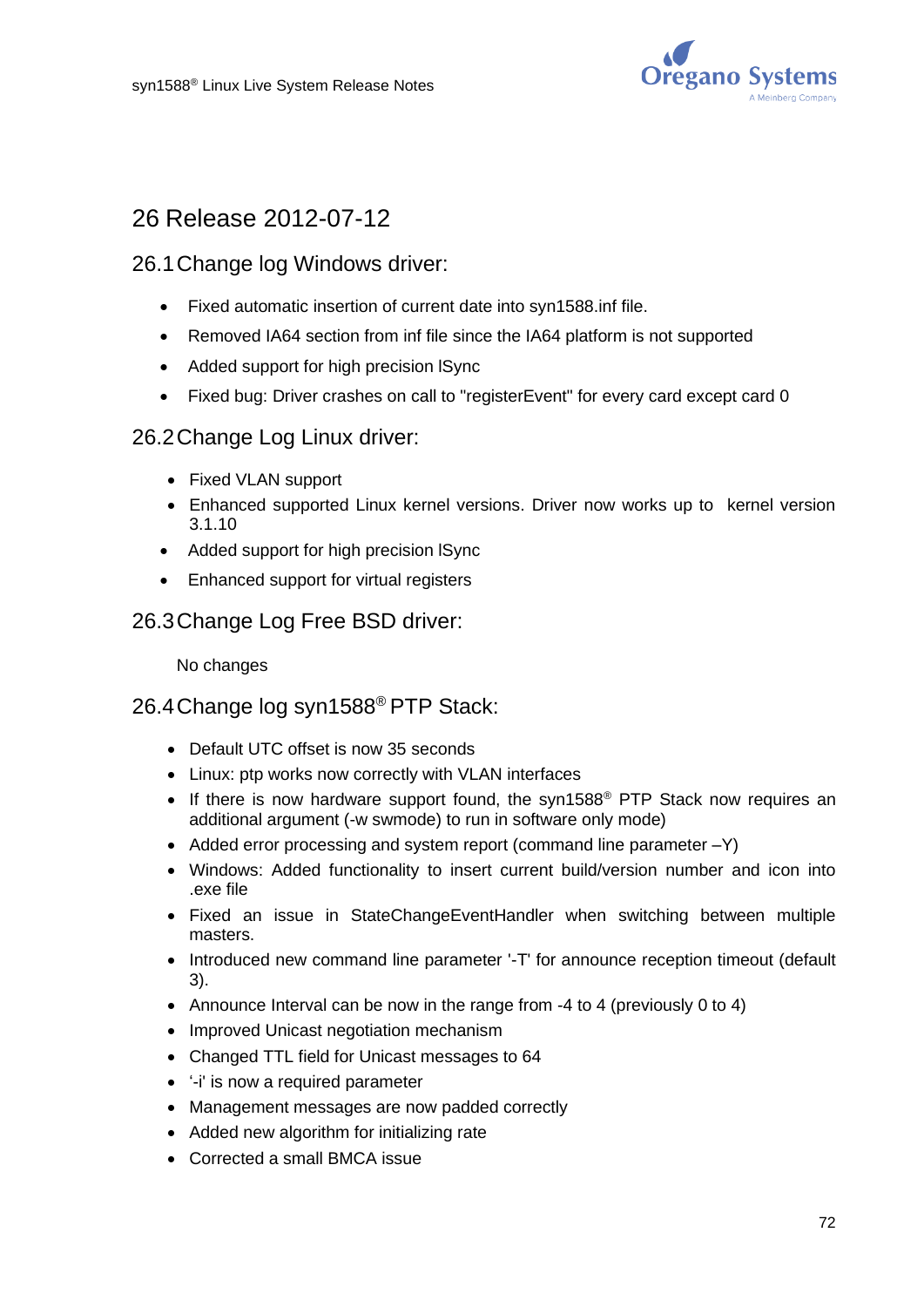

- Execution requires administrator privileges in Windows
- Added a new statistics function to display information of the synchronization behavior of ptp over the time (command line parameter  $-z$ )
- Added support for negative delay request intervals. Changed valid range of DelayRequestOffset (added to sync interval) to 0 ... 5.
- Added support for HW model detection
- Improved some PTP management message responses: Now it is possible to receive information about the HW (model, serial, build number, clock version) via the PTP management 'clock' message. Use the syn1588 ptpmmm tool (clock command) or the syn1588® ptpmmm\_gui (double click on a node in your network) to see information about your hardware.
- Added support for clock adjust intervals below 1/second (log2 range from -8 to 8)
- Reworked boundary clock management message forwarding

#### 26.5Change log syn1588 tool:

- Added command line options: -h (help), -v (log level), -f (file logging), -c (start with card)
- Changed name from syn1588app to syn1588 in Windows
- New update feature for syn1588<sup>®</sup> PCIe NIC. Now it is possible to update your PCIe NIC firmware directly on your PC. Requires HW build 562.

#### 26.6Change log ptpmmm:

- Updated ptpmmm update feature with more output and security features
- Added "quit" and "help" command
- Added new usage screen
- Introduces new parameter update for syn1588® VIP. Now it is possible to update all PTP specific parameters, network specific parameters and general parameters over the network. Additionally, it is possible to store the current parameter configuration in a non-volatile memory. So parameter changes last even after power cycles.

#### 26.7Change log for lSync:

- Added Windows support for high precision lSync
- Retrieves the current UTC offset automatically from a running syn1588<sup>®</sup> PTP Stack
- Reworked command line output

#### 26.8Change log for eSync:

- Added input delay compensation for eSync.
- Fixed IO matrix SMA Src bug. '-p' parameter is now working correctly.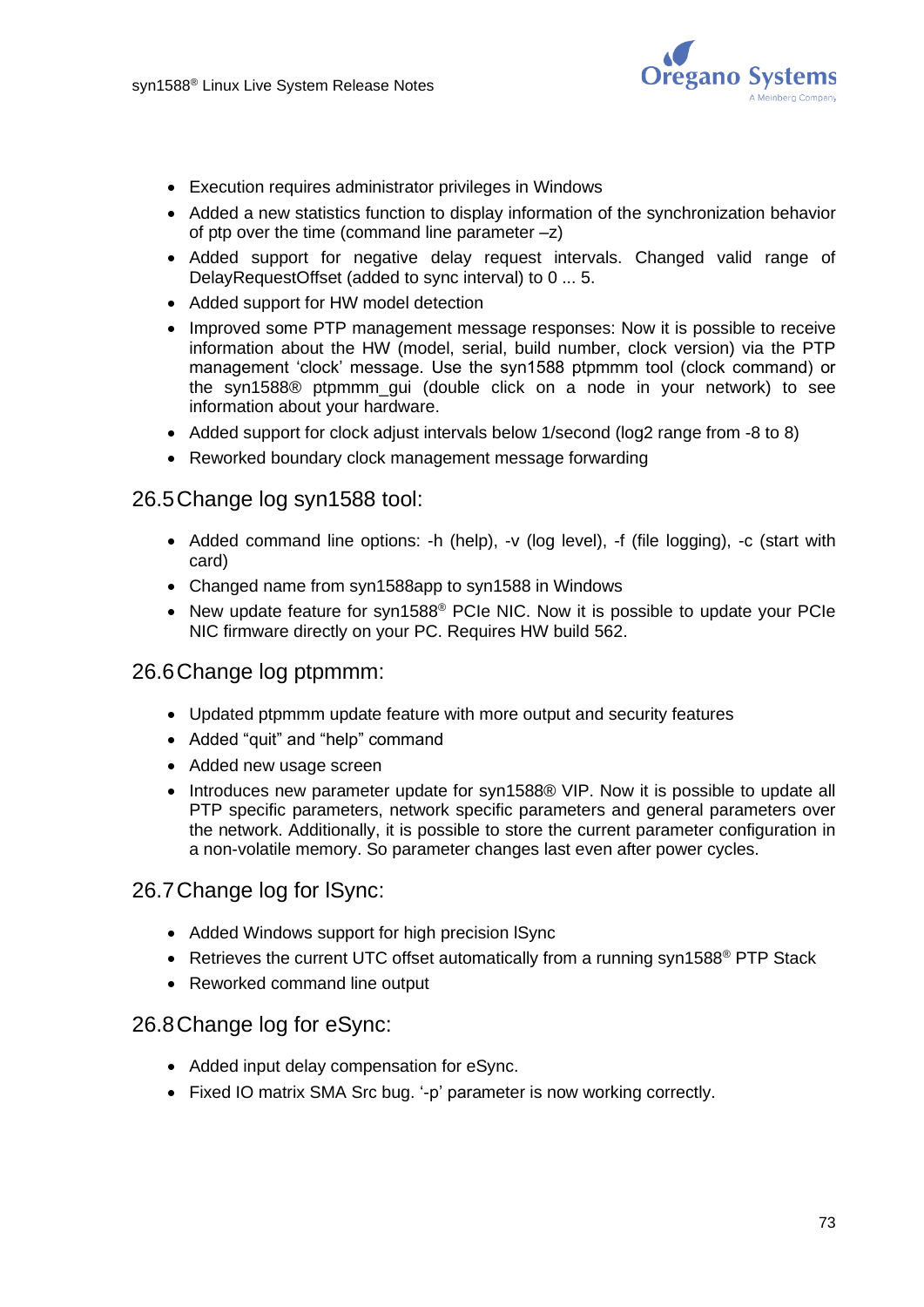

# 26.9Change log syn1588®VIP:

- Added support for remote unicast configuration: GRANTOR0, GRANTOR1 and NWMODE
- Large offsets are now displayed correctly
- Corrected initial rate after start up
- The init management command is now able to reset the board.
- HWBuild is displayed on booting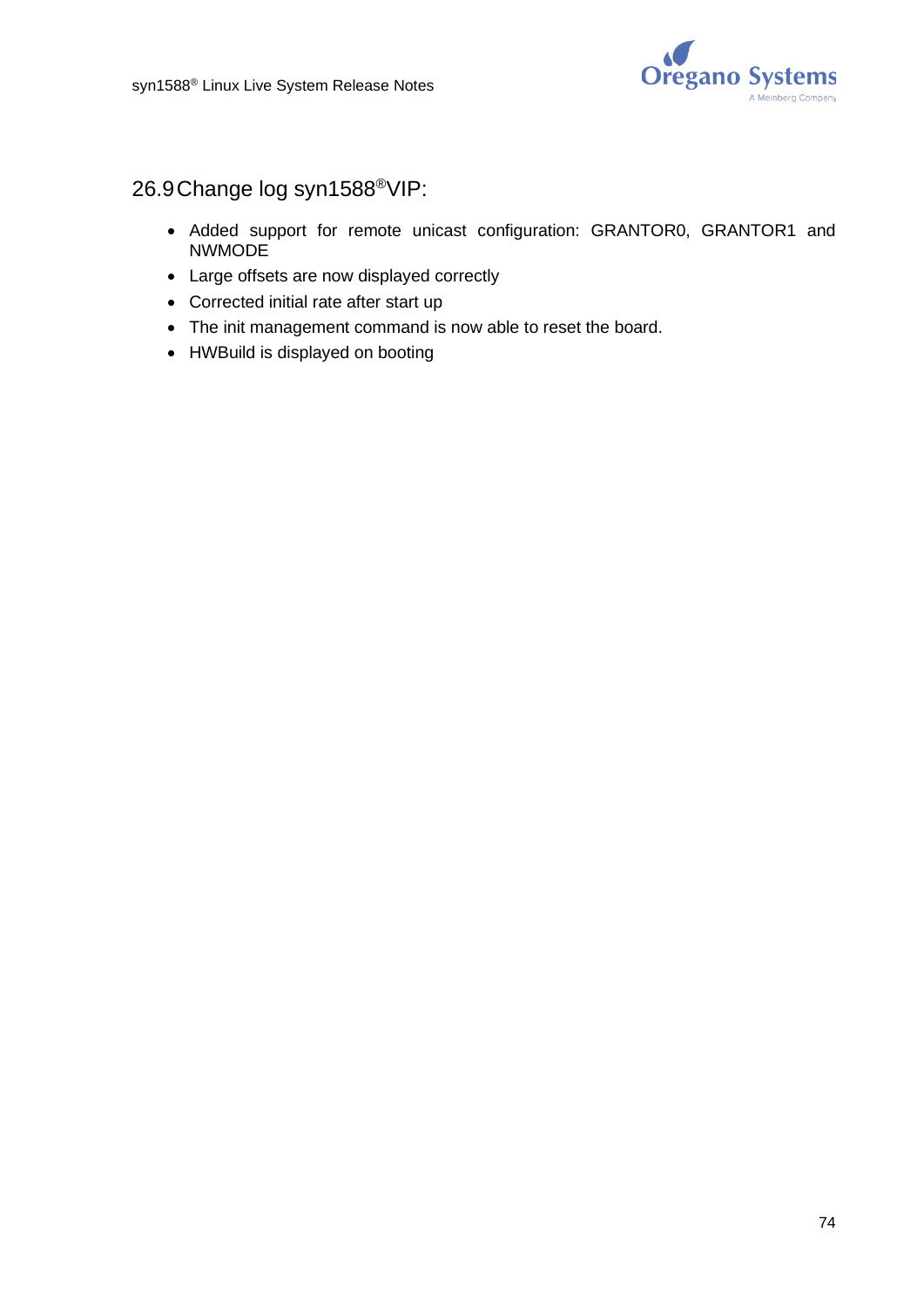

# 27 Release 2011-10-03

## 27.1Change log Windows driver:

- 29.11.2011: Digitally signed unified windows driver
- 03.10.2011: Added HWBuild virtual register
- 08.10.2011: Windows 32 bit unified driver beta
- 22.08.2011: Fixed Frequency Register detection.

### 27.2Change Log Linux driver:

- 01.09.2011: added new virtual register HWBuild
- 02.08.2011: changed copyright message
- 14.07.2011: driver updates related to lsync
- 15.06.2011: changed syscall to get current system times

### 27.3Change Log Free BSD driver:

• 01.09.2011: added new virtual register HWBUILD

### 27.4Change log syn1588app:

- 08.09.2011: Updated measurememt command
- 05.09.2011: improved output of command listcards
- 01.09.2011: new command listcards
- 31.08.2011: measurement function updated

### 27.5Change log syn1588® PTP Stack:

- 20.09.2011: added new command line switch -f to allow logging to file instead of stderr
- 23.08.2011: OCXO analog tuning support
- 20.07.2011: update of clockID comparison mechanism
- 04.07.2011: improved accuracy of clock rate adjust
- 15.06.2011: changed LSync filter parameters

## 27.6Change log syn1588®VIP:

- 01.09.2011: HWBuild is displayed on bootup
- 15.07.2011: updated of external sync for VIP
- 12.07.2011: update of saveNonVolatile handler
- 04.07.2011: change serial handling due to new FIFOs on the UART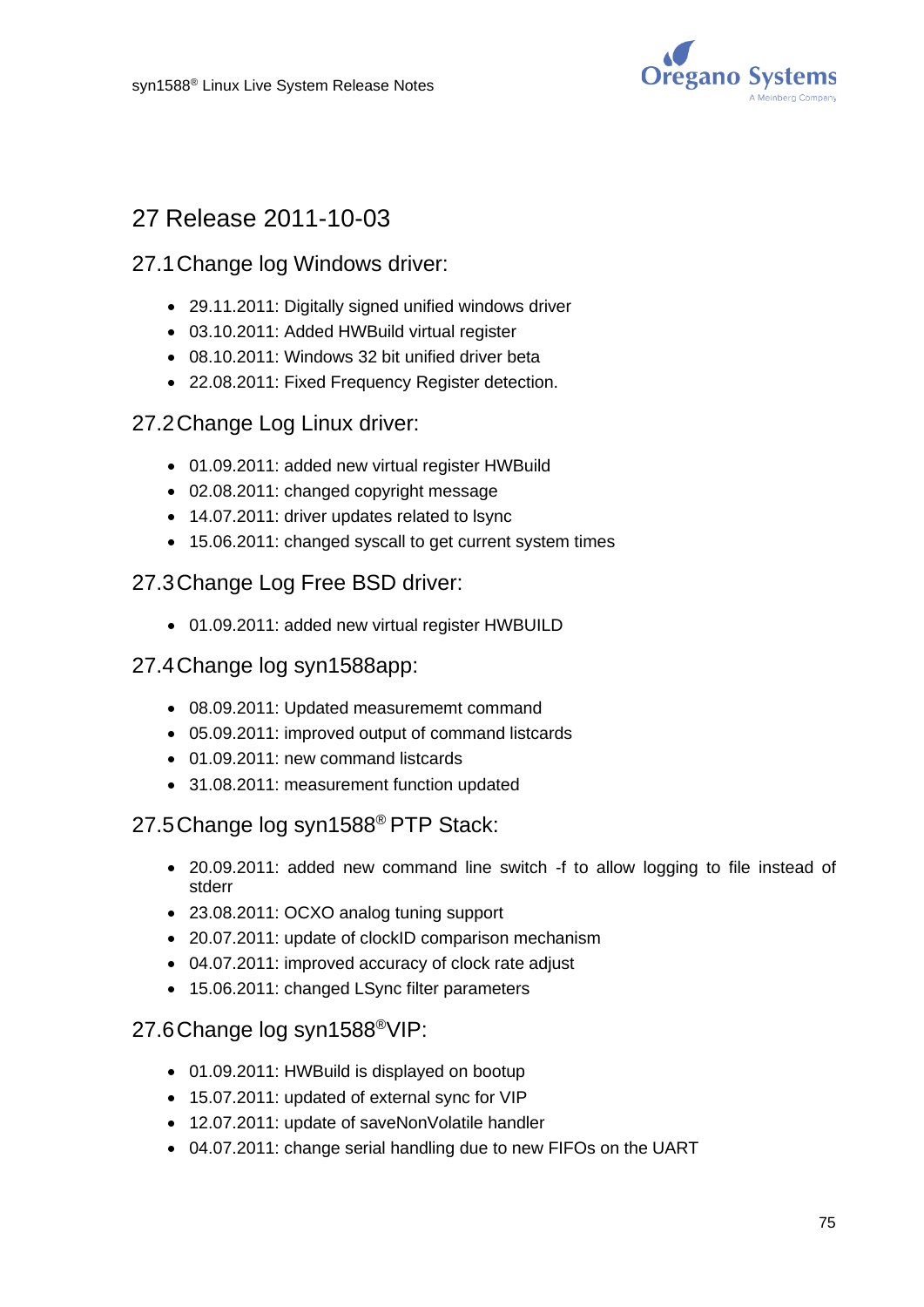

• 04.07.2011: implemented saveNonVolatile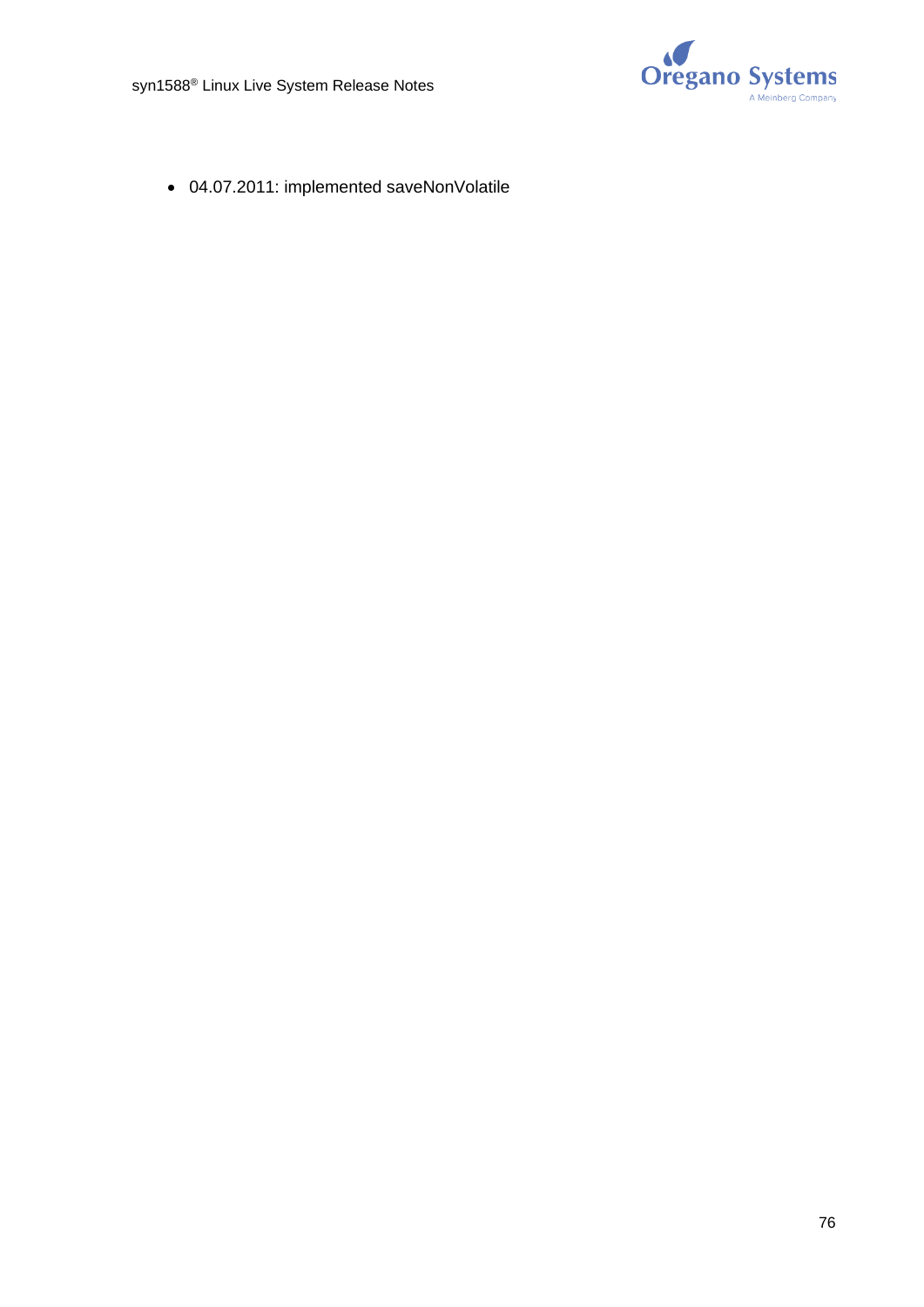

## 28 Release 2011-06-06

#### 28.1Change log Windows driver:

#### 28.2Change Log Linux driver:

- 12.05.2011: fixed type in step size calculation code
- 10.05.2011: enhanced supported Linux kernel versions. Driver now works up to kernel version 2.6.38
- 23.03.2011: changed behavior of driver when different syn1588<sup>®</sup>Clock M version are encountered

#### 28.3Change Log Free BSD driver:

#### 28.4Change log syn1588app:

- 08.04.2011: added text based visualization for syn1588app measurement command
- 23.03.2011: syn1588app can handle multiple cards now

#### 28.5Change log syn1588® PTP Stack:

- 06.04.2011: added timestamp range window
- 01.04.2011: fixed sequence id for PDlyRespFup
- 18.02.2011: –O parameter is now mandatory for LSync
- 18.02.2011: enabled UDP checksums again for on-the-fly-timestamping
- 13.01.2011: added UTC Offset parameter to LSync

#### 28.6Change log syn1588 VIP:

• 23.03.2011: VIP software optimizations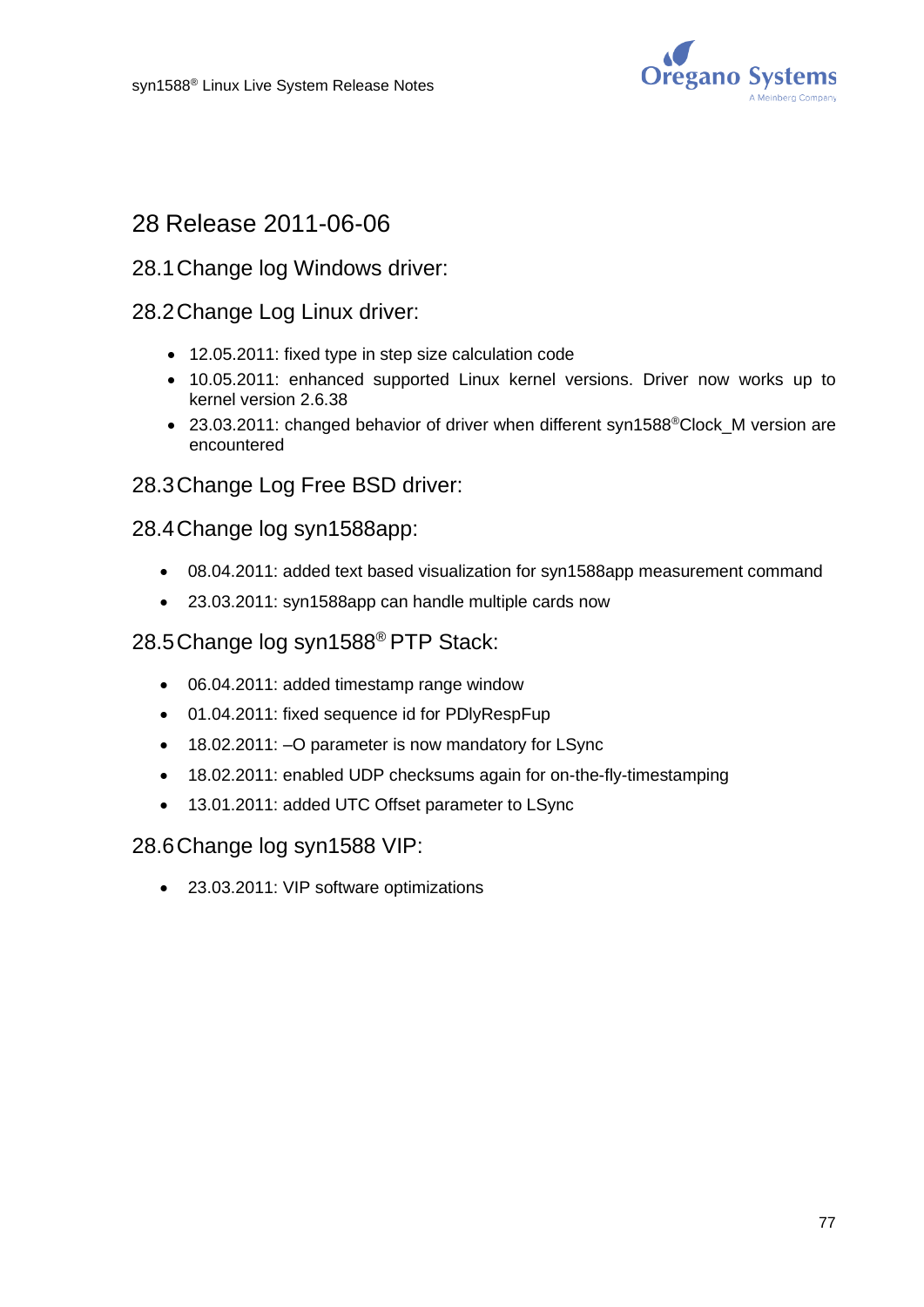

# 29 Release 2010-11-30

### 29.1Change log Windows driver:

- 12.05.2010: fixed typo in step size calculation code for frequency approximation
- 18.03.2010: fixed bug: driver crashes with old hardware

## 29.2Change Log Linux driver:

- 28.10.2010: unified linux driver
- 16.07.2010: enhanced supported Linux kernel versions. Driver now works up to kernel version 2.6.34
- 08.07.2010: enhanced supported Linux kernel versions. Driver now works up to kernel version 2.6.32
- 31.12.2009: support for memory mapped IO added
- 14.12.2009: added handling of TIME2 registers
- 22.07.2009: fixed sysfs link creation issue

## 29.3Change Log Free BSD driver:

- 19.01.2010: added memory mapped IO to Free BSD driver
- 13.01.2010: added support for MAC BUILD 3100
- 27.05.2010: fixed typo in step size calculation code
- 17.12.2009: Added TIME2 registers
- 02.12.2009: code cleanup and version increment to 1.0
- 16.11.2009: initial version of FreeBSD driver

## 29.4Change log syn1588app:

29.5Change log syn1588® PTP Stack:

- 18.11.2010: integrated boundary clock support
- 20.10.2010: brought simulation up to date
- 11.02.2010: removed ACE library

#### 29.6Change log syn1588 VIP:

- 10.11.2010: VIP DMA support
- 15.10.2010: added initial send packet for ARP
- 22.09.2010: added busy monitoring
- 27.01.2010: added watchdog